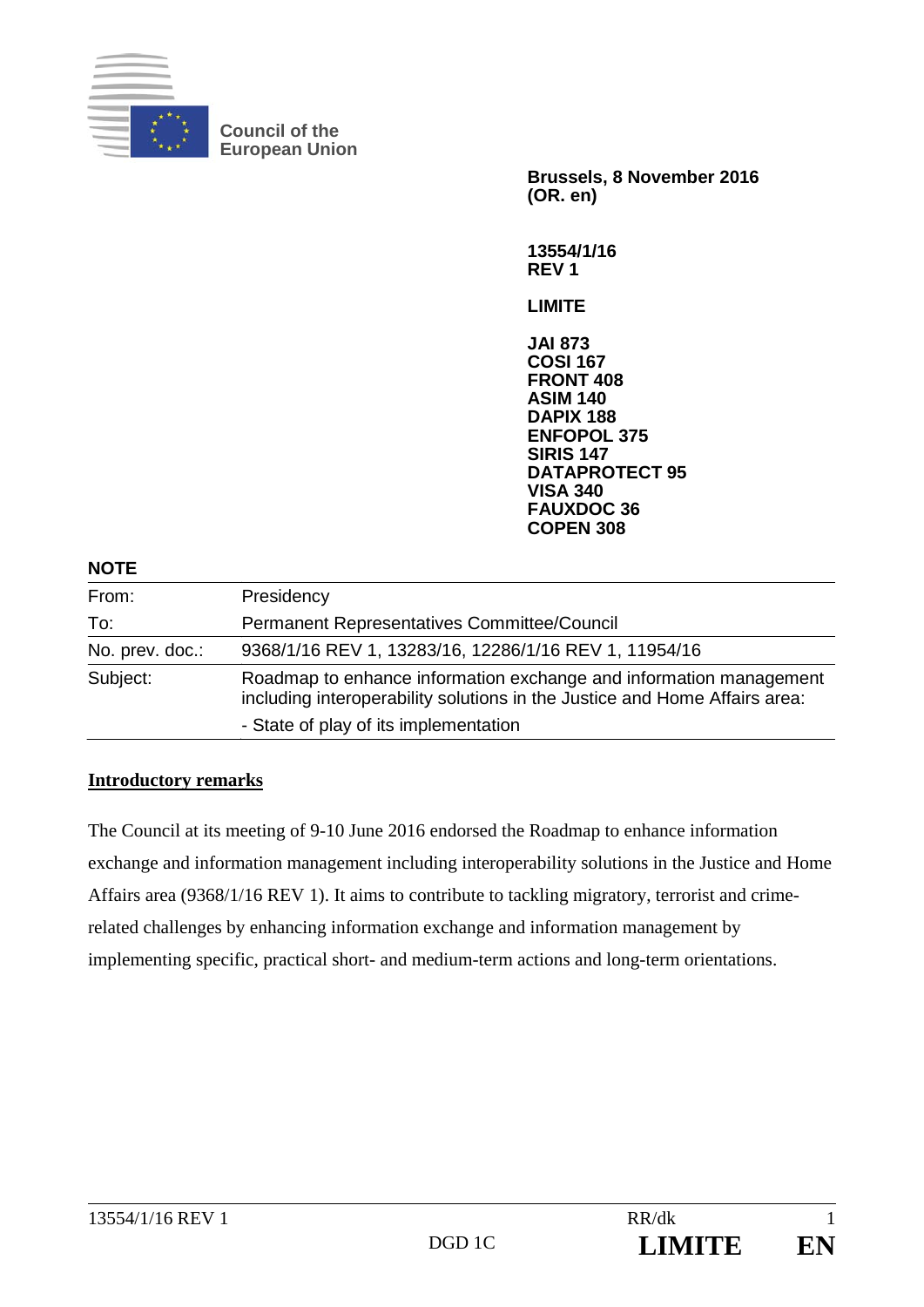## **State of play**

The Presidency has gradually prepared an overview Chapter by Chapter of the progress made since the endorsement of the Roadmap:

- the implementation of Chapter 2 (Actions 1-16) regarding information management and exchange in the area of law enforcement, including judicial cooperation in criminal matters, was presented to the Working Party on Information Exchange and Data Protection (DAPIX) at its meeting on 18 October 2016 (13283/16);

- the implementation of Chapter 3 (Actions 17-40) regarding the strengthening of the collection, checking and connection of information for the detection of persons involved in terrorism and terrorism-related activity and their travel movements, was presented at the COSI meeting on 28 September 2016 (12286/1/16 REV 1); and

- the implementation of Chapter 4 (Actions 41-50) regarding border management and migration, was presented at the SCIFA meeting on 13 September 2016 (11954/16).

This overview was based on the discussions in several Working Parties (DAPIX, TWP, SIS/SIRENE, Frontiers, VISA) as well as contributions by the Member States, the Commission Services and EU agencies (Europol<sup>1</sup>, Eurojust, CEPOL, eu-LISA, Frontex).

The way forward with Actions 17, 18, 19, 20, 22 and 30 has also been discussed within G13 - a group of Member States particularly affected by the phenomenon of foreign terrorist fighters (FTFs). The outcome of this discussion is set out in 13777/16. COSI at its meeting on 8 November 2016 agreed to submit this contribution to the Council for endorsement. Upon the endorsement by the Council, this contribution will be reflected in the Roadmap implementation report.

**1**

See 11495/1/16 REV 1.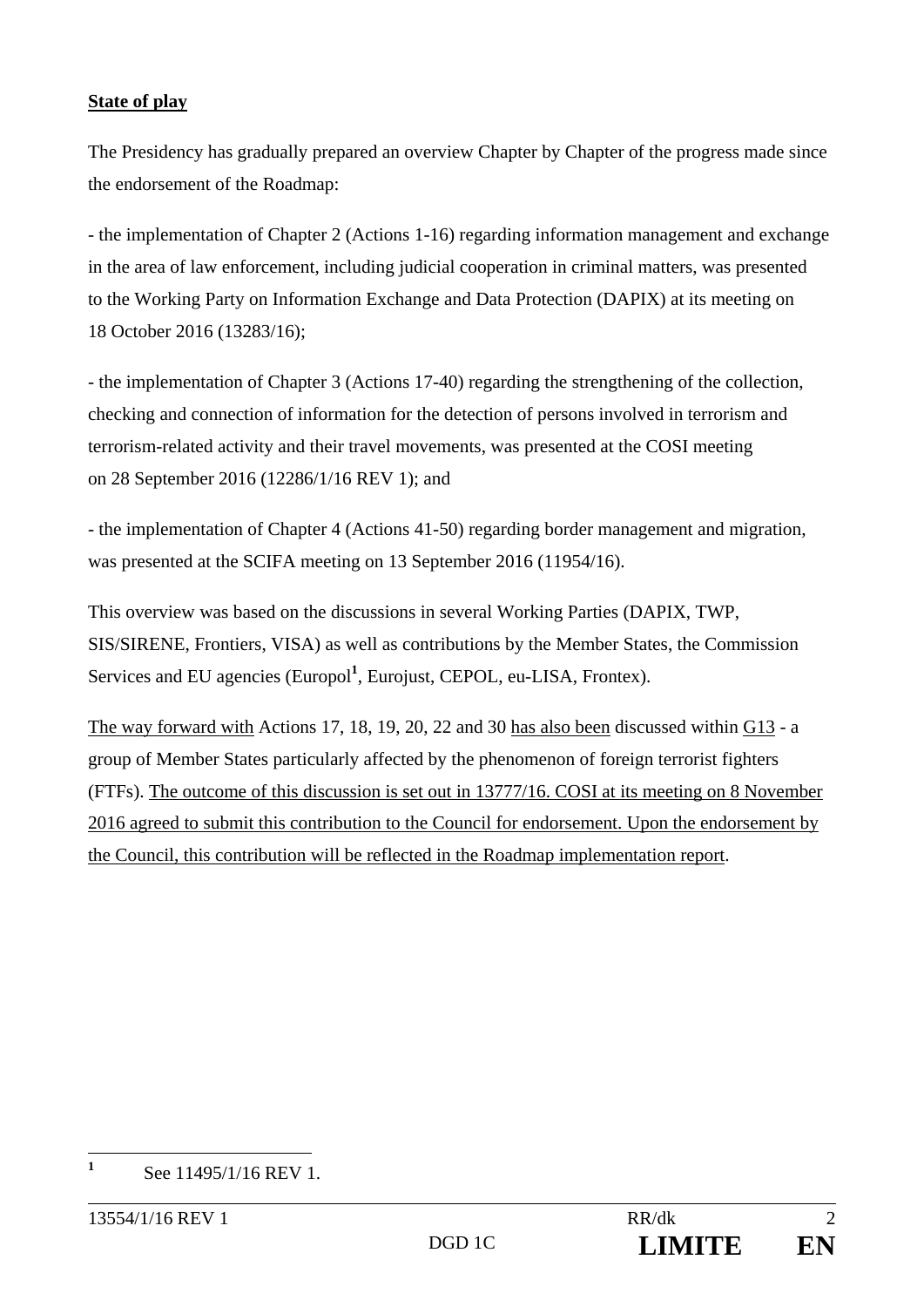In the preparation of COSI meetings of 28 September and 8 November 2016, Member States were invited to provide information regarding the implementation of several Actions which mainly depend on the national practice and implementation. This concerns Actions 6(A), 7(A), 21, 26, 27, 28, 29 and 34. Contributions in relation to these Actions were received from 27 Member States and 1 Schengen associated country**<sup>2</sup>** .

Some of the contributions in relation to Actions 17-20, 22, 24 and 27 were received following the meeting of the Working Party for Schengen Matters (SIS/SIRENE) on 12 July 2016 (see 10945/16). The Presidency of SIS/SIRENE has also invited Member States to provide their input in relation to Action 23 on the basis of 11088/16. At the TWP meeting on 4 October 2016, the Chair invited delegations to provide their contributions in relation to the implementation of Action 35.

Based on the discussions at the aforementioned meetings and additional written contributions by Member States and EU agencies, the Presidency has prepared an updated overall overview of the implementation of the Roadmap. COSI at its meeting on 8 November 2016 took note of this report and agreed on the need for its continuous and timely implementation by all relevant stakeholders. COSI also agreed that the current revised implementation report which takes into account further delegations' comments is submitted to Coreper and the Council. The latest changes in the text of the last column, are underlined, the deleted parts are marked with (…).

*The Permanent Representatives Committee is invited to invite the Council to take note of this implementation report.* 

 **2** AT, BE, BG, CY, CZ, DE, DK, EE, EL, FI, FR, HR, HU, IE, IT, LT, LU, LV, MT, NL, PL, PT, RO, SE, SI, SK, UK and CH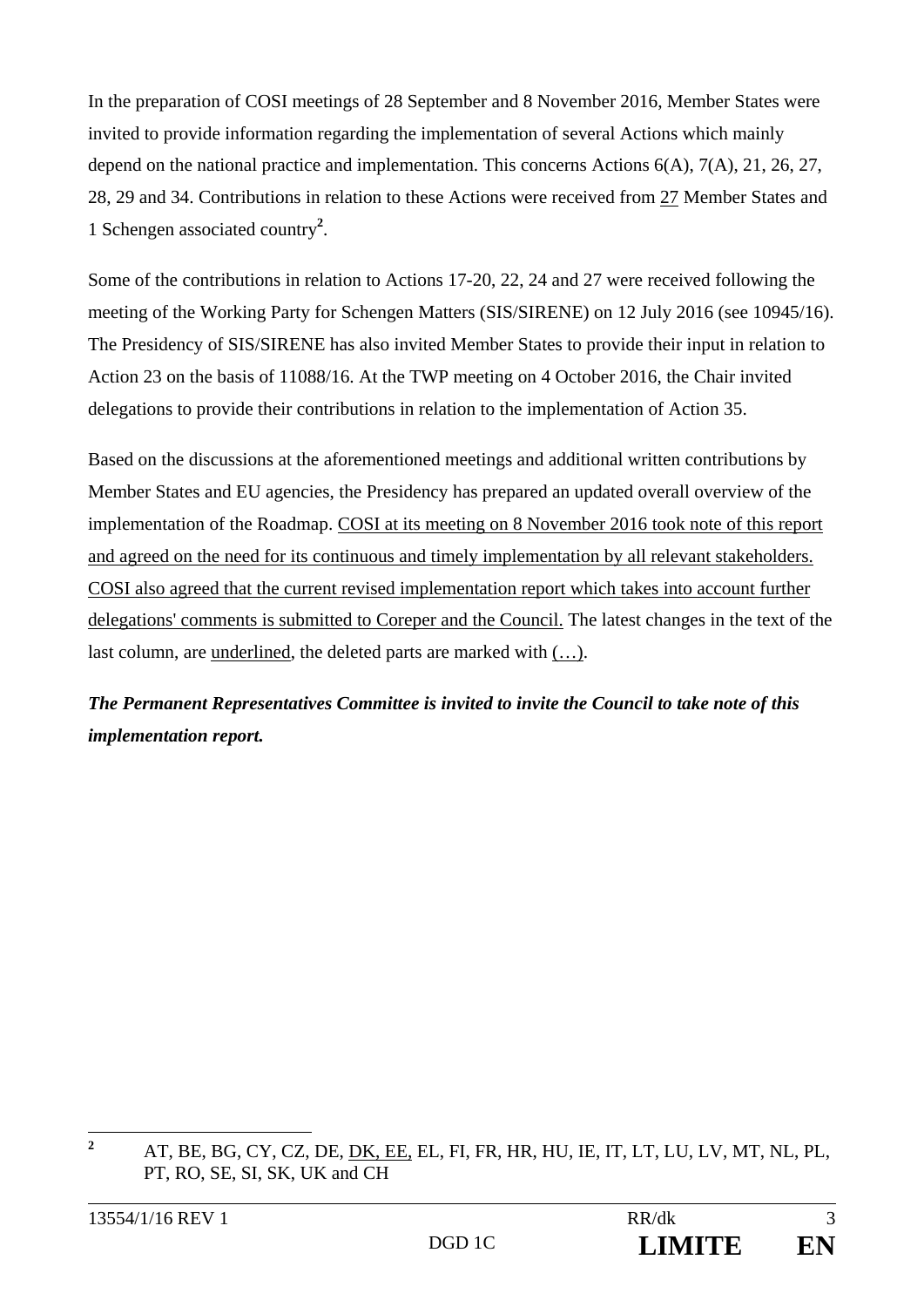### **ROADMAP TO ENHANCE INFORMATION EXCHANGE AND INFORMATION MANAGEMENT INCLUDING INTEROPERABILITY SOLUTIONS IN THE JUSTICE AND HOME AFFAIRS AREA**

### **CHAPTER 2: INFORMATION MANAGEMENT AND EXCHANGE IN THE AREA OF LAW ENFORCEMENT INCLUDING JUDICIAL COOPERATION IN CRIMINAL MATTERS**

## *Theme 1 Information-centred approach to Law Enforcement*

| No. | Objective                                                                                                                                           | Action                                                                                                                                                                                                                                                                                                                                                                                                                                                                                                                                                                                                                                                                                                                                                                                                                                                                                                                                | Primary<br>Responsible<br>Party/Parties                                  | Stake-<br>holders                                       | Timetable | Monitoring | Implementation                                                                                                                                                                                                                                                                                                                                                                                                                                                                                                                                                                                                                                                                                                                                                                                                                                                                                                                                                                                                                                                                                                                                    |
|-----|-----------------------------------------------------------------------------------------------------------------------------------------------------|---------------------------------------------------------------------------------------------------------------------------------------------------------------------------------------------------------------------------------------------------------------------------------------------------------------------------------------------------------------------------------------------------------------------------------------------------------------------------------------------------------------------------------------------------------------------------------------------------------------------------------------------------------------------------------------------------------------------------------------------------------------------------------------------------------------------------------------------------------------------------------------------------------------------------------------|--------------------------------------------------------------------------|---------------------------------------------------------|-----------|------------|---------------------------------------------------------------------------------------------------------------------------------------------------------------------------------------------------------------------------------------------------------------------------------------------------------------------------------------------------------------------------------------------------------------------------------------------------------------------------------------------------------------------------------------------------------------------------------------------------------------------------------------------------------------------------------------------------------------------------------------------------------------------------------------------------------------------------------------------------------------------------------------------------------------------------------------------------------------------------------------------------------------------------------------------------------------------------------------------------------------------------------------------------|
| -1  | Identify -<br>operational and<br>legal obstacles<br>in order to<br>improve the<br>availability of<br>information and<br>the subsequent<br>follow up | Undertake a gap and needs analysis among<br>Member States law enforcement authorities<br>and including public prosecution, EU JHA<br>agencies and customs authorities from a<br>legal, operational, behavioural and (IT)<br>system/technical point of view on the<br>availability of information in existing and<br>pursued EU information instruments to<br>identify redundancies and blind spots. This<br>analysis should include an in-depth<br>evaluation of the factual operational and<br>legal obstacles (including the way principles<br>are applied) and challenges in order to<br>improve the follow-up to information<br>exchange in law enforcement and criminal<br>justice systems and to look at possible<br>bridges with border management systems.<br>No legal changes required (the follow-up<br><i>possibly</i> )<br>Council request financial support:<br>Commission Budget (not EU funding<br><i>programmes</i> ) | Commission<br>(High Level<br>Expert<br>Group)<br>Member<br><b>States</b> | Europol<br>Eurojust<br>Frontex<br>eu-LISA<br><b>FRA</b> | 2017      | COSI       | As announced in the Commission<br>Communication of 6 April 2016 on "Stronger<br>and Smarter Information Systems for Borders<br>and Security" (7644/16), the High-Level<br><b>Expert Group on Information Systems and</b><br>Interoperability (HLEG) was created and<br>started its activities on 20 June 2016. It is tasked<br>to identify and address shortcomings, and<br>information and knowledge gaps, caused by the<br>complexity and fragmentation of information<br>systems at European level or for other reasons.<br>Some of the considerations that are guiding the<br>work of the HLEG are the following:<br>information systems should be complementary;<br>overlaps should be avoided, and existing<br>overlaps should be eliminated; gaps will be<br>appropriately addressed; where necessary and<br>feasible, information systems should be<br>interconnected and/or interoperable;<br>simultaneous searches of systems should be<br>facilitated. Three sub-groups of HLEG are<br>tasked to focus on the following challenges:<br>$(1)$ to improve the implementation and use by<br>Member States of existing systems and to make |

**ANNEX**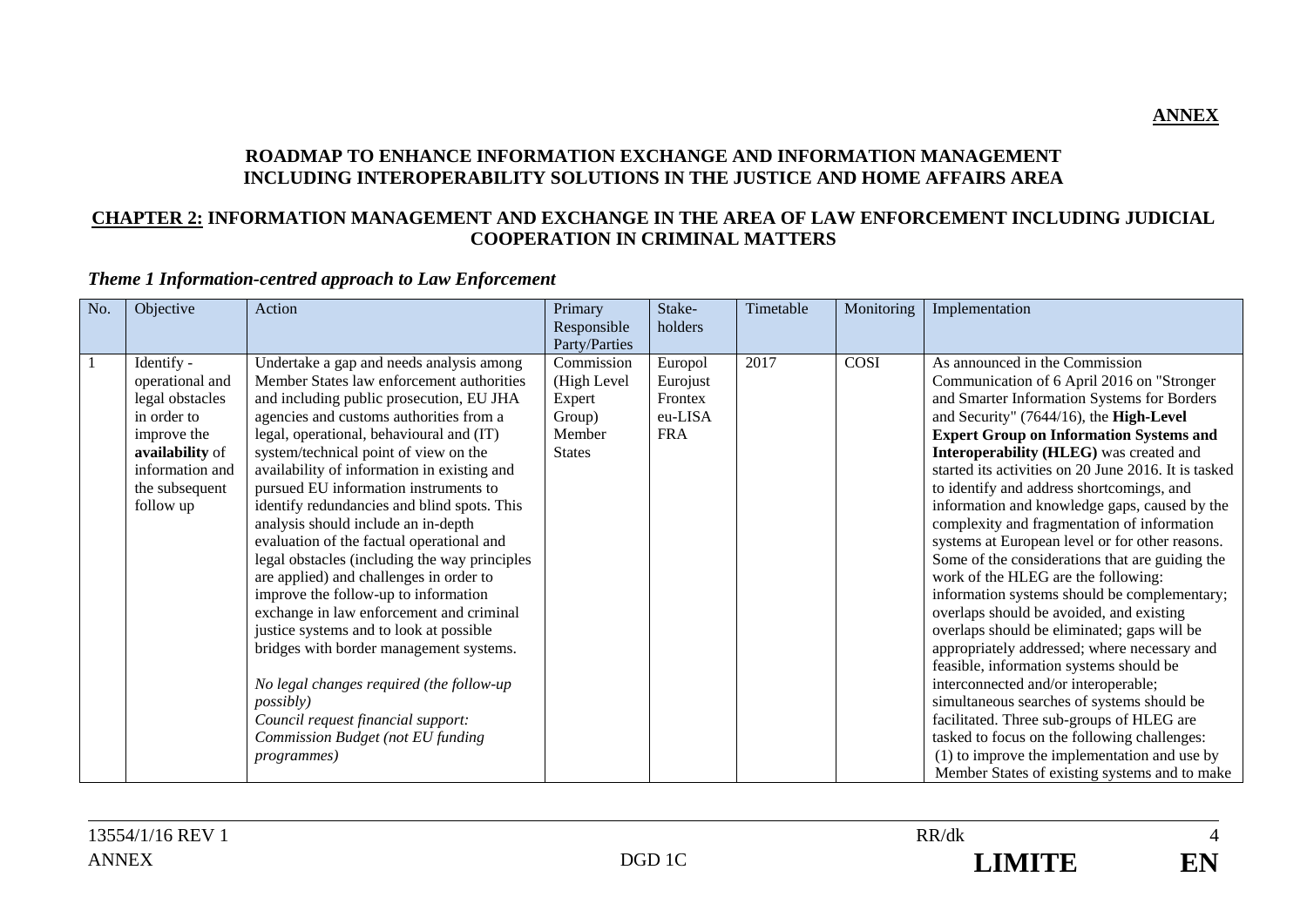|  |  |  | existing systems more effective, process-<br>oriented and user-friendly;       |
|--|--|--|--------------------------------------------------------------------------------|
|  |  |  | (2) to consider the development of new systems                                 |
|  |  |  | to address identified gaps in the present<br>information system landscape; and |
|  |  |  | (3) to develop an interoperability vision for the                              |
|  |  |  | next decade that reconciles process                                            |
|  |  |  | requirements with data protection safeguards.                                  |
|  |  |  | Eu-LISA has presented an analysis of system                                    |
|  |  |  | usage, possible obstacle and proposed some                                     |
|  |  |  | technical measures at the HLEG subgroup                                        |
|  |  |  | meeting on existing systems on 20 July 2016,                                   |
|  |  |  | and is ready to support the implementation of                                  |
|  |  |  | various solutions.                                                             |
|  |  |  | The HLEG is expected to meet 5 times by May                                    |
|  |  |  | 2017, and at least three meetings of each of the                               |
|  |  |  | sub-groups are also planned. Following the last                                |
|  |  |  | meeting of HLEG in May 2017 the Commission                                     |
|  |  |  | will prepare a Report to the European                                          |
|  |  |  | Parliament and the Council in June 2017.                                       |
|  |  |  | The Report will present the main findings of                                   |
|  |  |  | HLEG and propose concrete actions for follow-                                  |
|  |  |  | up.                                                                            |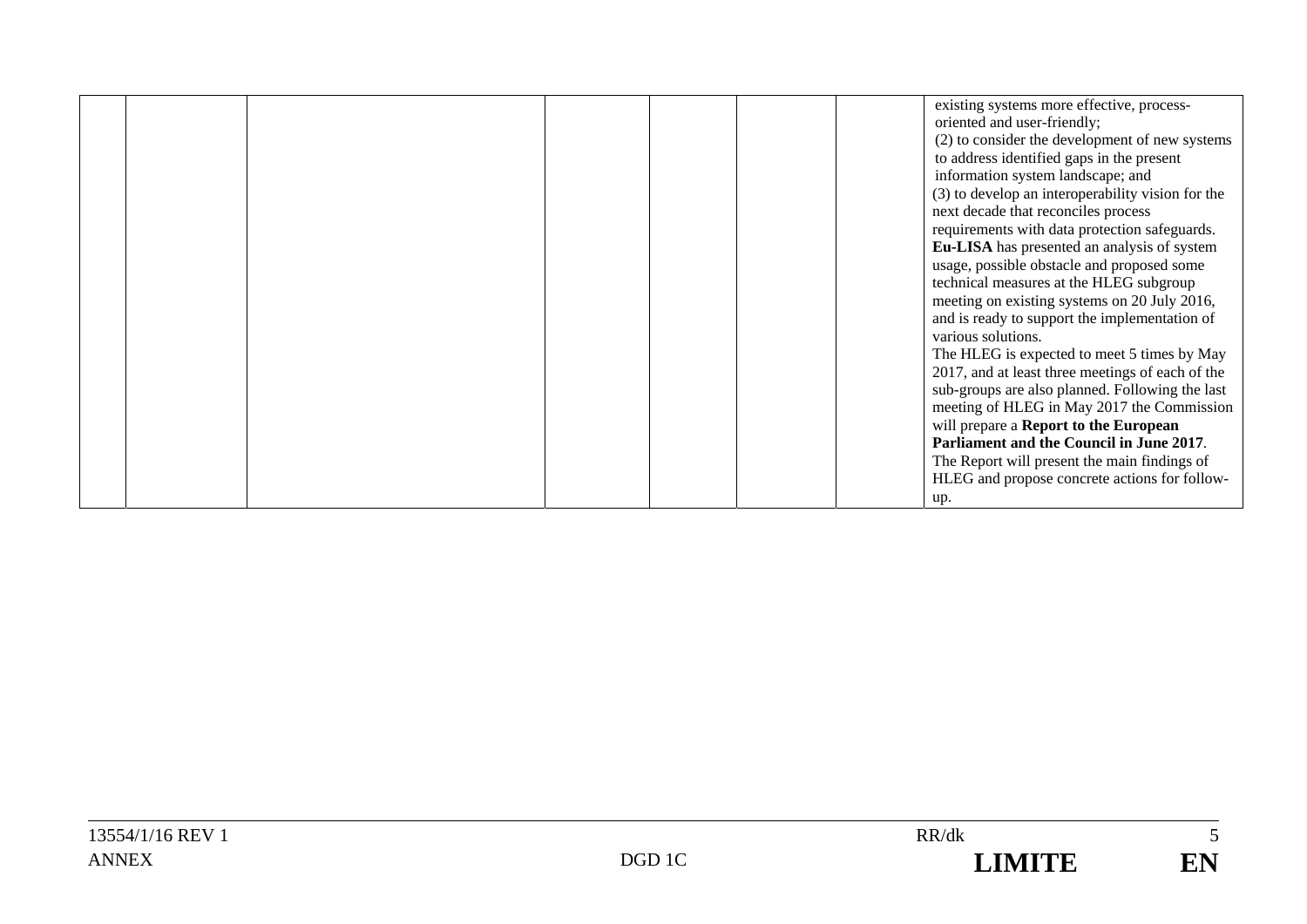| 2 | Enhance data / | A) Within the relevant governing              | Member        | <b>COM</b> | A&C) 2018   | <b>DAPIX</b>     | In the context of the implementation of 5th IMS   |
|---|----------------|-----------------------------------------------|---------------|------------|-------------|------------------|---------------------------------------------------|
|   | information    | body/working party propose, discuss and       | <b>States</b> |            | B)          | <b>WP</b>        | action list, Actions $2(A)$ and $2(C)$ should be  |
|   | quality        | agree on a common set of standards (law       | Europol,      |            | 2018/2019   | <b>COPEN</b>     | taken forward in the framework of IMS action 4.   |
|   |                | enforcement, authorities, public prosecution) | Eurojust,     |            | or earlier  | <b>WP</b>        |                                                   |
|   |                | (inserting and querying data) regarding the   | Frontex,      |            | depending   | SIS/             | As regards Action 2(B), since 3 July 2016 eu-     |
|   |                | quality of data / information                 | eu-LISA       |            | on need for | <b>SIRENE</b>    | LISA produces data quality reports                |
|   |                |                                               |               |            | legal       | <b>WP</b>        | concerning each MS which provides a clear         |
|   |                | B) eu-LISA to develop a central monitoring    |               |            | changes to  | Governing        | indication about the alerts to be corrected. (See |
|   |                | capacity for data quality.                    |               |            | the mandate | <b>Bodies EU</b> | also Action 20 of the Roadmap).                   |
|   |                |                                               |               |            | of eu-LISA  | agencies         | At the HLEG subgroup meeting on existing          |
|   |                | C) Disseminate data quality standards with    |               |            |             |                  | systems on 20 July 2016, eu-LISA presented        |
|   |                | the help of joint manuals, best practices and |               |            |             |                  | relevant statistics on data quality, which        |
|   |                | expertise among Member States; eu-LISA to     |               |            |             |                  | highlighted areas in which data quality           |
|   |                | share expertise regarding the central         |               |            |             |                  | improvements may be necessary. At the second      |
|   |                | monitoring capacity for data quality with     |               |            |             |                  | HLEG subgroup meeting on 12 October 2016, a       |
|   |                | Member States and other EU JHA agencies       |               |            |             |                  | proposed action plan and a general timeline for   |
|   |                | while fully taking into account the           |               |            |             |                  | the implementation of various actions was         |
|   |                | prerogatives of Member States and other EU    |               |            |             |                  | discussed.                                        |
|   |                | JHA agencies to determine their quality of    |               |            |             |                  | Taking account of those discussions, eu-LISA      |
|   |                | information monitoring.                       |               |            |             |                  | on 18 October 2016 submitted to DAPIX a           |
|   |                |                                               |               |            |             |                  | preliminary action plan concerning the data       |
|   |                | A&B: Possibly require legal changes/steps,    |               |            |             |                  | quality of large-scale IT systems. A preliminary  |
|   |                | C: No legal changes required                  |               |            |             |                  | exchange of views was held. The preliminary       |
|   |                | Council request financial support: $A \& C$ ) |               |            |             |                  | action plan will also be discussed with the       |
|   |                | ISF, B) eu-LISA budget - through extra        |               |            |             |                  | Commission and the Member States acting           |
|   |                | financial support EU budget                   |               |            |             |                  | within the governance bodies of SIS, VIS and      |
|   |                |                                               |               |            |             |                  | Eurodac, and at DAPIX during its meeting in       |
|   |                |                                               |               |            |             |                  | December 2016.                                    |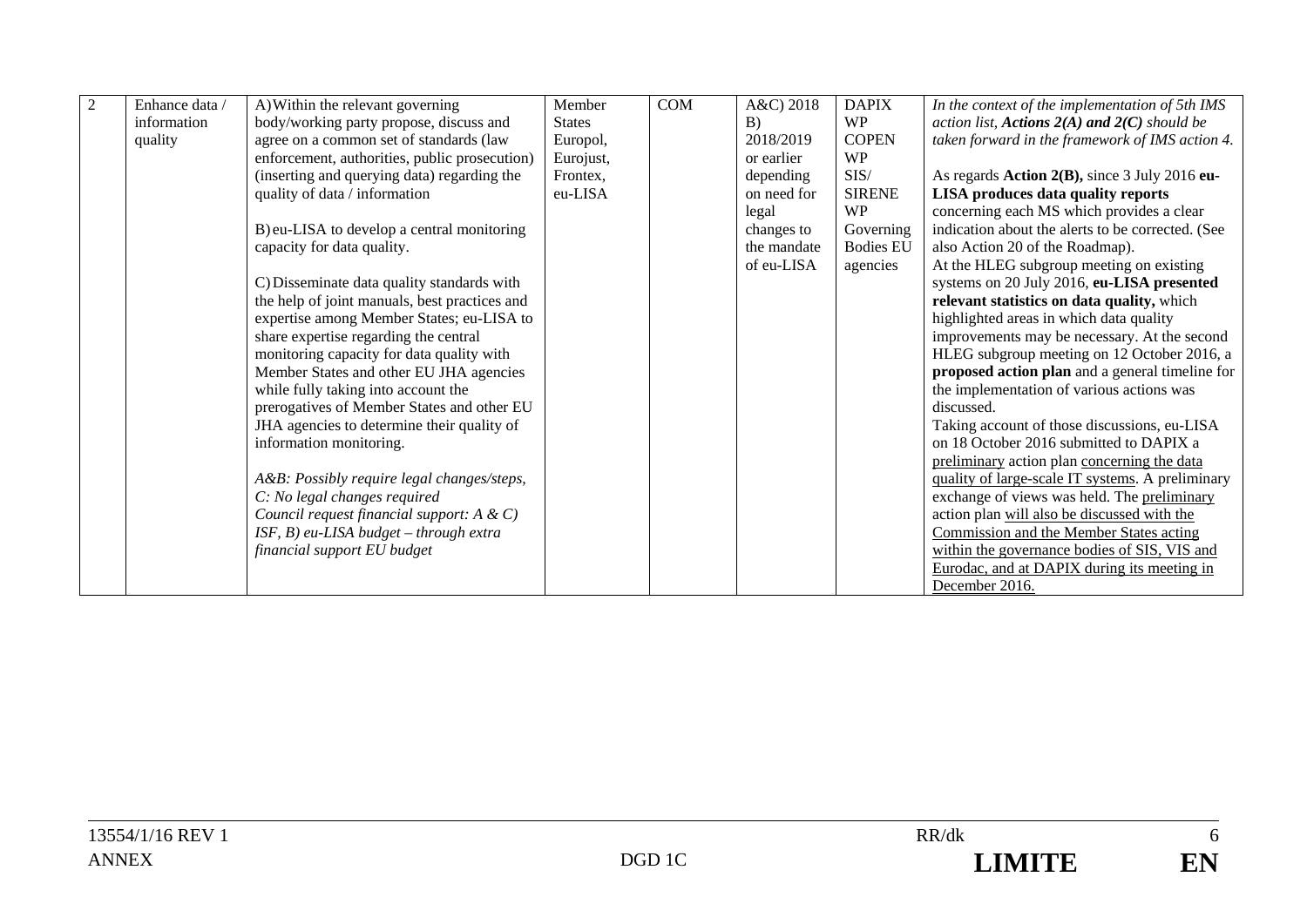| 3<br>Full compliance<br>A) Analyse, develop and promote privacy-<br>Member<br>Europol,<br>2017/2018<br><b>DAPIX</b><br><b>Action 3(A):</b> The HLEG in its activities is |  |
|--------------------------------------------------------------------------------------------------------------------------------------------------------------------------|--|
| <b>WP</b><br>with data<br>by-design solutions<br><b>States</b><br>legally and<br>guided by a general consideration that a<br>Eurojust,                                   |  |
| Commission<br>modular approach should be pursued, making<br>2018-2020<br>protection and<br>Frontex,                                                                      |  |
| eu-LISA<br>full use of technological developments and<br>data security<br>B) Share experiences, practices and insights<br>operational                                    |  |
| building on the principles of privacy by design.<br>with a view to implementing the EU data<br>requirements<br>processes,                                                |  |
| protection package<br>awareness.                                                                                                                                         |  |
| No specific solutions have been considered so                                                                                                                            |  |
| No legal changes required<br>far.                                                                                                                                        |  |
| Council request financial support: ISF                                                                                                                                   |  |
| <b>Action 3(B):</b> the Data Protection Regulation                                                                                                                       |  |
| will apply from 25 May 2018, and as regards                                                                                                                              |  |
| the Directive, Member States have to transpose                                                                                                                           |  |
| it into their national law by 6 May 2018.                                                                                                                                |  |
| The Commission established an Expert                                                                                                                                     |  |
| Group that should serve as a panel for the                                                                                                                               |  |
| exchange of experiences and information on                                                                                                                               |  |
| how Member States' existing and future                                                                                                                                   |  |
| legislation will ensure effective and uniform                                                                                                                            |  |
| application of the Regulation. As regards the                                                                                                                            |  |
| Directive, the expert group should provide                                                                                                                               |  |
| advise how to ensure by its implementation a                                                                                                                             |  |
| high level of protection of personal data of                                                                                                                             |  |
| individuals held by police and criminal justice                                                                                                                          |  |
| authorities and at the same time allow the                                                                                                                               |  |
| exchange of data in a smoother manner,                                                                                                                                   |  |
| improving police and judicial cooperation in                                                                                                                             |  |
| preventing and fighting crime. Furthermore, the                                                                                                                          |  |
| <b>Commission will adopt delegated and</b>                                                                                                                               |  |
| implementing acts on the basis of the                                                                                                                                    |  |
| <b>Regulation and the Directive.</b>                                                                                                                                     |  |
| Moreover, the European Data Protection Board                                                                                                                             |  |
| is tasked with delivering opinions and                                                                                                                                   |  |
| guidelines on issues laid down in the                                                                                                                                    |  |
| Regulation.                                                                                                                                                              |  |
| Finally, in light of the entry into force of the                                                                                                                         |  |
| Regulation, the Commission will submit                                                                                                                                   |  |
| proposals to amend the Data Protection                                                                                                                                   |  |
| Directive for the EU institutions and the                                                                                                                                |  |
| ePrivacy Directive.                                                                                                                                                      |  |

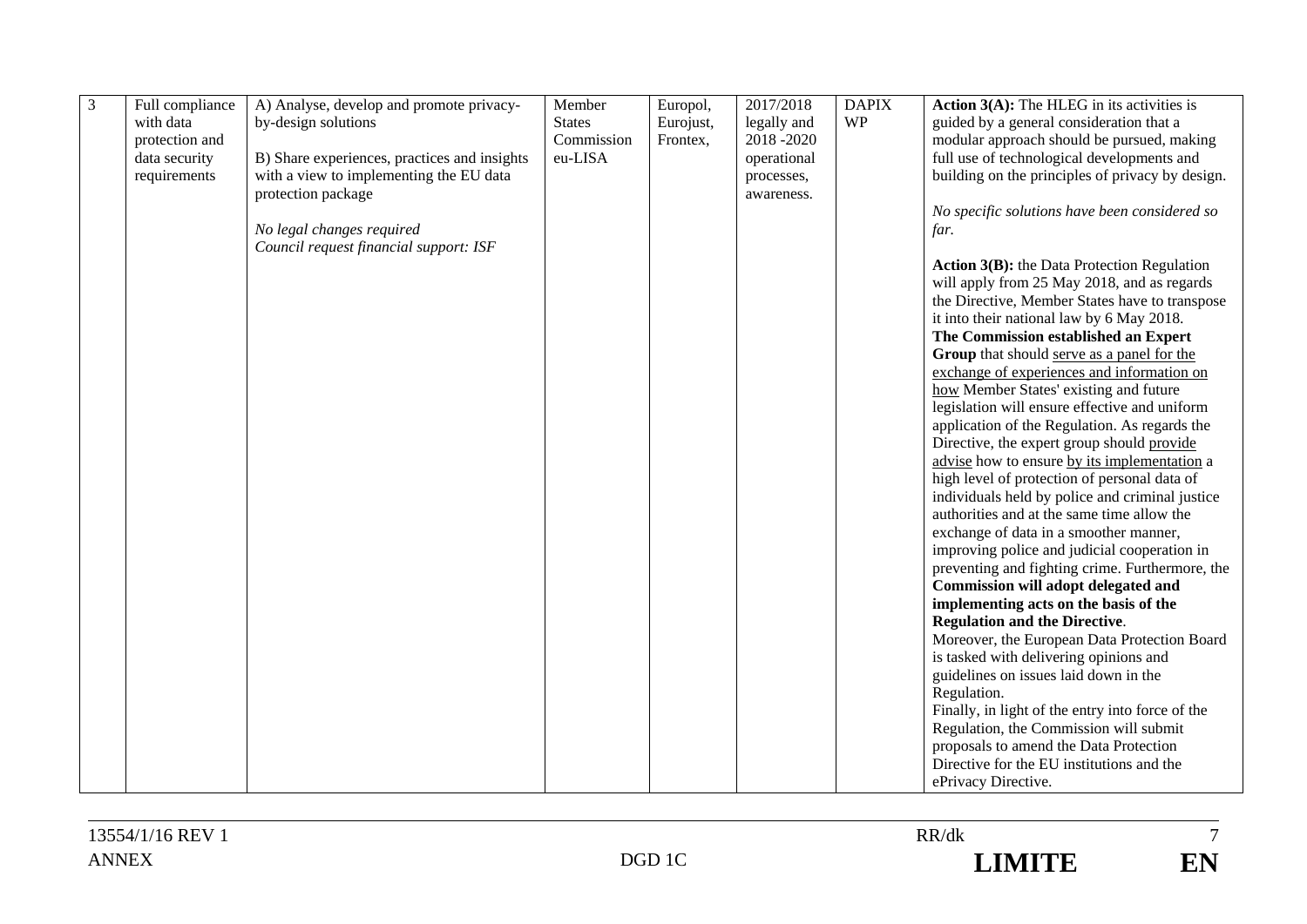| No.            | Objective                                                                                                                                                                                                                                                                                                                                                                                                 | Action                                                                                                                                                                                                                                                                                                                                                                                                                                                                                                                                                                                                                                                                                                                                                                                                                                                                                                                                                                                                                                                                                             | Primary<br>Responsible<br>Party/Parties       | Stake-<br>holders                          | Timetable                                          | Monitoring                                                                                                | Implementation                                                                                                                                                                                                                                                                                                                                                                                                                                                                                                                                                                                                                                                                                                                                                                                                                                                                                                                                                                                                                                                                                                                                                                                                                                                                                                          |
|----------------|-----------------------------------------------------------------------------------------------------------------------------------------------------------------------------------------------------------------------------------------------------------------------------------------------------------------------------------------------------------------------------------------------------------|----------------------------------------------------------------------------------------------------------------------------------------------------------------------------------------------------------------------------------------------------------------------------------------------------------------------------------------------------------------------------------------------------------------------------------------------------------------------------------------------------------------------------------------------------------------------------------------------------------------------------------------------------------------------------------------------------------------------------------------------------------------------------------------------------------------------------------------------------------------------------------------------------------------------------------------------------------------------------------------------------------------------------------------------------------------------------------------------------|-----------------------------------------------|--------------------------------------------|----------------------------------------------------|-----------------------------------------------------------------------------------------------------------|-------------------------------------------------------------------------------------------------------------------------------------------------------------------------------------------------------------------------------------------------------------------------------------------------------------------------------------------------------------------------------------------------------------------------------------------------------------------------------------------------------------------------------------------------------------------------------------------------------------------------------------------------------------------------------------------------------------------------------------------------------------------------------------------------------------------------------------------------------------------------------------------------------------------------------------------------------------------------------------------------------------------------------------------------------------------------------------------------------------------------------------------------------------------------------------------------------------------------------------------------------------------------------------------------------------------------|
| $\overline{4}$ | Pursue<br>interoperability<br>solutions,<br>creating but not<br>necessarily<br>ending with a<br>one-stop-shop<br>information<br>solutions at<br>national and<br>European level<br>through single<br>interface<br>solutions for<br><b>Member States</b><br>in view of<br>feeding and<br>searching<br>national,<br>European (e.g.<br>SIS) and<br>international<br>(e.g. Interpol)<br>information<br>systems | a) Provide standardised operational<br>requirements - such as minimum<br>requirements for a user-friendly interface<br>providing standardised structures for data,<br>efficiency and operational gains - enabling<br>tailor-made national solutions and<br>respecting access rights; and provide best<br>practices of solutions (an example of a<br>solutions for access to Interpol's and<br>national systems: Interpol's FIND and<br>MIND <sup>3</sup> solutions, and an example to search<br>Europol's EIS, the index of AWF and<br>national systems: the Europol supported<br>pilot project QUEST).<br>B) Study the best practices in Member<br>States for providing real-time mobile access<br>for practitioners to certain information<br>sources, generation of location-aware<br>signals and alerts and capabilities to provide<br>real-time information, including live audio<br>and video<br>Sub-action A&B do not require legal<br>changes. However if technical requirements<br>are embedded in legal texts amendments<br>could be required.<br>Council request financial support: ISF | eu-LISA<br><b>Member States</b><br>Commission | Europol<br>Eurojust<br>Frontex<br>Interpol | A&B) 2018<br>following<br>gap analysis<br>action 1 | <b>DAPIX</b><br><b>WP</b><br>Expert<br>Group on<br>Informatio<br>n Systems<br>and<br>Interopera<br>bility | <b>Action 4(A):</b> The main task of the HLEG is to<br>address the legal, technical and operational<br>aspects of the different options to achieve<br>interoperability of information systems. The<br>different options of a (centrally located)<br>single search interface (SSI) were discussed<br>at the HLEG subgroup meeting on 12<br>October 2016.<br>See also below in relation to Action 5 and<br>QUEST project.<br>As regards Action 4(B), mobile access solutions<br>are being discussed by the ENLETS Mobile<br>group. ENLETS is the European Network of<br>Law Enforcement Technology Services,<br>incorporating former e-Mobidig (European<br>Union (EU) Mobile identification<br>interoperability group).<br>The group meets approximately 3 times a year<br>with the participation of 30-40 law enforcement<br>experts, and recently including representatives<br>of eu-LISA as well. Currently a forerunners<br>group by DE, FI, NL, SE, SI is being set up to<br>align the needs, share innovations and<br>disseminate best solutions.<br>NL already provides 60000 officers with a<br>mobile solution and is open to share best<br>practices. Such a mobile solution provides a<br>possibility to:<br>- check the identity of a person, by connecting<br>to the police and justice databases using the |

## *Theme 2 Practitioner centred approach to information management and information exchange*

**<sup>3</sup>** Fixed Interpol Networked Database (FIND) and the Mobile Interpol Networked Database (MIND), aim to facilitate simultaneous searches in the Interpol systems and in national systems (including NSIS).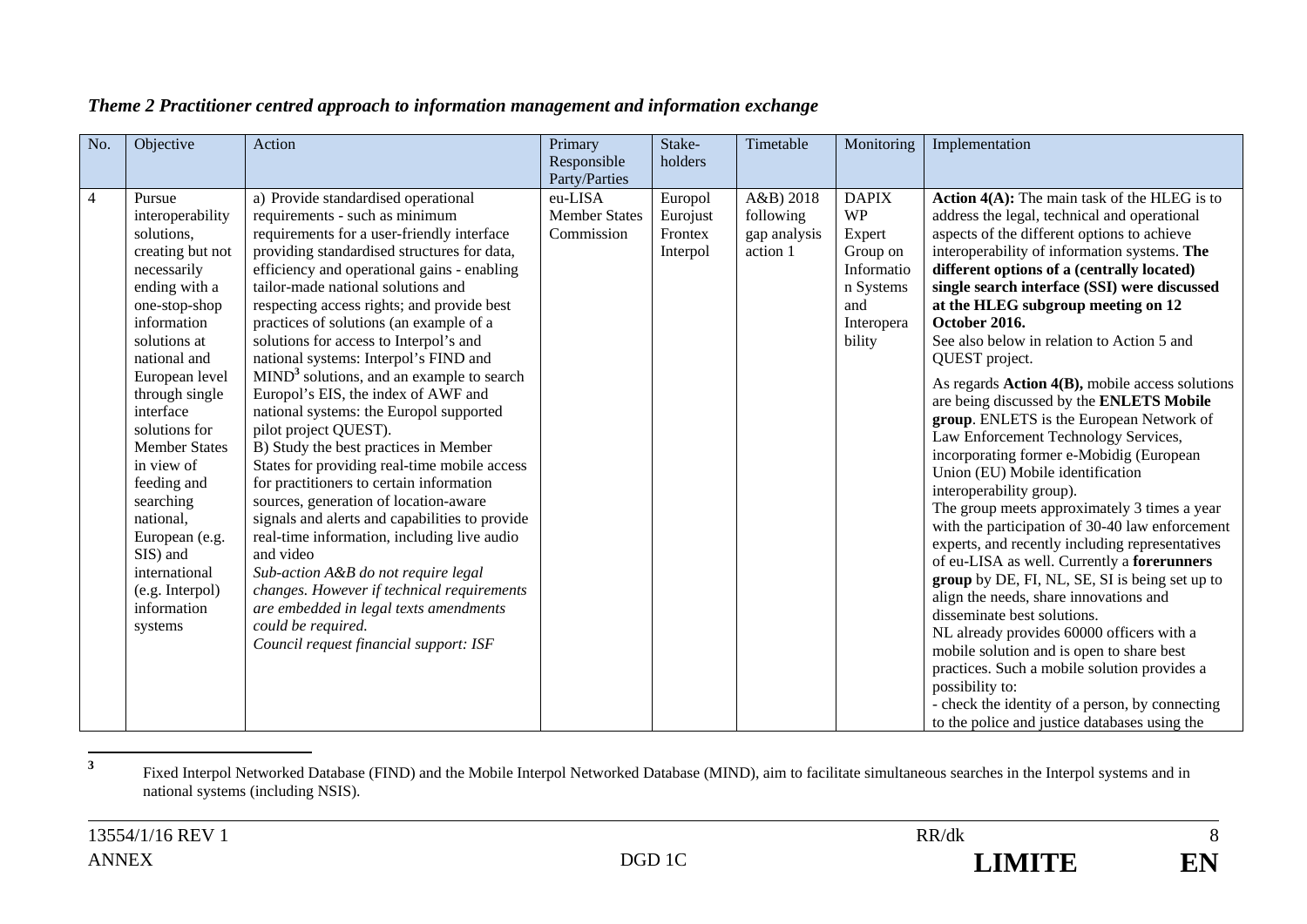|   |                                                              |                                                                                                                                                                                                                                                                                                                                                                                                                                                                               |                                                                   |                |                                 |                           | name, address and date of birth that was given<br>to the officer by the person,<br>- verify documents by making a photo of the<br>readable zone in a passport,<br>- check fingerprints via the phone on an<br>accessory that will copy the fingerprint,<br>- give fines that are sent by email directly,<br>- register traffic accidents, burglaries etc.,<br>- live audio and video link is possible.<br>Currently all MS are developing their own<br>solutions, and the ENLETS Mobile group<br>could be requested to provide a platform to<br>align and exchange various developments as<br>well as study best practices.                                                                                                              |
|---|--------------------------------------------------------------|-------------------------------------------------------------------------------------------------------------------------------------------------------------------------------------------------------------------------------------------------------------------------------------------------------------------------------------------------------------------------------------------------------------------------------------------------------------------------------|-------------------------------------------------------------------|----------------|---------------------------------|---------------------------|------------------------------------------------------------------------------------------------------------------------------------------------------------------------------------------------------------------------------------------------------------------------------------------------------------------------------------------------------------------------------------------------------------------------------------------------------------------------------------------------------------------------------------------------------------------------------------------------------------------------------------------------------------------------------------------------------------------------------------------|
|   |                                                              |                                                                                                                                                                                                                                                                                                                                                                                                                                                                               |                                                                   |                |                                 |                           | According to eu-LISA, officers engaged in field<br>operations, including those from Europol, have<br>been identified as target end-users of a single<br>search interface, possibly running on mobile<br>devices. Europol and eu-LISA are committed to<br>work together in designing and developing such<br>devices and interfaces.                                                                                                                                                                                                                                                                                                                                                                                                       |
| 5 | Further develop<br>the Universal<br>Messaging<br>Format (UMF | Further develop the Universal Messaging<br>Format<br>The further development of the format<br>should take into account structures and<br>developments of existing information<br>systems such as SIS, while further<br>development of those systems should take<br>into account the UMF.<br>Depending on the national and European<br>legal framework implementing the UMF will<br>require legal changes.<br>Council request financial support: ISF<br>financed UMF 3 project | <b>Member States</b><br>Europol<br>Frontex<br>eu-LISA<br>Interpol | Commissi<br>on | Ongoing<br>(()UMF3)<br>project) | <b>DAPIX</b><br><b>WP</b> | In the context of the implementation of the 5th<br>IMS action list, this Action is taken forward as<br>IMS action 5.<br>UMF is a European standard to facilitate<br>effective information sharing and information<br>exchange in the law enforcement area, in<br>development since 2008. It defines how<br>communication between police information<br>systems of MS as well as international systems<br>like the Europol Information System (EIS) is to<br>be shaped. The UMF 3 project is led by<br>Germany $(\dots)$ and comprises three main<br>objectives:<br>Stream 1: Further development of the<br>contents of the UMF standard and<br>dissemination of the enhanced information<br>model in respect of personal data and object |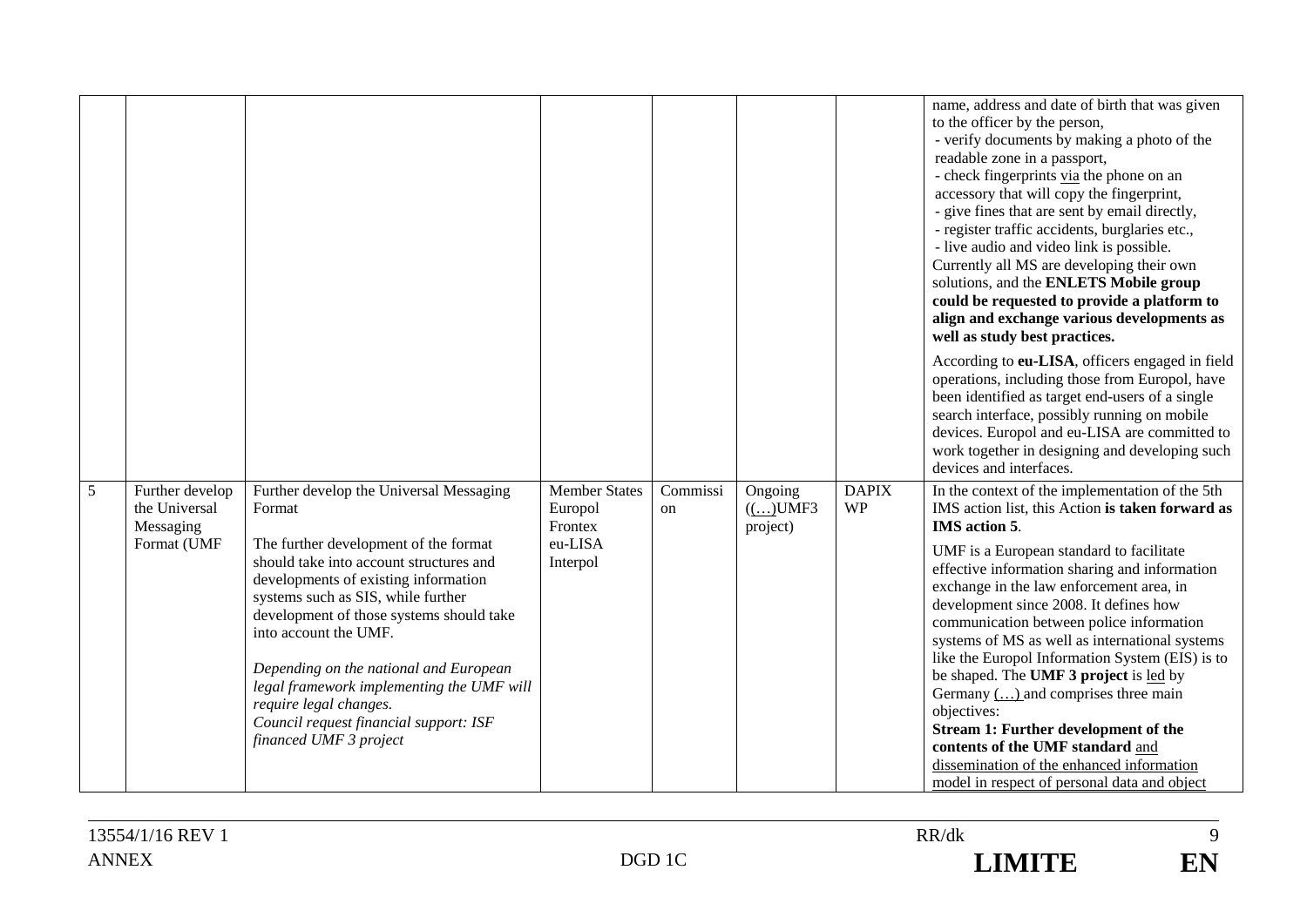|  |  |  | data. Object data also comprise the firearms       |
|--|--|--|----------------------------------------------------|
|  |  |  | module. As regards the latter, the aim is to agree |
|  |  |  | on one data exchange format for firearms to be     |
|  |  |  | consistently used by all UMF partners. This        |
|  |  |  | would enhance interoperability of systems and      |
|  |  |  | subsequently facilitate the possibility for        |
|  |  |  | frontline investigators in MS to run searches on   |
|  |  |  | firearms in SISII, iARMS, Europol and national     |
|  |  |  | systems in one single search. The Commission,      |
|  |  |  | Eu-LISA, Europol, Interpol and MS firearms         |
|  |  |  | specialists are contributing to discussions within |
|  |  |  | the UMF Focus Group on firearms.                   |
|  |  |  | <b>Stream 2: Establishing a European</b>           |
|  |  |  | governance model to sustainably maintain           |
|  |  |  | the UMF standard. Collection and analysis of       |
|  |  |  | governance requirements to be finalised by         |
|  |  |  | autumn 2016; development of governance             |
|  |  |  | structures by $Q3$ 2017; agreement on a            |
|  |  |  | governance structure in Q1 2018.                   |
|  |  |  | <b>Stream 3: Pilot implementation (Europol,</b>    |
|  |  |  | EE, EL, ES, FI, PL): the participating MS will     |
|  |  |  | be able to simultaneously query their national     |
|  |  |  | systems and EIS $(\dots)$ using the UMF standard.  |
|  |  |  | Europol therefore develops a UMF-compatible        |
|  |  |  | interface named QUEST, which also supports         |
|  |  |  | the wider concept of a Single Search Interface     |
|  |  |  | (SSI). All pilot systems are planned to go live    |
|  |  |  | by $Q4$ 2017, and UMF3 should be finalised by      |
|  |  |  | <b>March 2018.</b>                                 |
|  |  |  | DE will be the first MS to test it in practice     |
|  |  |  | towards the end of 2016.                           |
|  |  |  | $(\ldots)$                                         |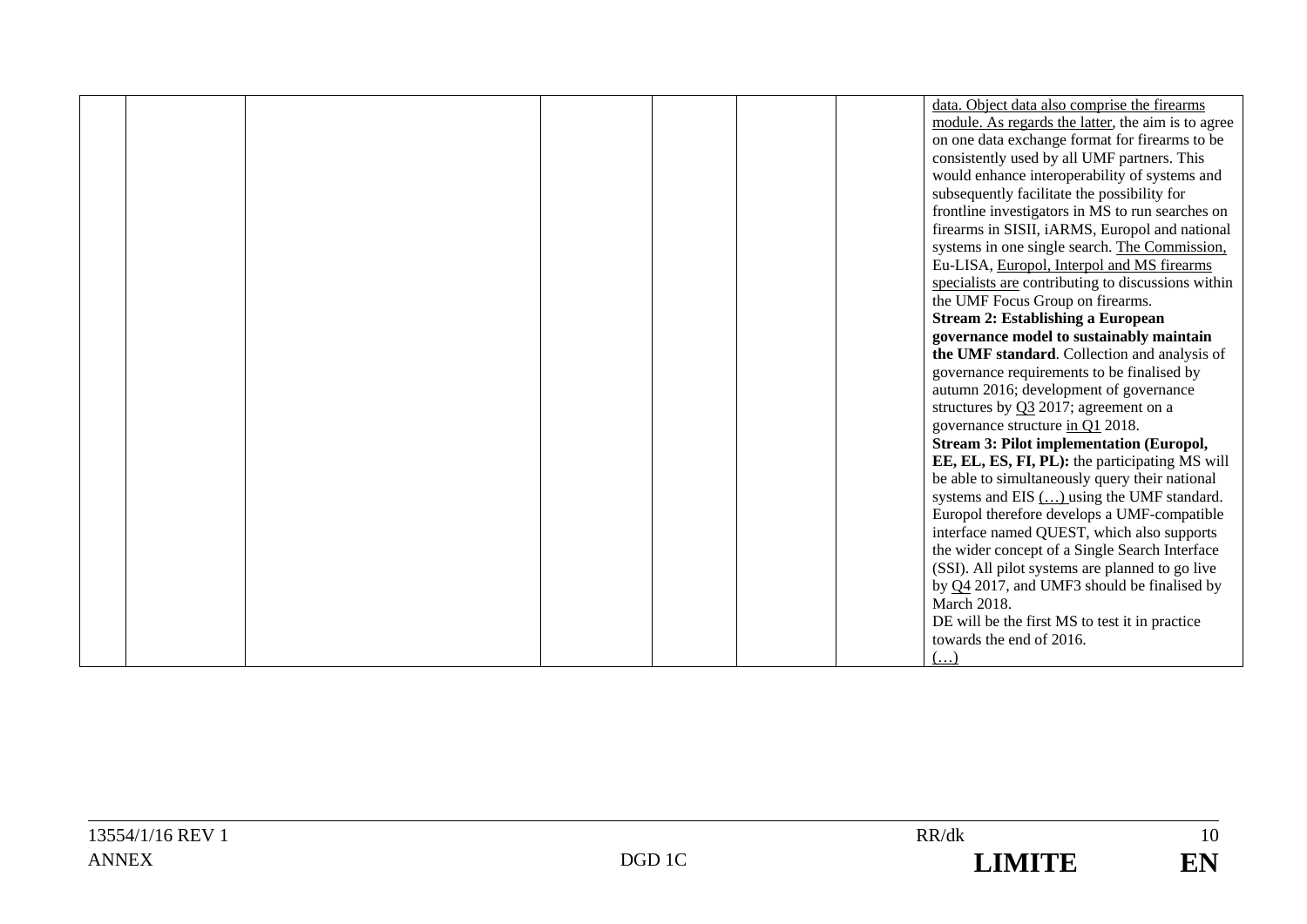| $\sqrt{6}$ | Increase the     | A) (Further) develop national training and              | <b>Member States</b> | Europol  | Ongoing | <b>DAPIX</b> | <b>Action 6(A):</b> Out of $19$ MS which provided                                       |
|------------|------------------|---------------------------------------------------------|----------------------|----------|---------|--------------|-----------------------------------------------------------------------------------------|
|            | trust among and  | awareness raising programmes for law                    | Cepol                | Eurojust |         | <b>WP</b>    | contributions on the implementation of this                                             |
|            | expertise of     | enforcement and public prosecution,                     | <b>EJN</b>           | Commissi |         | <b>LEWP</b>  | Action at national level, 17 MS referred to                                             |
|            | practitioners at | including joint training, in cooperation with           | eu-LISA              | on       |         | <b>CCWP</b>  | various forms of ongoing training activities in                                         |
|            | various and      | relevant EU agencies, taking into account all           | <b>SIRENE</b>        | Interpol |         |              | relation to international police and judicial                                           |
|            | between various  | existing channels and tools with their                  | <b>Bureaux</b>       |          |         |              | cooperation, among which:                                                               |
|            | levels including | purposes, conditions and benefits.                      |                      |          |         |              | - training modules/courses at police                                                    |
|            | understanding    |                                                         |                      |          |         |              | schools/academies,                                                                      |
|            | of each other's  | B) Develop cross-border exchange                        |                      |          |         |              | - regular seminars, including in regional MoI                                           |
|            | practices and    | programmes with various categories of                   |                      |          |         |              | offices,                                                                                |
|            | backgrounds.     | practitioners from various levels.                      |                      |          |         |              | - joint trainings for police and judicial                                               |
|            |                  |                                                         |                      |          |         |              | authorities;                                                                            |
|            |                  | The primary focus should lie on the                     |                      |          |         |              | - ad hoc trainings,                                                                     |
|            |                  | integrated use of those tools while national            |                      |          |         |              | - multi-disciplinary working parties,                                                   |
|            |                  | legal, operational and technical differences            |                      |          |         |              | - regular train-the-trainer sessions,                                                   |
|            |                  | should be fully taken into account. An                  |                      |          |         |              | - Europol internship programme,                                                         |
|            |                  | important starting point is the Manual on               |                      |          |         |              | - Europol Road Shows,                                                                   |
|            |                  | Law Enforcement Information Exchange as                 |                      |          |         |              | - "SIRENE on tour" trainings,                                                           |
|            |                  | a tool for SPOC personnel <sup>4</sup> . The manual was |                      |          |         |              | - EU-funded training projects,                                                          |
|            |                  | adopted in 2015 and is regularly updated. <sup>5</sup>  |                      |          |         |              | - bilateral work programmes regarding training,                                         |
|            |                  | Practitioners including from SPOCs,                     |                      |          |         |              | - e-learning activities,                                                                |
|            |                  | PCCC's and other should be involved in                  |                      |          |         |              | - special web page with information on                                                  |
|            |                  | developing and applying the mentioned                   |                      |          |         |              | international police cooperation in the police                                          |
|            |                  | programmes.                                             |                      |          |         |              | extranet;                                                                               |
|            |                  |                                                         |                      |          |         |              | - handbook on legal assistance in police                                                |
|            |                  | A&B: No legal changes required                          |                      |          |         |              | intranet.                                                                               |
|            |                  | Council request financial support: A&B)                 |                      |          |         |              | - police web apps,                                                                      |
|            |                  | ISF central budget and national                         |                      |          |         |              | - police magazine,                                                                      |
|            |                  | programmes                                              |                      |          |         |              | - comprehensive brochure for police schools.                                            |
|            |                  | Cepol and eu-LISA as EU agencies are not                |                      |          |         |              | Cooperation with EU agencies in training                                                |
|            |                  | recipients of EU funding programmes. Their              |                      |          |         |              | activities was mentioned. Among the awareness                                           |
|            |                  | assistance requires sufficient means through            |                      |          |         |              | raising activities cooperation in the context of                                        |
|            |                  | the regular budget lines for those agencies.            |                      |          |         |              | European Judicial Network in Criminal Matters<br>and the EUROJUST National Coordination |
|            |                  |                                                         |                      |          |         |              |                                                                                         |
|            |                  |                                                         |                      |          |         |              | System was mentioned.                                                                   |

**4**<sup>4</sup> see action 7 **5**

6704/16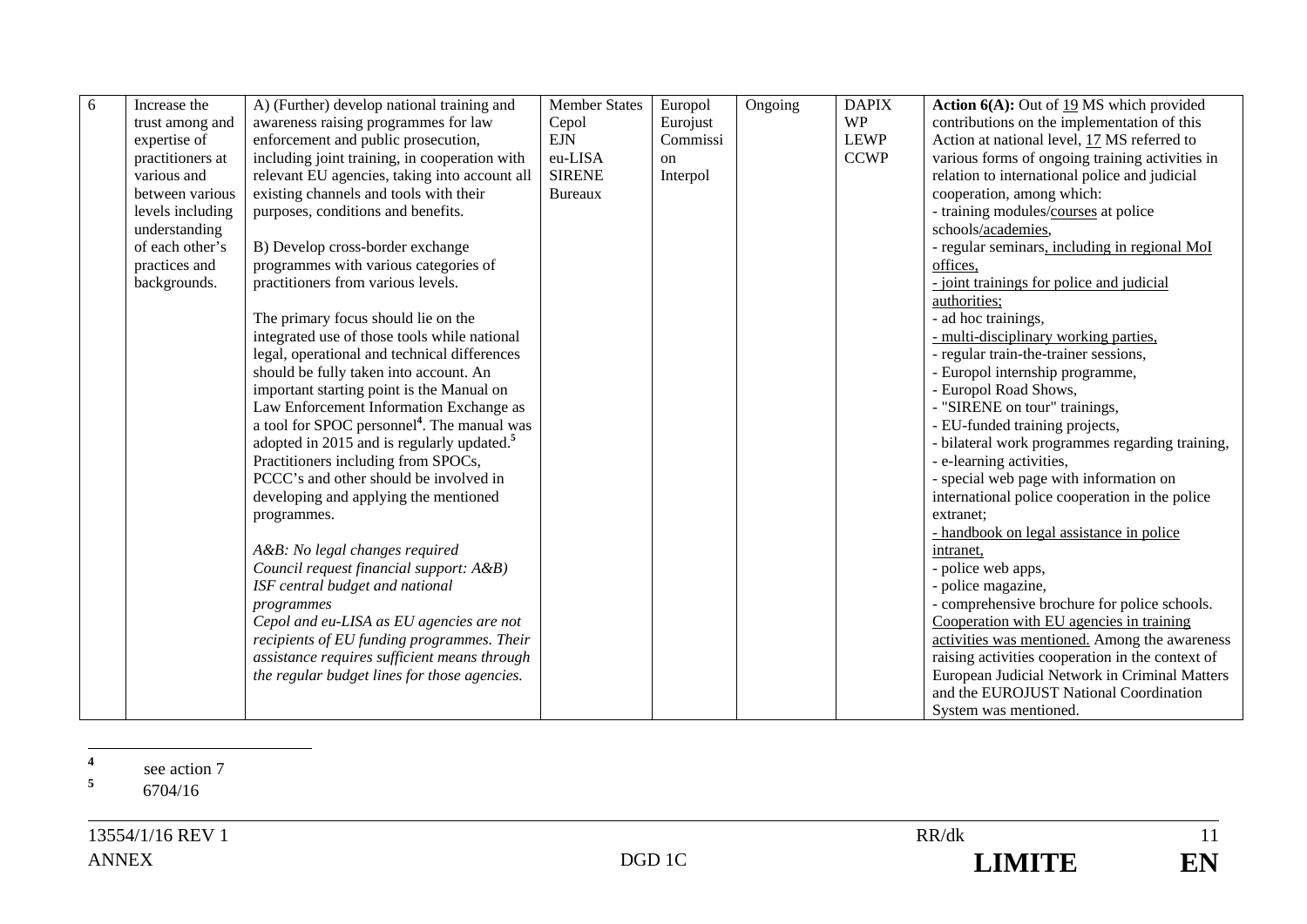|  |  |  | 1 MS replied that its new dedicated Academy                                                 |
|--|--|--|---------------------------------------------------------------------------------------------|
|  |  |  | will develop relevant national straining, another                                           |
|  |  |  | MS said such training programmes were not yet                                               |
|  |  |  | available.                                                                                  |
|  |  |  | As regards CEPOL trainings, the learning                                                    |
|  |  |  | outcomes of the relevant courses for 2017 in the                                            |
|  |  |  | area of migration, firearms and terrorism have                                              |
|  |  |  | been enriched to reflect the specific needs, such                                           |
|  |  |  | as encouraging the use of all relevant databases                                            |
|  |  |  | and information exchange possibilities (in                                                  |
|  |  |  | particular SIS II, EIS, SLTD, VIS, EURODAC,                                                 |
|  |  |  | ECRIS, etc.), feeding and using available                                                   |
|  |  |  | systems for firearms, sharing experience on                                                 |
|  |  |  | application of Article 36 of the SIS II                                                     |
|  |  |  | Regulation in detecting and addressing                                                      |
|  |  |  | suspicious travel. Eu-LISA also delivered its                                               |
|  |  |  | specialised training for SIRENE Officers in                                                 |
|  |  |  | collaboration with CEPOL and a course on SIS                                                |
|  |  |  | II to SIRENE officers.                                                                      |
|  |  |  | Action 6(B): CEPOL plans that 450 officers                                                  |
|  |  |  | will participate in its exchange programme                                                  |
|  |  |  | in 2016 addressing various categories of                                                    |
|  |  |  | practitioners from various levels. It comprises                                             |
|  |  |  | 22 categories including but not limited to all                                              |
|  |  |  | EU Policy Cycle priority areas, counter-                                                    |
|  |  |  | terrorism, maintenance of law and order,                                                    |
|  |  |  | research and science, and fundamental rights.                                               |
|  |  |  | The Erasmus-style method provides the                                                       |
|  |  |  | participants with the opportunity to create a                                               |
|  |  |  | network of colleagues and familiarise                                                       |
|  |  |  | themselves with the working methods of other                                                |
|  |  |  | countries by exchanging experiences, exchange                                               |
|  |  |  | information and sharing expertise. On a longer                                              |
|  |  |  | term it contributes to build trust and to establish                                         |
|  |  |  | a more efficient cooperation of not only MS,<br>but among all 39 involved countries (MS, EU |
|  |  |  | Candidate countries and Eastern Partnership                                                 |
|  |  |  | (ENP) countries). The exchange programme                                                    |
|  |  |  | will continue in 2017.                                                                      |
|  |  |  |                                                                                             |

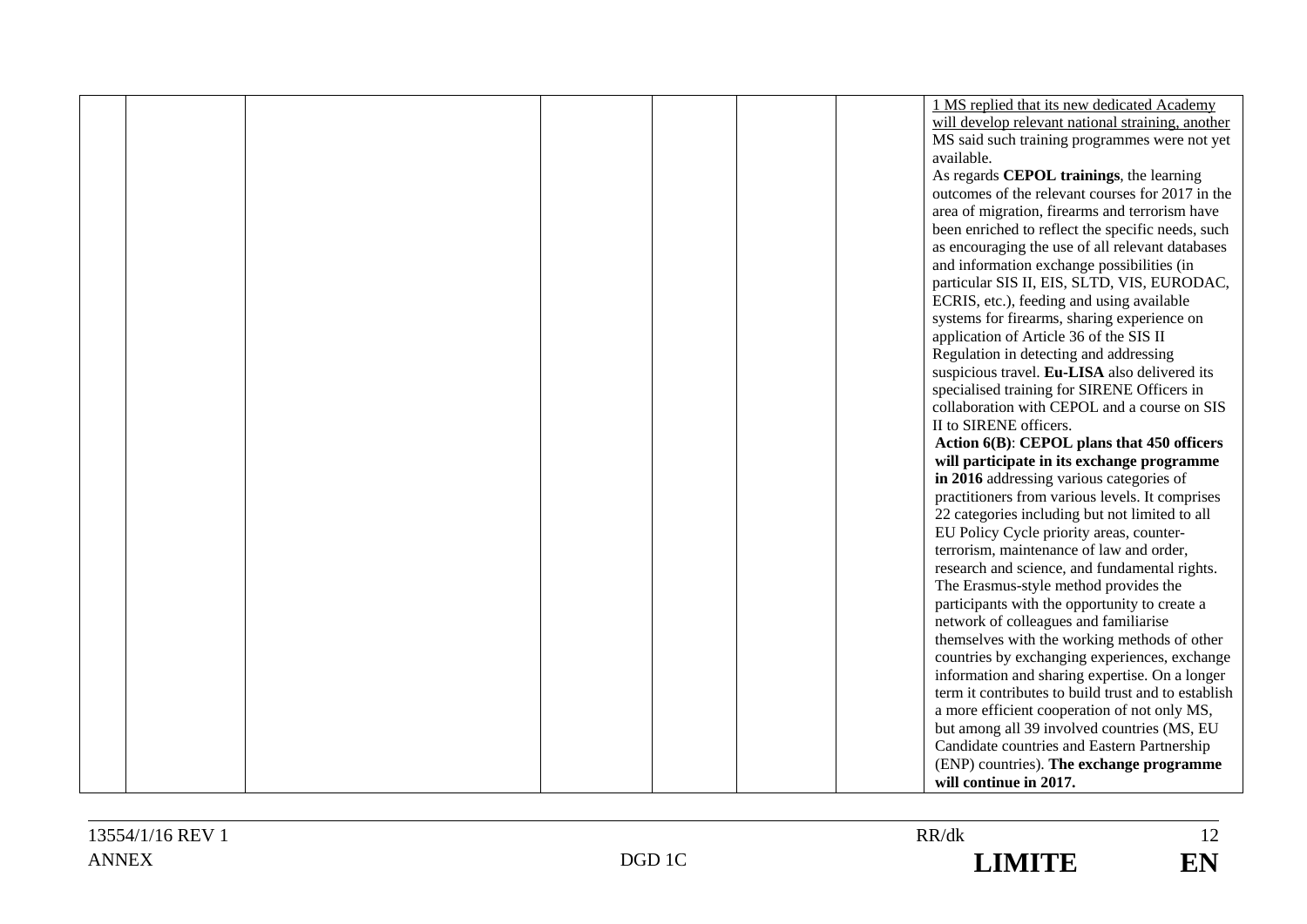| Action $7(A)$ : the implementation of SPOCs in      |
|-----------------------------------------------------|
| MS should be further pursued, namely in             |
| accordance with the guidelines set out in           |
| 10492/14 and bearing in mind legal,                 |
| operational, procedural and other differences       |
|                                                     |
| 14 MS indicated that their SPOCs are fully          |
| operational, while 4 MS indicated that they are     |
| under construction or are scheduled to be set up    |
| in the near future in line with the                 |
| aforementioned guidelines. 1 MS mentioned           |
| that some SPOC functions are performed by the       |
| International Relations Unit of the police, some    |
| others - by the Counter Terrorism Unit.             |
| In relation to Action 7(B), which should be         |
| taken forward in the framework of the IMS           |
| action 1, CEPOL will offer a specific               |
| residential activity "SPOC-one stop shop"           |
| (training course No $67/2017$ ) in 2017 with the    |
| aim to promote cooperation and enhance              |
| knowledge on innovative methods and                 |
| techniques regarding information exchange via       |
| SPOC. It is offered for SPOC personnel              |
| (operators). The CEPOL exchange programme           |
| fully supports the exchange of SPOC personnel       |
| giving the opportunity to combine training with     |
| the ability to identify good practice within the    |
|                                                     |
| In the context of the implementation of the 5th     |
| IMS action list, Actions $7(C)$ and Action $7(D)$ - |
| should be taken forward in the framework of         |
|                                                     |
|                                                     |
| As regards $Action 7(E)$ , discussions on how to    |
| carry out Head of SPOC meetings, either within      |
| or outside of Council structures, are ongoing in    |
|                                                     |
|                                                     |
|                                                     |

13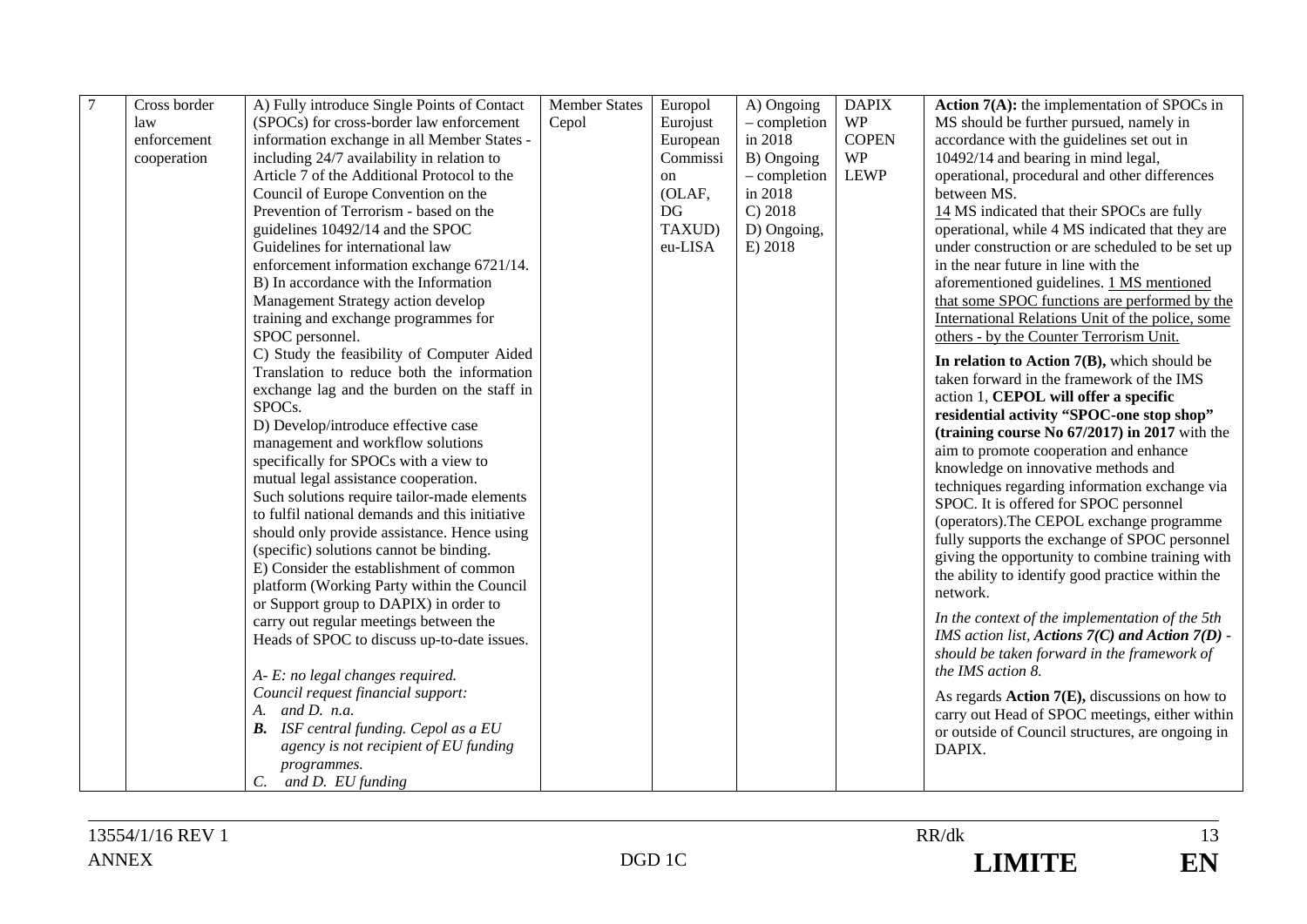| 8 | Enhance       | Strengthen Police and Customs Cooperation       | <b>Member States</b> | Europol | Ongoing | <b>DAPIX</b> | In the context of the implementation of the 5th     |
|---|---------------|-------------------------------------------------|----------------------|---------|---------|--------------|-----------------------------------------------------|
|   | bilateral law | Centres (PCCCs) and their cooperation with      |                      | Frontex |         | <b>WP</b>    | IMS action list, this Action is taken forward as    |
|   | enforcement   | SPOCs while ensuring a centralised              |                      |         |         | <b>CCWP</b>  | <b>IMS</b> action 7, led by BE, with the support by |
|   | information   | (national or at least state level) overview and |                      |         |         |              | the German Federal Police led ISF Project           |
|   | exchange      | monitoring of cross-border information          |                      |         |         |              | "Strengthening of PCCC Activities in the            |
|   |               | exchange.                                       |                      |         |         |              | European Union". The annual PCCC                    |
|   |               |                                                 |                      |         |         |              | Conference took place on 11-12 October 2016         |
|   |               | No legal changes required                       |                      |         |         |              | at Europol and discussed particularly               |
|   |               | Council request financial support: ISF          |                      |         |         |              | (1) trans-border crime analyses by PCCCs In         |
|   |               | funded project                                  |                      |         |         |              | the beginning 2017, a comprehensive workshop        |
|   |               |                                                 |                      |         |         |              | will be held, aimed at increasing the number of     |
|   |               |                                                 |                      |         |         |              | PCCCs carrying out analysis and at stepping up      |
|   |               |                                                 |                      |         |         |              | the level of analysis from step one (exchange of    |
|   |               |                                                 |                      |         |         |              | statistics related to border regions) to step two   |
|   |               |                                                 |                      |         |         |              | (analysing exchanged statistics already at          |
|   |               |                                                 |                      |         |         |              | PCCCs) to step three (thoroughly processing         |
|   |               |                                                 |                      |         |         |              | analysis up to initiating criminal investigations   |
|   |               |                                                 |                      |         |         |              | by national competent law enforcement               |
|   |               |                                                 |                      |         |         |              | authorities).                                       |
|   |               |                                                 |                      |         |         |              | (2) use of SIENA by PCCCs: 6 PCCCs have             |
|   |               |                                                 |                      |         |         |              | implemented SIENA for their so called "point        |
|   |               |                                                 |                      |         |         |              | to point" communication between their               |
|   |               |                                                 |                      |         |         |              | respective national delegations.                    |
|   |               |                                                 |                      |         |         |              | To harmonise the use of SIENA by PCCCs and          |
|   |               |                                                 |                      |         |         |              | to define the common PCCC interests in this         |
|   |               |                                                 |                      |         |         |              | regard, an informal group of PCCCs using            |
|   |               |                                                 |                      |         |         |              | SIENA was set up. Two meetings in 2016 were         |
|   |               |                                                 |                      |         |         |              | held at Europol, which focused on the needs of      |
|   |               |                                                 |                      |         |         |              | PCCCs in respect of the further development of      |
|   |               |                                                 |                      |         |         |              | SIENA.                                              |
|   |               |                                                 |                      |         |         |              | In addition, an OSCE-led project is focusing on     |
|   |               |                                                 |                      |         |         |              | the use of SIENA by PCCCs at the Western            |
|   |               |                                                 |                      |         |         |              | Balkan area. All these initiatives will serve as a  |
|   |               |                                                 |                      |         |         |              | basis for a workshop in Q1 2017 to define best      |
|   |               |                                                 |                      |         |         |              | practices for information exchange by and via       |
|   |               |                                                 |                      |         |         |              | PCCCs.                                              |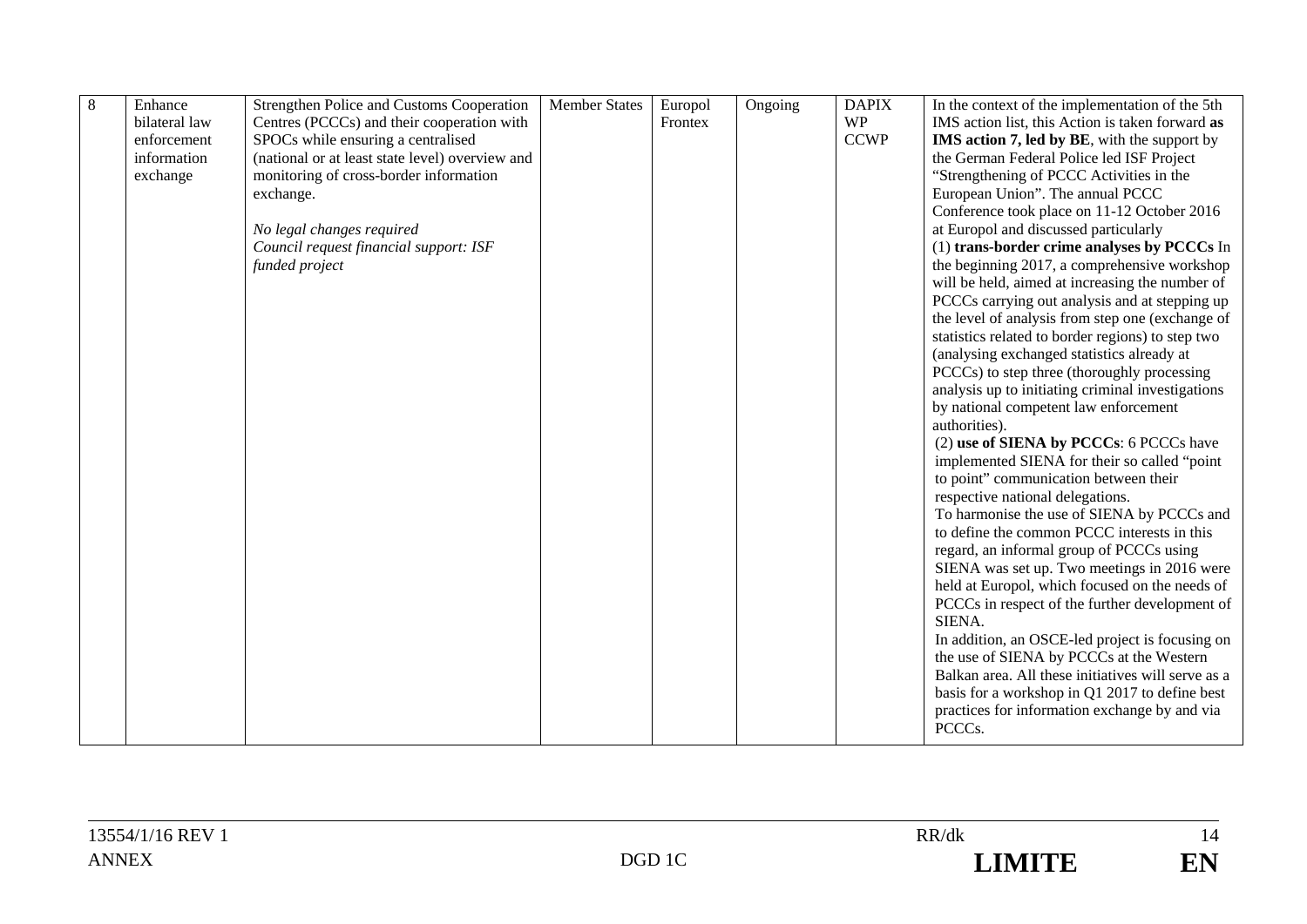| Theme 3 Optimal use of European information systems |  |  |  |
|-----------------------------------------------------|--|--|--|
|                                                     |  |  |  |

| No. | Objective                                                 | Action                                                                                                                                                                               | Primary<br>Responsible<br>Party/Parties | Stake-<br>holders   | Timetable | Monitoring                              | Implementation                                                                                                                                                                                                                                                                                                                                                                                                                                                                                                                                                                                                                                                                                                                                                                                                                                                                                                                                                                                                                                                                                                                                                                                                                                                                                                                                                                                                                                                                                                                                                        |
|-----|-----------------------------------------------------------|--------------------------------------------------------------------------------------------------------------------------------------------------------------------------------------|-----------------------------------------|---------------------|-----------|-----------------------------------------|-----------------------------------------------------------------------------------------------------------------------------------------------------------------------------------------------------------------------------------------------------------------------------------------------------------------------------------------------------------------------------------------------------------------------------------------------------------------------------------------------------------------------------------------------------------------------------------------------------------------------------------------------------------------------------------------------------------------------------------------------------------------------------------------------------------------------------------------------------------------------------------------------------------------------------------------------------------------------------------------------------------------------------------------------------------------------------------------------------------------------------------------------------------------------------------------------------------------------------------------------------------------------------------------------------------------------------------------------------------------------------------------------------------------------------------------------------------------------------------------------------------------------------------------------------------------------|
| 9   | Improve the<br>information<br>potential of EU<br>agencies | Increase the data supply to Europol and<br>Eurojust as well as systematic sharing of<br>cases as appropriate<br>No legal changes required<br>Council request financial support: n.a. | Member<br><b>States</b>                 | Europol<br>Eurojust | Ongoing   | MB<br>Europol<br>College of<br>Eurojust | According to Europol, on 4 October 2016 the<br>EIS contained 384,804 objects. Compared to<br>Q3 2015, the EIS content increased by 57%,<br>and compared to Q2 2016, the content<br>increased by 1%. The total number of Person<br>objects stored in the EIS was 106,493, which<br>represents an increase of 50% when compared<br>with Q3 2015 and a decrease of 4% when<br>compared with Q2 2016. The total number of<br>objects stored in the EIS at the end of Q3 2016<br>is a record number. 549 new CBCC events were<br>triggered in Q3 2016, 298 of which were related<br>to persons.<br>Terrorism related objects: The number of<br>terrorism related objects increased by 20% (to in<br>total 13,645) compared to the number of such<br>objects at the end of Q2 2016. There are 7,166<br>persons linked to terrorism in the EIS, of which<br>6,506 are labelled as or assumed to be 'foreign<br>fighters' or their supporters/facilitators. Crime<br>areas: Robbery, with 22% of all objects remains<br>the major crime area, followed by drug<br>trafficking with 20%, other offences with 13%,<br>fraud and swindling with 7% and illegal<br>immigration with 6%.<br>The number of MS using data-loaders to insert<br>data into the EIS remains 16. Some MS have<br>not used their data loaders during Q3 2016.<br>A record total of 468,952 searches (99% by MS)<br>were performed in the EIS in Q2 2016. 89% of<br>the searches in Q3 2016 were batch searches.<br>The number of searches conducted in Q3<br>2016 sets a new record, and brings the total |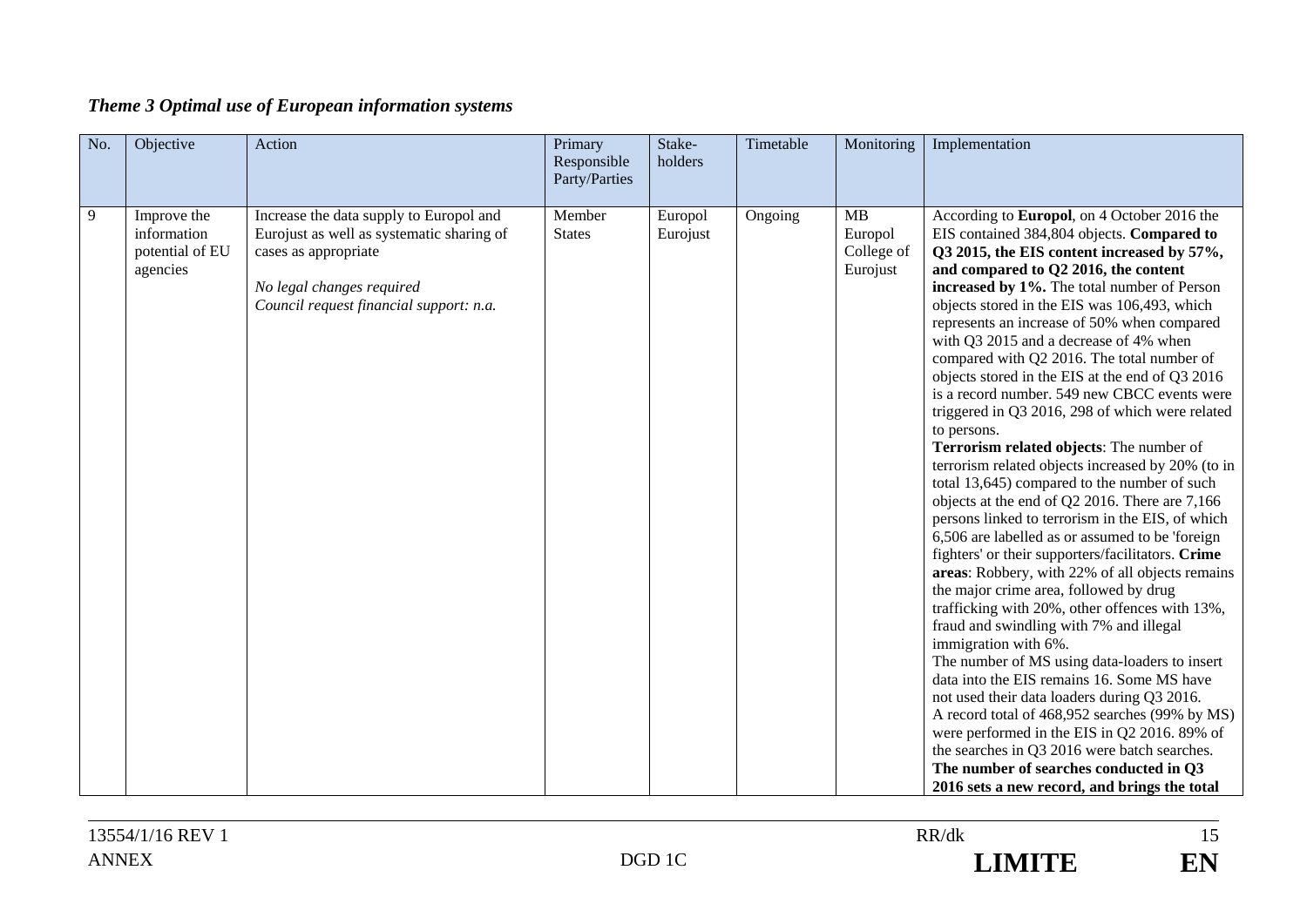|  |  |  | number of searches performed in a year<br>$(2016 \text{ so far})$ to more than 1,000,000 for the<br>first time in the history of the EIS.<br>As of October 2016, SIENA v3.0 is available.<br>This new version of SIENA, contains the<br>features required for the accreditation of SIENA<br>to EU Confidential. 10,852 new cases were<br>initiated in Q3 2016. Compared to Q3 2015 the<br>number of initiated cases increased by 6%;<br>compared to Q2 2016 the number of new cases<br>decreased by 3%. 85% of new cases were<br>created by MS, 10% by third parties, and 4% by<br>Europol. Cases initiated by MS and third parties<br>in PCCCs account for 39% of all new cases in |
|--|--|--|-------------------------------------------------------------------------------------------------------------------------------------------------------------------------------------------------------------------------------------------------------------------------------------------------------------------------------------------------------------------------------------------------------------------------------------------------------------------------------------------------------------------------------------------------------------------------------------------------------------------------------------------------------------------------------------|
|  |  |  | SIENA. 212,127 messages were exchanged in<br>Q3 2016. Compared to Q3 2015 the number of                                                                                                                                                                                                                                                                                                                                                                                                                                                                                                                                                                                             |
|  |  |  | messages exchanged increased by 16%;<br>compared to the previous quarter $(Q2 2016)$ the                                                                                                                                                                                                                                                                                                                                                                                                                                                                                                                                                                                            |
|  |  |  | number of messages decreased by 4%. 70% of<br>messages were exchanged by MS, 11% by third                                                                                                                                                                                                                                                                                                                                                                                                                                                                                                                                                                                           |
|  |  |  | parties, and 19% by Europol. Latest figures by<br>Europol show that more than 30% of SIENA<br>cases and up to 10% of SIENA messages are                                                                                                                                                                                                                                                                                                                                                                                                                                                                                                                                             |
|  |  |  | generated by PCCCs.                                                                                                                                                                                                                                                                                                                                                                                                                                                                                                                                                                                                                                                                 |
|  |  |  | According to Eurojust, as regards information<br>transmitted to Eurojust on counter-terrorism<br>investigations and prosecutions, 100 cases were<br>referred to Eurojust in 2015, and 113 in 2016. in<br>2015, 218 counter-terrorism court proceedings<br>were concluded, whereas in 2016 - 65.                                                                                                                                                                                                                                                                                                                                                                                     |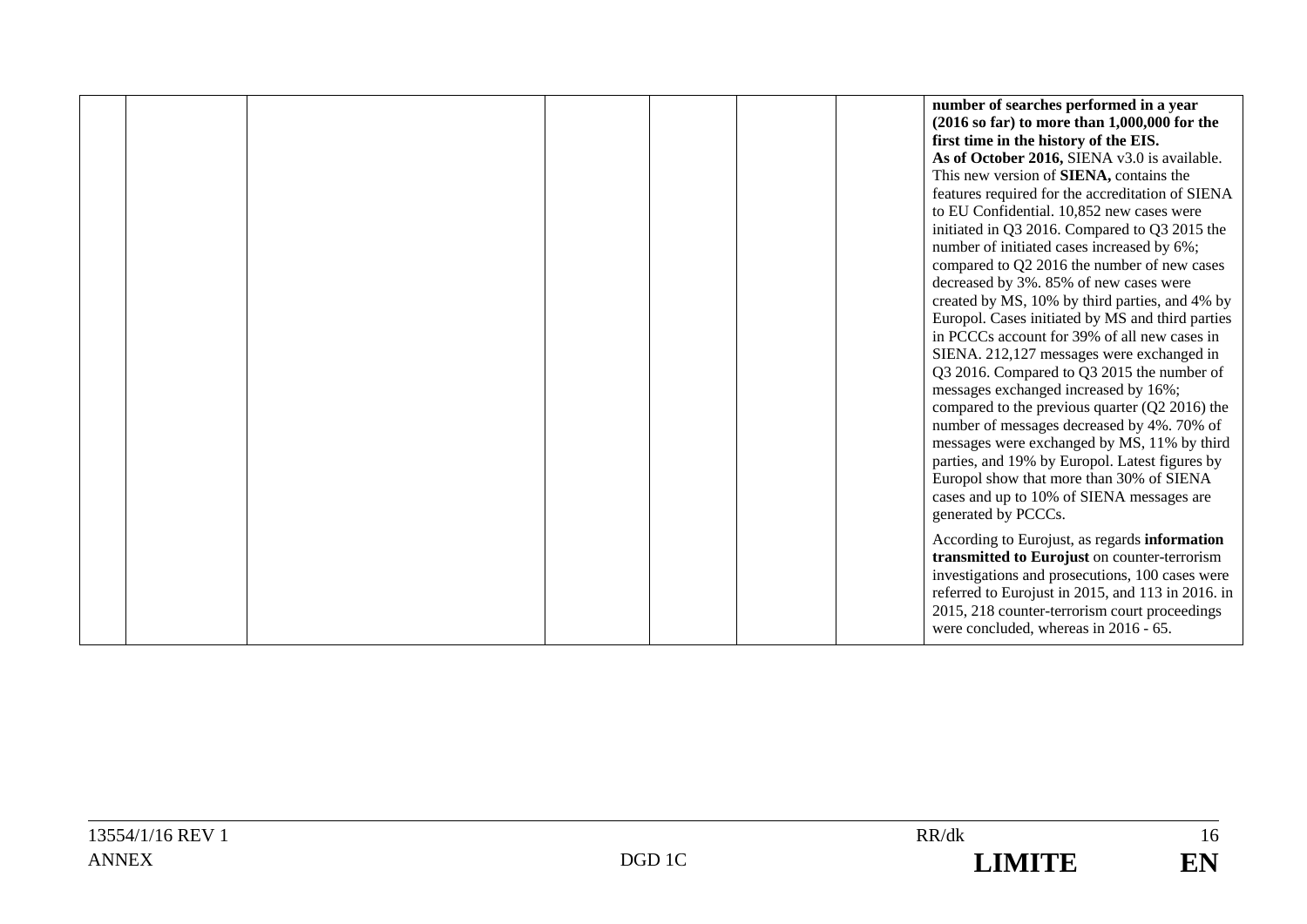| 10 | Europol to fully<br>use SIS, VIS<br>and EURODAC                                         | A) Europol to fully use its current<br>permission to access to SIS, VIS and<br>EURODAC including by establishing<br>technical effective connections; and<br>B) After undertaking these steps identifying<br>possible obstacles to batch cross-matching<br>on these systems, and keep statistics and<br>provide analysis of use of the above-<br>mentioned databases in similar way as<br>Member States are obliged to do.<br>A&B: No legal changes required<br>Council request financial support: Europol<br>budget                                                                                                                                                                                                                                                                                                                                                                                                                                                                                                                                                                                                                                         | Europol<br>Commission<br>eu LISA                 | Member<br><b>States</b>                                           | Ongoing, -<br>completion<br>action A in<br>2017                                                                                                                                                               | MB<br>Europol<br>MB eu-<br><b>LISA</b><br>WG on<br>Informa-<br>tion<br>Systems<br>and<br>Interopera-<br>bility                                                 | <b>Europol</b> is improving its technical capabilities<br>to enable a systematic cross-matching of SIS<br>alerts against Europol data. A batch search<br>mechanism is currently under development, and<br>is planned to be available by the end 2016.<br>Europol is preparing business requirements for<br>the connection to and use of VIS and<br>EURODAC. $()$                                                                                                                                                                                                                                                                                                                                                                                                                                                                                                                                                                                                                                                                                                                                                                                                                                           |
|----|-----------------------------------------------------------------------------------------|-------------------------------------------------------------------------------------------------------------------------------------------------------------------------------------------------------------------------------------------------------------------------------------------------------------------------------------------------------------------------------------------------------------------------------------------------------------------------------------------------------------------------------------------------------------------------------------------------------------------------------------------------------------------------------------------------------------------------------------------------------------------------------------------------------------------------------------------------------------------------------------------------------------------------------------------------------------------------------------------------------------------------------------------------------------------------------------------------------------------------------------------------------------|--------------------------------------------------|-------------------------------------------------------------------|---------------------------------------------------------------------------------------------------------------------------------------------------------------------------------------------------------------|----------------------------------------------------------------------------------------------------------------------------------------------------------------|------------------------------------------------------------------------------------------------------------------------------------------------------------------------------------------------------------------------------------------------------------------------------------------------------------------------------------------------------------------------------------------------------------------------------------------------------------------------------------------------------------------------------------------------------------------------------------------------------------------------------------------------------------------------------------------------------------------------------------------------------------------------------------------------------------------------------------------------------------------------------------------------------------------------------------------------------------------------------------------------------------------------------------------------------------------------------------------------------------------------------------------------------------------------------------------------------------|
| 11 | Enhance the<br>effectiveness of<br>using the<br>Schengen<br>Information<br>System (SIS) | A) Law enforcement, border guard<br>authorities and immigration services include<br>when available identifiers in alerts (copy<br>passport, digital photo, biometrics, DNA-<br>profiles to be considered) on the basis of<br>existing legal provisions; enable searches on<br>fingerprints and provision of facial image<br>feedback in the case of a hit. The workload<br>for SIRENE Bureaux and other practitioners<br>should be assessed when further pursuing<br>this action including through solutions to<br>interpret information easily.<br>B) Implement an Automated Fingerprint<br>Identification System (AFIS) functionality in<br>the SIS within the central as well as national<br>system in view of its full use.<br>C) Find a short term solution to allow<br>reciprocal sharing of information between<br>Schengen, non-Schengen States and Member<br>States who are partially using the Schengen<br>acquis instruments associated to Schengen,<br>pending a permanent solution to this issue in<br>terms of provision and access to EU<br>information databases<br>$A - C$ no legal changes required<br>Council request financial support: | Member<br><b>States</b><br>Commission<br>eu-LISA | Europol<br>Eurojust<br>Frontex<br><b>SIRENE</b><br><b>Bureaux</b> | A) Gradual<br>ongoing<br>process<br>depending<br>on national<br>availability<br>and<br>possibilities.<br>B) 2017<br>(central)<br>level) / 2018<br>onward<br>(national<br>level)<br>$\mathcal{C}$<br>2017/2018 | $A)$ SIS/<br><b>SIRENE</b><br><b>WP</b><br>B) MB eu-<br><b>LISA</b><br>SIS/VIS<br>Committee<br>$C)$ SIS/<br><b>SIRENE</b><br><b>WP</b><br>SIS/VIS<br>Committee | As regards Action 11(A), MS continue to<br>work on providing training to staff of the<br>relevant authorities. In addition, efforts are<br>being made to improve the updating of the<br>databases and enhance procedures.<br>As regards $Action 11(B)$ , AFIS functionality is<br>provided for in Article 22(c) of the SIS II legal<br>basis. eu-LISA started working on the<br>implementation of the AFIS in the SIS with<br>the Commission and the MS in June 2016 in<br>the dedicated Project Management Forum<br>(PMF) that aims to better coordinate the<br>implementation of the AFIS projects on the<br>central as well as on the national level. The<br>detailed design of the solution is currently being<br>finalised. The plan is to implement the AFIS at<br>central level with six piloting MS in a first<br>phase by mid-2017 and to have the biometric<br>functionalities in production early 2018. The<br>AFIS will then be rolled out to other MS in a<br>second phase, when additional requirements<br>(e.g. increased throughput, enhanced response<br>time) would be implemented.<br>Action $11(C)$ : 1 MS has initiated discussions<br>with a number of MS in respect of sharing this |

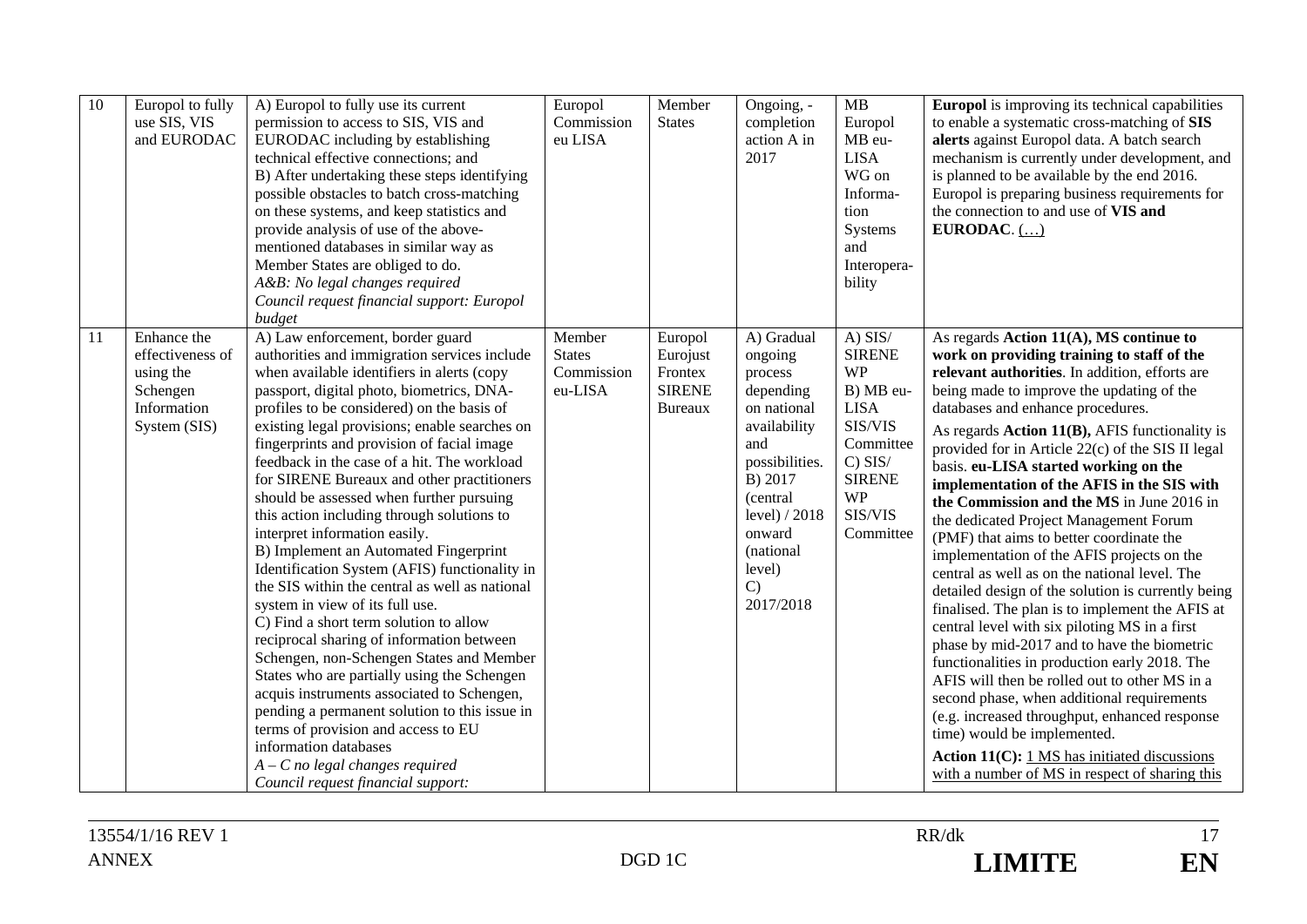|    |                  | $A)$ n.a.                                     |            |          |              |               | information, and will keep COSI updated as         |
|----|------------------|-----------------------------------------------|------------|----------|--------------|---------------|----------------------------------------------------|
|    |                  | B) Introduction in central system - EU        |            |          |              |               | discussions progress.                              |
|    |                  | budget                                        |            |          |              |               |                                                    |
|    |                  | Introduction nationally – national budget     |            |          |              |               |                                                    |
|    |                  | (with after 2017 possibly ISF funding)        |            |          |              |               |                                                    |
|    |                  | $C$ ) to be determined                        |            |          |              |               |                                                    |
| 12 | Enhance the      | Revise the legal basis of the Schengen        | Commission | eu-LISA  | Ongoing:     | Schengen      | The Commission carried out an overall              |
|    | effectiveness of | Information System taking into account the    | Council    | Europol  | Proposal end | Working       | evaluation of the SIS. The evaluation report       |
|    | using the        | evaluation undertaking by the Commission      | European   | Eurojust | 2016         | Party         | was distributed to experts from MS on a            |
|    | Schengen         | (including new functionalities, extend the    | Parliament | Frontex  | Adoption co- | (SIS/SIRE     | restricted basis in May 2016. Based on the         |
|    | Information      | access of EU agencies while fully taking into |            |          | legislators  | $NE$ )        | outcome of the evaluation, a legislative proposal  |
|    | System (SIS)     | account the information owner principle and   |            |          | 2017         | configurati   | will be prepared, containing a series of           |
|    |                  | the legal base of the agencies, facilitating  |            |          |              | <sub>on</sub> | measures aimed at maximising the                   |
|    |                  | access to hit information). The revision      |            |          |              |               | effectiveness, efficiency and added value of the   |
|    |                  | should include the provision for a long-term  |            |          |              |               | SIS. () Work on the review of the legal            |
|    |                  | solution to allow the reciprocal exchange of  |            |          |              |               | basis of SIS is due to be completed by 7           |
|    |                  | information between Schengen, non-            |            |          |              |               | December 2016 and Q2 2017, following the           |
|    |                  | Schengen Member States and Member States      |            |          |              |               | outcome of the HLEG.                               |
|    |                  | who are partially using the instruments       |            |          |              |               |                                                    |
|    |                  | associated with Schengen                      |            |          |              |               | According to Europol, the planned legal            |
|    |                  | Further explore and decide if MS return       |            |          |              |               | revision of the SIS framework should take into     |
|    |                  | orders can and should be inserted in SIS.     |            |          |              |               | account the business needs of Europol with         |
|    |                  |                                               |            |          |              |               |                                                    |
|    |                  |                                               |            |          |              |               | regard to extending the access rights to alerts on |
|    |                  | Legal changes required                        |            |          |              |               | missing persons and on persons refused entry or    |
|    |                  | Council request financial support: EU         |            |          |              |               | stay in the Schengen territory and it should       |
|    |                  | funding in view of implementation             |            |          |              |               | facilitate the systematic cross-matching of        |
|    |                  |                                               |            |          |              |               | biographic and in the future - once AFIS for       |
|    |                  |                                               |            |          |              |               | SISII is operational - biometric data against      |
|    |                  |                                               |            |          |              |               | Europol systems.                                   |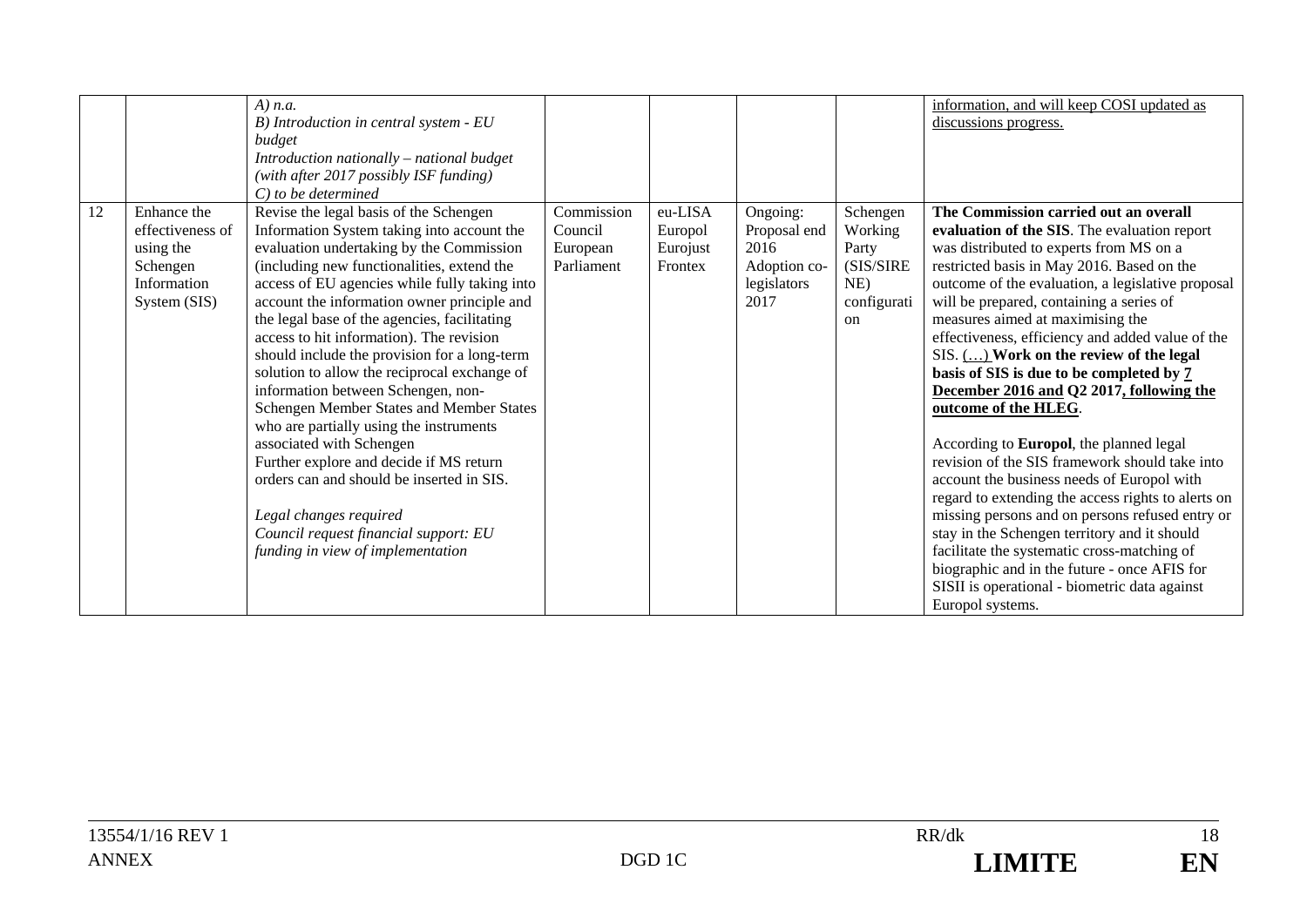| 13 | Full use of       | A) Undertake EU pilots and if required      | A) COM      | Europol  | A) Ongoing, | COM          | Action $13(A)$ : on 29 September 2016, the        |
|----|-------------------|---------------------------------------------|-------------|----------|-------------|--------------|---------------------------------------------------|
|    | Prüm              | follow-up steps to enforce connections of   | B) Member   | Eurojust | B) Ongoing  | <b>DAPIX</b> | Commission sent warning letters to HR, EL, IE,    |
|    | possibilities to  | Member States to the Prüm network.          | States, COM | Frontex  | C) 2018     | <b>WP</b>    | IT and PT on the delay of the implementation of   |
|    | exchange          |                                             | C) COM      |          |             |              | the Prüm Decisions (2008/615/JHA).                |
|    |                   |                                             |             |          |             |              |                                                   |
|    | fingerprints, dna | B) Identify key obstacles for:              |             |          |             |              | According to the Commission, these MS have        |
|    | and vehicle       | i: the connection to the Prüm network       |             |          |             |              | not implemented automated data exchange for       |
|    | registration data | ii: the full use of Prüm possibilities      |             |          |             |              | at least two of the three data categories covered |
|    |                   | iii: solve the obstacles                    |             |          |             |              | by the Prüm Decisions. The MS now have two        |
|    |                   |                                             |             |          |             |              | months to respond.                                |
|    |                   | C) Examine the possibility for Europol to   |             |          |             |              | This is the first time that the Commission is     |
|    |                   | become a partner in the Prüm framework      |             |          |             |              | issuing ex-third-pillar infringement proceedings  |
|    |                   | with a view to enabling the cross matching  |             |          |             |              | in the domain of police and judicial cooperation  |
|    |                   | of DNA, finger prints and vehicle           |             |          |             |              |                                                   |
|    |                   | registration data with third countries with |             |          |             |              | Action 13(B) corresponds to the main task of      |
|    |                   | which Europol has an operational agreement  |             |          |             |              | DAPIX, the Prüm monitoring. In the context        |
|    |                   | while fully taking the information owner    |             |          |             |              | of the implementation of the 5th IMS action list, |
|    |                   | principle into account.                     |             |          |             |              | this Action is taken forward as IMS action 6,     |
|    |                   |                                             |             |          |             |              | the purpose of which is to analyse the            |
|    |                   | A&B: No legal changes required, C: legal    |             |          |             |              | procedures applied by the MS law enforcement      |
|    |                   | changes required                            |             |          |             |              | authorities following a hit in other MS DNA       |
|    |                   | Council request financial support: A&B (i   |             |          |             |              | registers. In order to identify commonly          |
|    |                   | and ii)                                     |             |          |             |              | encountered business obstacles, a targeted        |
|    |                   | Not applicable                              |             |          |             |              | research was carried out in April and May 2016    |
|    |                   | B (iii): ISF funding national programmes    |             |          |             |              | based on a questionnaire on the daily Prüm        |
|    |                   | $C$ n.a.                                    |             |          |             |              | follow-up of data exchange management. The        |
|    |                   |                                             |             |          |             |              | purpose was to examine whether expedite           |
|    |                   |                                             |             |          |             |              | information exchange is hampered by either        |
|    |                   |                                             |             |          |             |              | current national legislation or by not applying   |
|    |                   |                                             |             |          |             |              |                                                   |
|    |                   |                                             |             |          |             |              | best practices, or by other factors such as       |
|    |                   |                                             |             |          |             |              | technical challenges.                             |
|    |                   |                                             |             |          |             |              | On the basis of the summary of 12 MS              |
|    |                   |                                             |             |          |             |              | responses, an analysis will be made before end    |
|    |                   |                                             |             |          |             |              | October 2016 to draw conclusions and to           |
|    |                   |                                             |             |          |             |              | propose good practices for the post-hit supply of |
|    |                   |                                             |             |          |             |              | further information. The final report             |
|    |                   |                                             |             |          |             |              | concluding IMS 6 is scheduled to be prepared      |
|    |                   |                                             |             |          |             |              | by December 2016.                                 |
|    |                   |                                             |             |          |             |              |                                                   |
|    |                   |                                             |             |          |             |              |                                                   |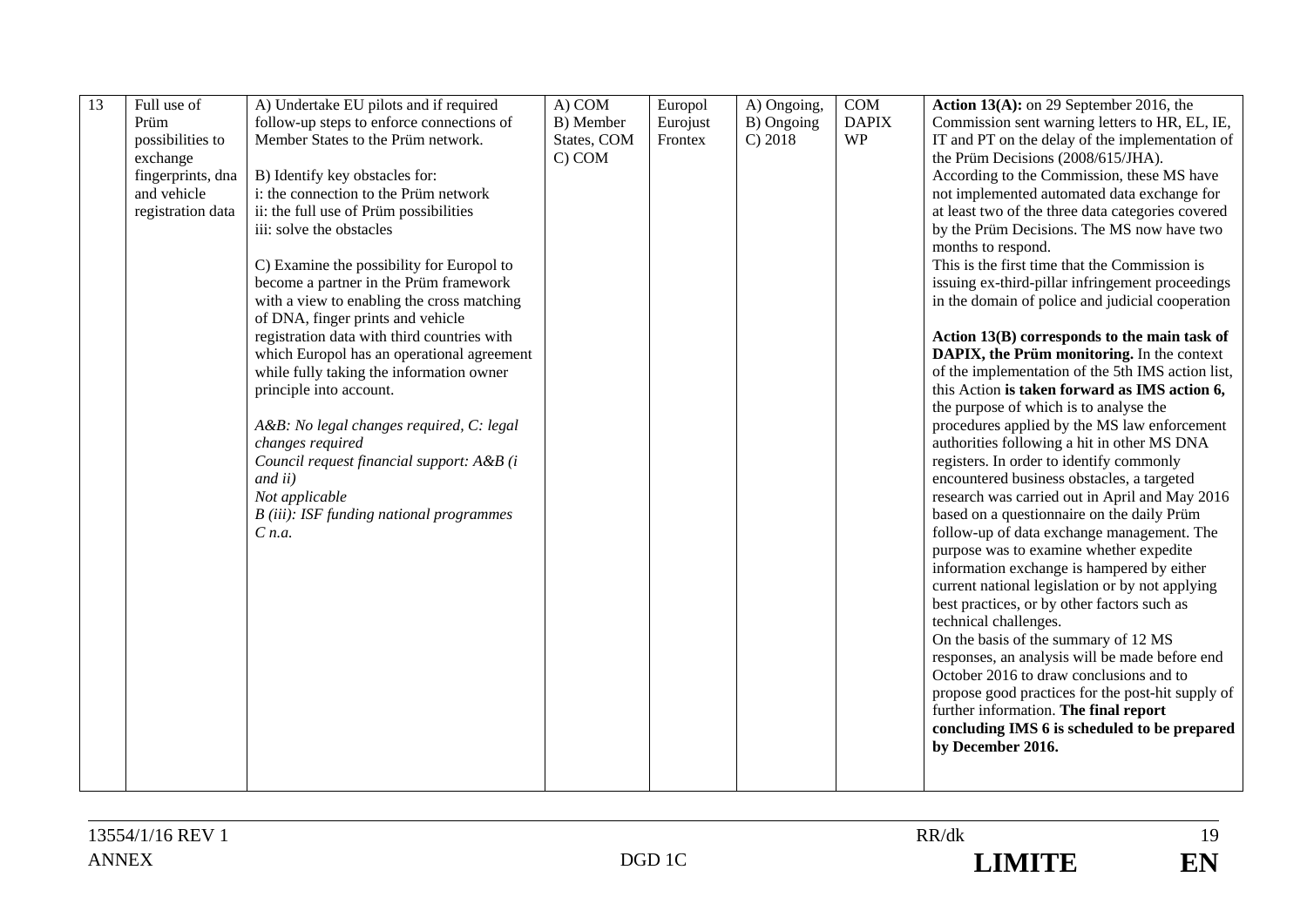|    |                                                                                                              |                                                                                                                                                                                                                                                                                                                                                                                                                                                                                                                                                                                                    |                                                   |                                              |                       |              | Action 13(C): Europol will prepare a business<br>case to help explore the possibility to become an<br>information exchange partner in the Prüm<br>framework. Such access would enable Europol<br>to support MS with cross-checking biometric<br>data from prioritised cases received from Third<br>Parties with MS data (DNA/fingerprints of<br>convicted/suspected persons) and possibly<br>identify matches that can supply relevant<br>information to on-going cases.<br>This Action should be taken forward in the<br>framework of the IMS action 9. A detailed<br>action plan is expected next year. |
|----|--------------------------------------------------------------------------------------------------------------|----------------------------------------------------------------------------------------------------------------------------------------------------------------------------------------------------------------------------------------------------------------------------------------------------------------------------------------------------------------------------------------------------------------------------------------------------------------------------------------------------------------------------------------------------------------------------------------------------|---------------------------------------------------|----------------------------------------------|-----------------------|--------------|-----------------------------------------------------------------------------------------------------------------------------------------------------------------------------------------------------------------------------------------------------------------------------------------------------------------------------------------------------------------------------------------------------------------------------------------------------------------------------------------------------------------------------------------------------------------------------------------------------------|
| 14 | Improve the<br>sharing of<br>criminal<br>records.<br>particularly<br>relating to<br>terrorism<br>convictions | A) Facilitate access to ECRIS for all relevant<br>authorities and increase use of the system<br>B) Additionally, consider solutions (other<br>than the ECRIS system) to allow the pro-<br>active sharing of convictions data, in<br>particular relating to terrorism; and, as<br>appropriate, assess the legal and practical<br>feasibility of implement a solution which<br>includes making certain convictions data<br>available to the relevant authorities.<br>A: No legal changes required, B: Legal<br>changes required<br>Council request financial support: A) n.a.<br>B) to be determined | Member<br><b>States</b><br>Eurojust<br>Commission | Europol<br>Frontex<br><b>OLAF</b><br>eu-LISA | A) Ongoing<br>B) 2019 | <b>COPEN</b> | $\left(\dots\right)$ The issues relating to facilitating the access<br>to ECRIS for all relevant authorities by Member<br>States nor other solutions allowing the pro-<br>active sharing of convictions data () have not<br>been discussed in detail. 1 MS has indicated its<br>willingness to work with other MS on this<br>Action among a group of interested MS, and<br>will report back to COSI.                                                                                                                                                                                                      |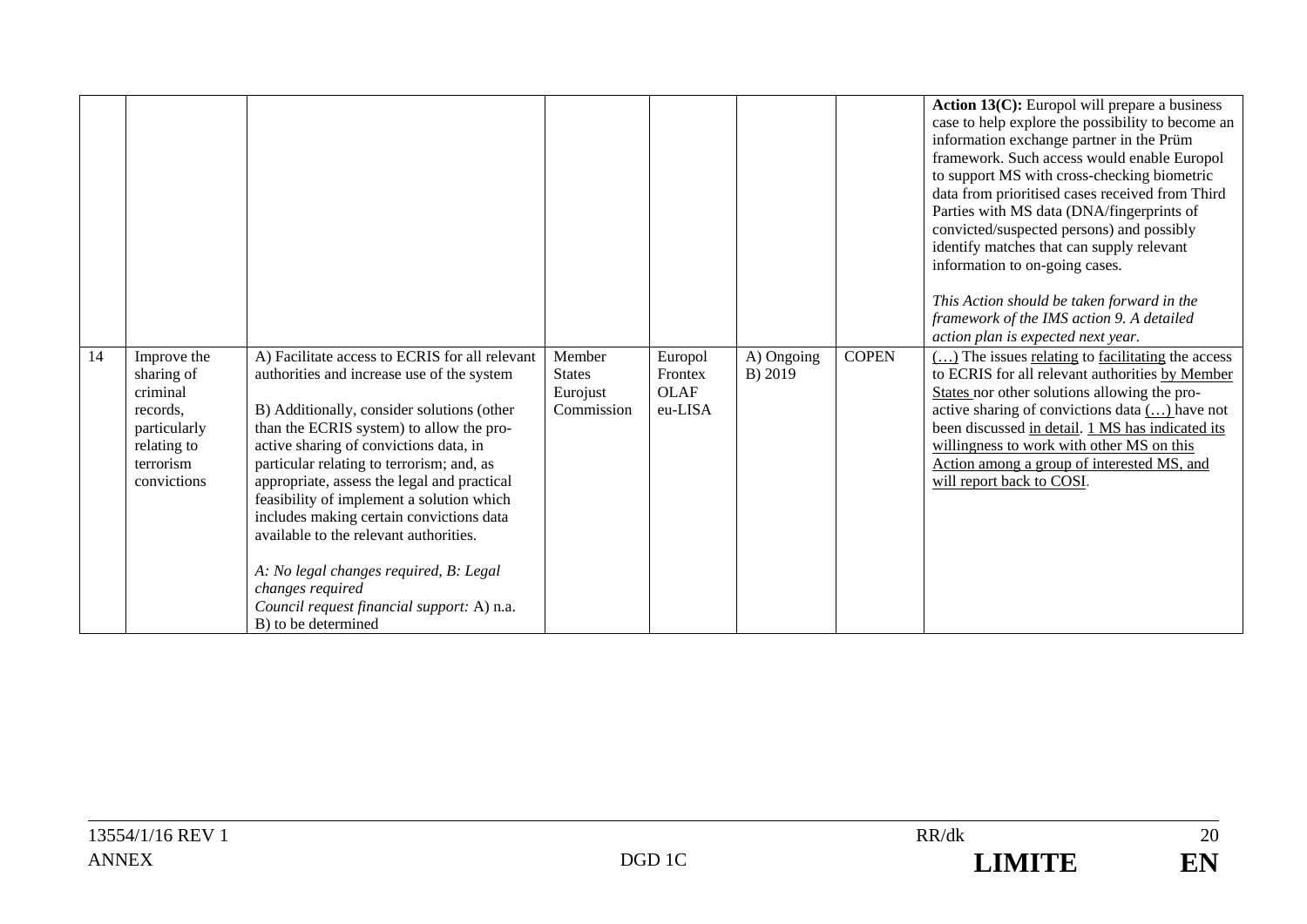| 15 | Enhance the<br>coordination<br>and monitoring<br>capabilities of<br>Eurojust<br><b>Members</b>                          | Enable the setting up and connection of the<br>members of the Eurojust National<br>Coordination System (ENCS) to the<br>Eurojust's Case Management System (CMS)<br>No legal changes required<br>Council request financial support: EU<br>funding                                                                                                                                                                      | Member<br><b>States</b><br>Eurojust | Europol<br>Frontex<br><b>OLAF</b> | Ongoing in<br>view of<br>completion<br>1n<br>2017/2018          | College of<br>Eurojust    | According to Eurojust, 25 MS have<br>established the Eurojust National Coordination<br>System (ENCS), and<br>14 secure connections are operational.                                                                                                                                                                                                                                                                                                                  |
|----|-------------------------------------------------------------------------------------------------------------------------|-----------------------------------------------------------------------------------------------------------------------------------------------------------------------------------------------------------------------------------------------------------------------------------------------------------------------------------------------------------------------------------------------------------------------|-------------------------------------|-----------------------------------|-----------------------------------------------------------------|---------------------------|----------------------------------------------------------------------------------------------------------------------------------------------------------------------------------------------------------------------------------------------------------------------------------------------------------------------------------------------------------------------------------------------------------------------------------------------------------------------|
| 16 | Streamlining<br>and speeding up<br>international<br>information<br>exchange by<br>automation of<br>manual<br>procedures | Develop the Automation of Data Exchange<br>Process (ADEP) project<br>The project must ensure complementarity<br>with existing information management<br>solutions especially with regard to Europol<br>(EIS), as well as seek a low-cost, legally<br>proof and user-friendly solution.<br>Legal changes possibly required particular<br>when implementing<br>Council request financial support: ISF<br>funded project | Member<br><b>States</b>             | Europol                           | Ongoing in<br>accordance<br>with the<br>current IMS<br>project. | <b>DAPIX</b><br><b>WP</b> | In the context of the implementation of 5th IMS<br>action list, this Action is taken forward as IMS<br>action 2.<br>The FR led ADEP project with currently 6<br>participating MS is supported by <b>Europol</b> , in<br>particular with a view to ensure interoperability<br>and complementarity with Europol systems and<br>tools, including the storage of linked<br>information in the EIS and the exchange of<br>information as follow-up to identified matches. |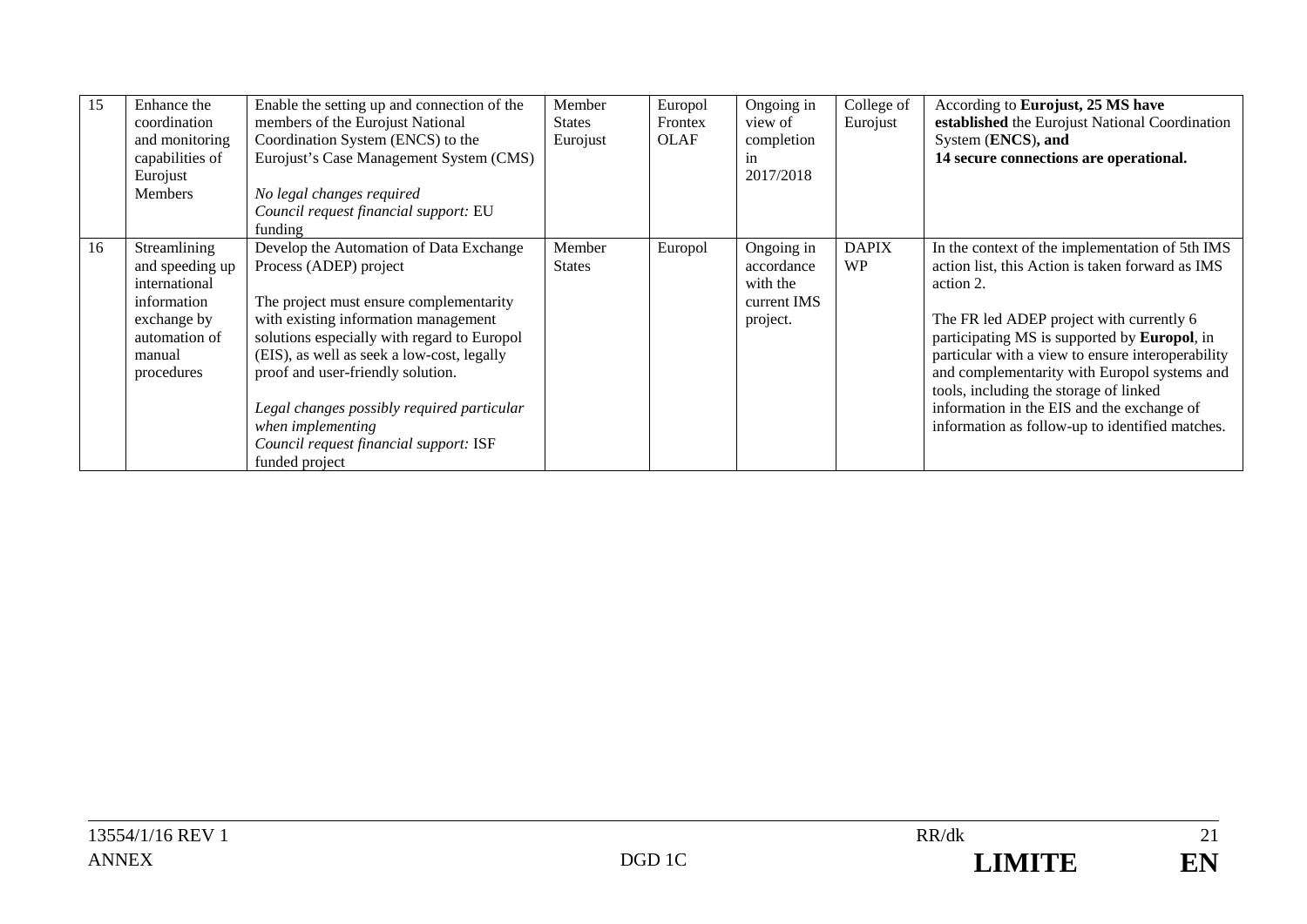# **CHAPTER 3:**

# **STRENGTHEN THE COLLECTION, CHECKING AND CONNECTION OF INFORMATION FOR THE DETECTION OF PERSONS INVOLVED IN TERRORISM AND TERRORISM RELATED ACTIVITY AND THEIR TRAVEL MOVEMENTS**

## *Theme 1: Improving existing instruments – quantity, quality and timeliness*

| ٧<br>۰.<br>×<br>۰, |
|--------------------|
|--------------------|

| No. | Objective                                                                                                                                             | Action                                                                        | Primary<br>Responsible<br>Party/Parties               | <b>Stakeholders</b>                     | Timetable        | <b>Implementation</b>                                                                                                                                                                                                                                                                                                                                                                                                                                                                                                                                                                                                                                                                                                                                                                                                                                                                                                                                                                                                                                                                                                                                                                                                                                                                                                                                                                          |
|-----|-------------------------------------------------------------------------------------------------------------------------------------------------------|-------------------------------------------------------------------------------|-------------------------------------------------------|-----------------------------------------|------------------|------------------------------------------------------------------------------------------------------------------------------------------------------------------------------------------------------------------------------------------------------------------------------------------------------------------------------------------------------------------------------------------------------------------------------------------------------------------------------------------------------------------------------------------------------------------------------------------------------------------------------------------------------------------------------------------------------------------------------------------------------------------------------------------------------------------------------------------------------------------------------------------------------------------------------------------------------------------------------------------------------------------------------------------------------------------------------------------------------------------------------------------------------------------------------------------------------------------------------------------------------------------------------------------------------------------------------------------------------------------------------------------------|
| 17  | Create a joint<br>understanding of<br>when a person<br>should be entered<br>in the SIS<br>regarding<br>terrorism and<br>terrorism related<br>activity | Agree on indicative criteria for<br>inserting terrorism related SIS<br>alerts | Member<br>States, TWP,<br><b>SIS VIS</b><br>Committee | <b>MS (SIRENE</b><br>Bureau)<br>eu-LISA | 2016,<br>ongoing | A number of Member States (MS) recalled the Milan Conclusions<br>of July 2014, which establish a list of criteria for inserting<br>terrorism-related alerts with special focus on foreign terrorist<br>fighters. MS further stated that these indicative criteria should be<br>based on the Common Risk Indicators, which are reviewed and<br>updated by DUMAS.<br>Some MS recalled that their competent authorities must, despite the<br>common indicative criteria, have full operational discretion to<br>decide which persons alerts are issued for, when and how they are<br>issued and which alert category is used.<br>On the basis of a request by the Council in 2015, Frontex - in<br>cooperation with Europol - prepared a booklet of the common risk<br>indicators (CRI) for foreign terrorist fighters (FTFs) in January<br>2016 and updated it in June 2016. The purpose of the booklet is to<br>serve as an aide memoire to the relevant MS and Schengen<br>Associated Country border authorities and to officers deployed in<br>Frontex for coordinated operational activities at border crossing<br>points (BCPs). Frontex provides joint briefings (with Europol) to<br>Seconded Guest Officers (SGOs) that are being deployed to<br>Frontex Joint Operations at BCPs. The agency also adapted<br>operational plans in this regard to include the findings from the<br>CRIs. |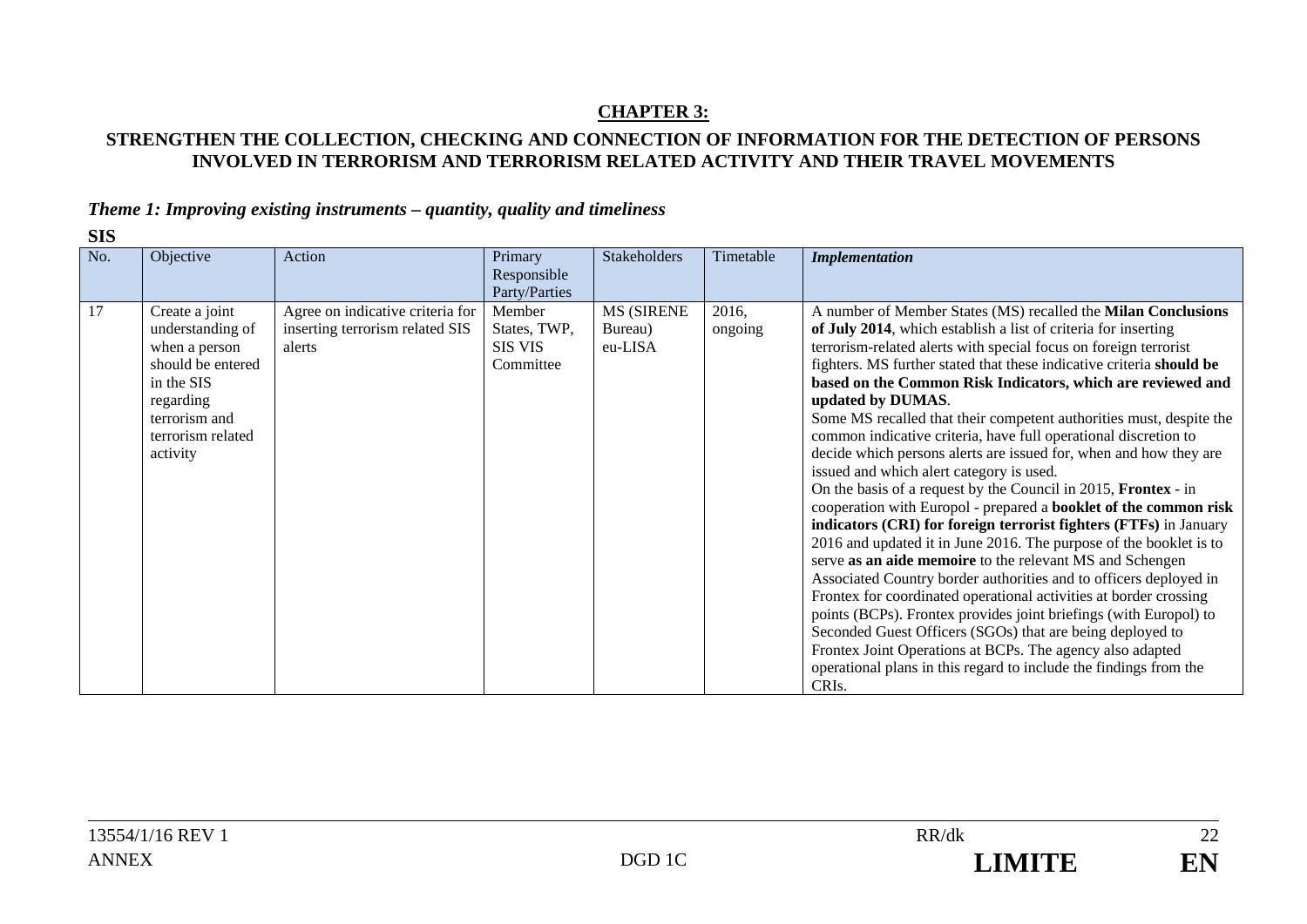| 18 | Ensure structural<br>information to<br><b>SIRENE Bureaux</b><br>and SIS end users<br>on persons<br>involved of<br>terrorism or<br>terrorism related<br>activity                   | Member States will create<br>alerts once criteria are met<br>(unless there are operational<br>reasons not to) | Member<br><b>States</b> | <b>SIRENE</b><br><b>Bureaux</b>                                            | 2016,<br>ongoing | MS indicated that practice of which institution creates alerts<br><b>varies</b> as follows:<br>- such alerts in the SIS are created by national security or counter-<br>terrorism departments, in cooperation with the SIRENE Bureau;<br>- only the competent counter-terrorism units can ensure that<br>structured information is provided. The SIRENEs only act as<br>transmission channels for the information provided;<br>- the insertion of alerts under Article 36.3 is performed manually by<br>the SIRENE Bureau or other police unit, at the request of the<br>authorities responsible for national security.<br>There is a steady increase of alerts issued for discreet and specific<br>check; to date there are about 86 000 such alerts in SIS out of<br>which 9 500 are issued by the state security authorities.                                                                                                                                                                                                                                                                                                                                                                                                               |
|----|-----------------------------------------------------------------------------------------------------------------------------------------------------------------------------------|---------------------------------------------------------------------------------------------------------------|-------------------------|----------------------------------------------------------------------------|------------------|------------------------------------------------------------------------------------------------------------------------------------------------------------------------------------------------------------------------------------------------------------------------------------------------------------------------------------------------------------------------------------------------------------------------------------------------------------------------------------------------------------------------------------------------------------------------------------------------------------------------------------------------------------------------------------------------------------------------------------------------------------------------------------------------------------------------------------------------------------------------------------------------------------------------------------------------------------------------------------------------------------------------------------------------------------------------------------------------------------------------------------------------------------------------------------------------------------------------------------------------|
| 19 | Ensure clear<br>indication to<br><b>SIRENE Bureaux</b><br>and SIS end users<br>that an alert<br>concerns a person<br>involved of<br>terrorism or<br>terrorism related<br>activity | Use of marker 'terrorism<br>related activity' where<br>applicable                                             | Member<br><b>States</b> | <b>SIS VIS</b><br>Committee,<br><b>SIRENE</b><br><b>Bureaux</b><br>eu-LISA | 2016,<br>ongoing | Many replies showed that the marker is currently being used when<br>creating alerts in the SIS.<br>Some MS supported the idea of making the type of offence marker<br>mandatory for specific checks in the case of terrorism-related<br>activity (except when it is impossible for legal or operational<br>reasons), whilst others preferred it to remain optional.<br>One MS referred to the technical updates being developed in order<br>to be able to enter the "type of offence" also for Art. 36 alerts.<br>One MS recalled that it is essential to <b>train end-users</b> on how to<br>use such markers and how to handle hits related to terrorism.<br>This issue and the way forward has also been discussed in the SIS<br>VIS Committee on 15/09/2016 and on 25/11/2016. The<br>Commission, with eu-LISA, explores the technical feasibility of the<br>different options.<br>According to eu-LISA, an evolution to code table<br>ST028_TYPEOFOFFENCE done in 2015 is already technically<br>supporting the possibility to use the marker "terrorism related<br>activity". Business-wise it needs to be addressed by SIRENE and<br>SISVIS. As a recall, there is no change on that matter in the scope<br>of next release (Nov-2016). |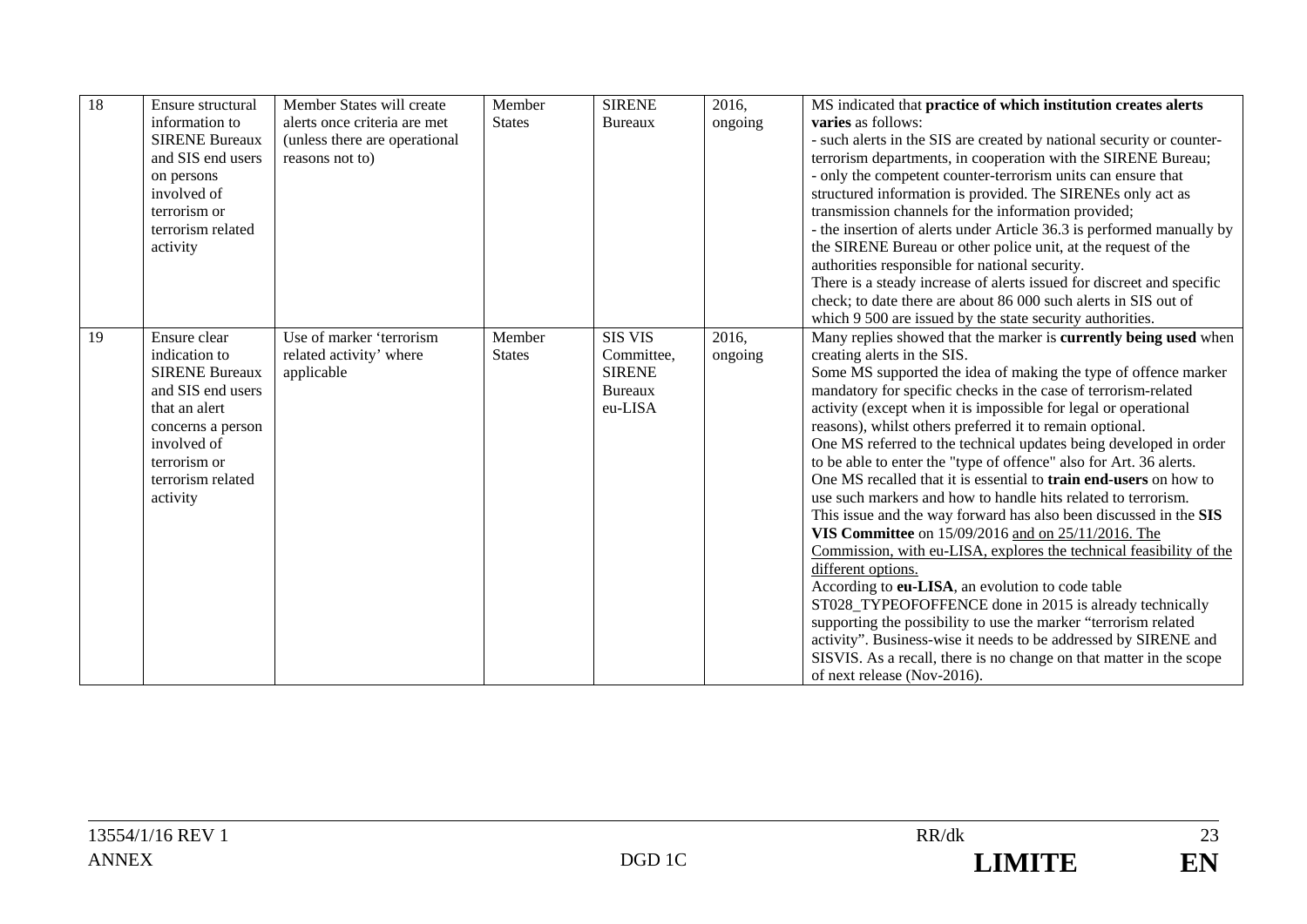| 20 | <b>Ensure sufficient</b> | Minimum standards for data     | Member       | eu-LISA        | 2017,   | MS support efforts to increase data quality. One MS mentioned it      |
|----|--------------------------|--------------------------------|--------------|----------------|---------|-----------------------------------------------------------------------|
|    | quality of data in       | quality required by SIS should | States, SIS/ | <b>SIRENE</b>  | ongoing | ensures data quality by a number of measures. On the other hand,      |
|    | SIS, so that             | be respected by Member         | SIRENE, EC,  | <b>Bureaux</b> |         | minimum standards should not be an obstacle to issuing an             |
|    | informed follow          | <b>States</b>                  | SIS-VIS      |                |         | alert. Not all information is always available, or it may not be      |
|    | up actions can be        |                                | Committee    |                |         | possible to add information for operational reasons. If the party     |
|    | taken                    |                                |              |                |         | issuing the alert is obliged to fill in certain fields this may       |
|    |                          |                                |              |                |         | regrettably reduce the number of alerts issued. It is also possible   |
|    |                          |                                |              |                |         | that the compulsory additional information in the M form may also     |
|    |                          |                                |              |                |         | have an adverse effect on the number of intelligence-related Article  |
|    |                          |                                |              |                |         | 36(3) alerts issued by security and intelligence services.            |
|    |                          |                                |              |                |         | MS suggest that the development of a SIRENE form for use with         |
|    |                          |                                |              |                |         | terrorism-related SIS II alerts (other than Article 26 alerts) should |
|    |                          |                                |              |                |         | be discussed further, possibly at a forthcoming Advanced              |
|    |                          |                                |              |                |         | SIRENE seminar. Another suggestion was that the DUMAS group           |
|    |                          |                                |              |                |         | could serve as a platform for these discussions. Relevant (SIS)       |
|    |                          |                                |              |                |         | experts from MS, COM and eu-LISA should be invited to these           |
|    |                          |                                |              |                |         | discussions.                                                          |
|    |                          |                                |              |                |         | For the first HLEG subgroup of 20 July 2016, eu-LISA presented        |
|    |                          |                                |              |                |         | relevant statistics on data quality which highlighted areas in        |
|    |                          |                                |              |                |         | which data quality improvements may be necessary. Proposals for       |
|    |                          |                                |              |                |         | technical updates that could be implemented at central level were     |
|    |                          |                                |              |                |         | made. The proposals are being prioritised in collaboration with MS    |
|    |                          |                                |              |                |         | and Agencies' end-users in order to guide further concrete            |
|    |                          |                                |              |                |         | activities. Since 3 July 2016 eu-LISA also produces data quality      |
|    |                          |                                |              |                |         | reports concerning each MS which provides a clear indication about    |
|    |                          |                                |              |                |         | the alerts to be corrected.                                           |
|    |                          |                                |              |                |         | This topic was further discussed at the HLEG on 12 October 2016.      |
|    |                          |                                |              |                |         | (See also the information relating to data quality under Action 2).   |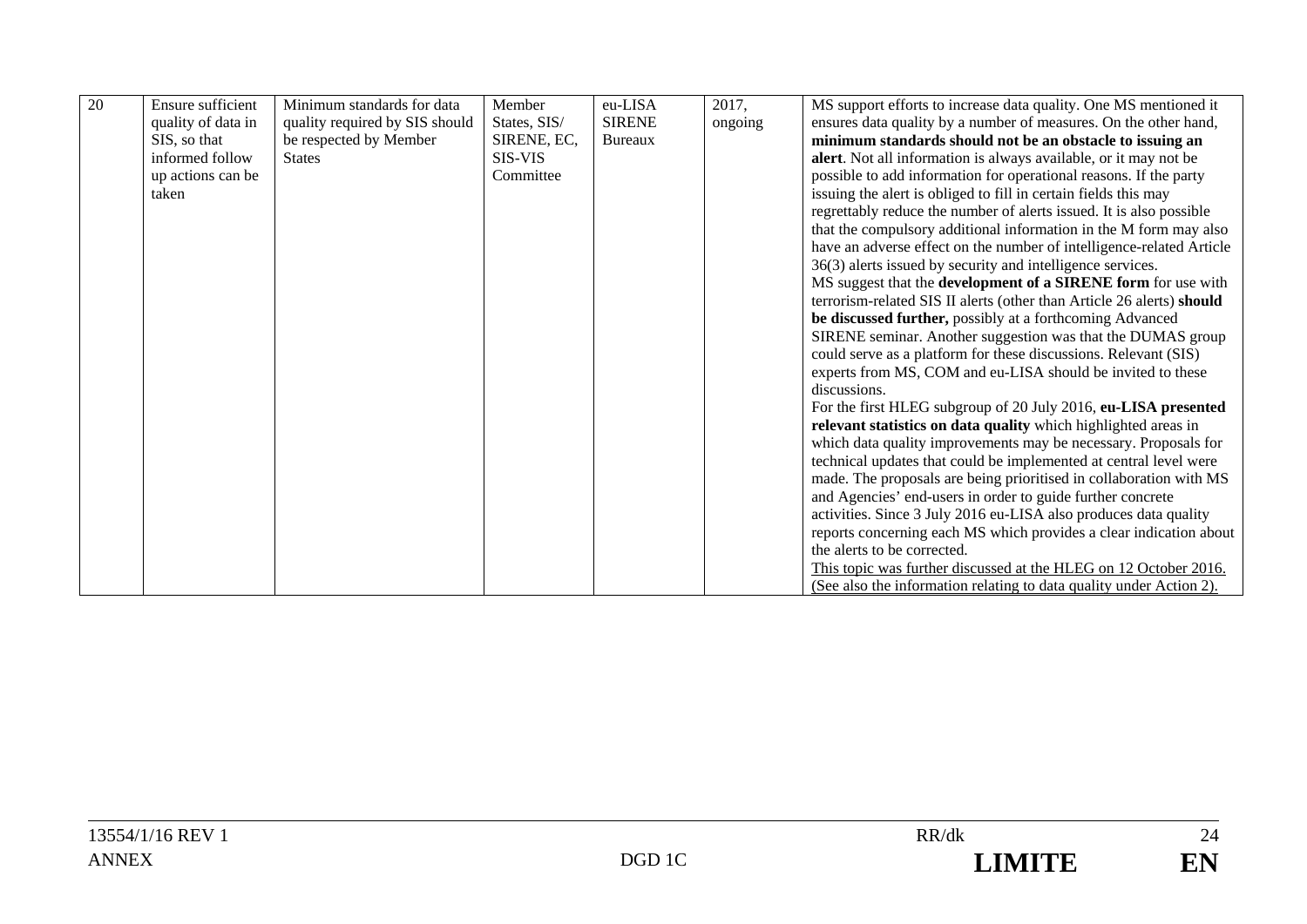| 21 | Ensure additional<br>information on<br>criminal records<br>is available to<br><b>SIRENE Bureaux</b><br>and SIS end users | Insert additional information<br>based on criminal records<br>(national databases and<br>ECRIS) with an alert     | Member<br>States, SIS<br><b>VIS</b><br>Committee | Eurojust,<br><b>SIRENE</b><br>Bureaux, EC                 | 2016,<br>ongoing | 11 replies indicated the possibility for SIRENE Bureaux to access<br>national criminal records registers, 1 of which only for a hit/no-hit<br>consultation. 3 MS mentioned that access is possible in some cases<br>(for example, when issuing Article 26 alerts / when relevant for<br>EAW), and 1 MS referred to the possibility to obtain information<br>on criminal records via the Ministry of Justice. 4 replies indicated<br>that there is no legal basis under national law to ensure the<br>availability of information on criminal records. A number of MS<br>also indicated that in line with the ECRIS legal base it is only<br>accessible to the central authority.<br>2 MS indicated that it would be necessary to add information if a<br>person is known as violent or in possession of a firearm. 1 MS<br>suggested to reach a common understanding about the "relevant"<br>instances to insert additional information.<br>1 MS suggested a discussion within the GENVAL (ECRIS) WG<br>in order to determine whether the current legal framework<br>allows for the inclusion of such data in the SIS II and what<br>amendments would be required.                                                                                                                                                                                          |
|----|--------------------------------------------------------------------------------------------------------------------------|-------------------------------------------------------------------------------------------------------------------|--------------------------------------------------|-----------------------------------------------------------|------------------|-------------------------------------------------------------------------------------------------------------------------------------------------------------------------------------------------------------------------------------------------------------------------------------------------------------------------------------------------------------------------------------------------------------------------------------------------------------------------------------------------------------------------------------------------------------------------------------------------------------------------------------------------------------------------------------------------------------------------------------------------------------------------------------------------------------------------------------------------------------------------------------------------------------------------------------------------------------------------------------------------------------------------------------------------------------------------------------------------------------------------------------------------------------------------------------------------------------------------------------------------------------------------------------------------------------------------------------------------------------|
| 22 | Create a joint<br>understanding on<br>immediate<br>reporting upon a<br>hit in the SIS                                    | Commonly define when<br>'immediate reporting' is<br>required upon a hit as well as<br>what action should be taken | TWP.<br><b>SIS/SIRENE</b><br>WG                  | <b>SIRENE</b><br><b>Bureaux</b><br>Commission,<br>eu-LISA | 2016,<br>ongoing | Some MS consider that the services which are responsible for a<br>case should inform the SIRENE Bureaux immediately of the<br>reasons for the alert, in order for them to be available instantly if<br>there is a hit.<br>In addition, the criteria on when to insert an 'immediate action'<br>should be commonly agreed. After that, in case of an immediate<br>action, there should be a compulsory, commonly-defined procedure<br>for reporting the immediate action: through its SIRENE National<br>Unit which is to inform immediately the MS which inserted the<br>alert and which is the owner of the information.<br>Besides, in order to complete these actions correctly it is essential<br>to train end-users.<br>To perform an immediate reporting action requires considerable<br>resources in MS, it is therefore considered advisable to use this<br>action to persons representing high risk, such as returnees. On the<br>other hand, some MS indicated that the definition of 'immediate<br>reporting' should not be by default only in high-risk cases. For<br>example, Article 36 action to be taken is very clear and mentioned<br>in the related documents. Mandatory supplementary information<br>according to the SIRENE manual should be always included in the<br>M form indicating that the person is considered to be a foreign |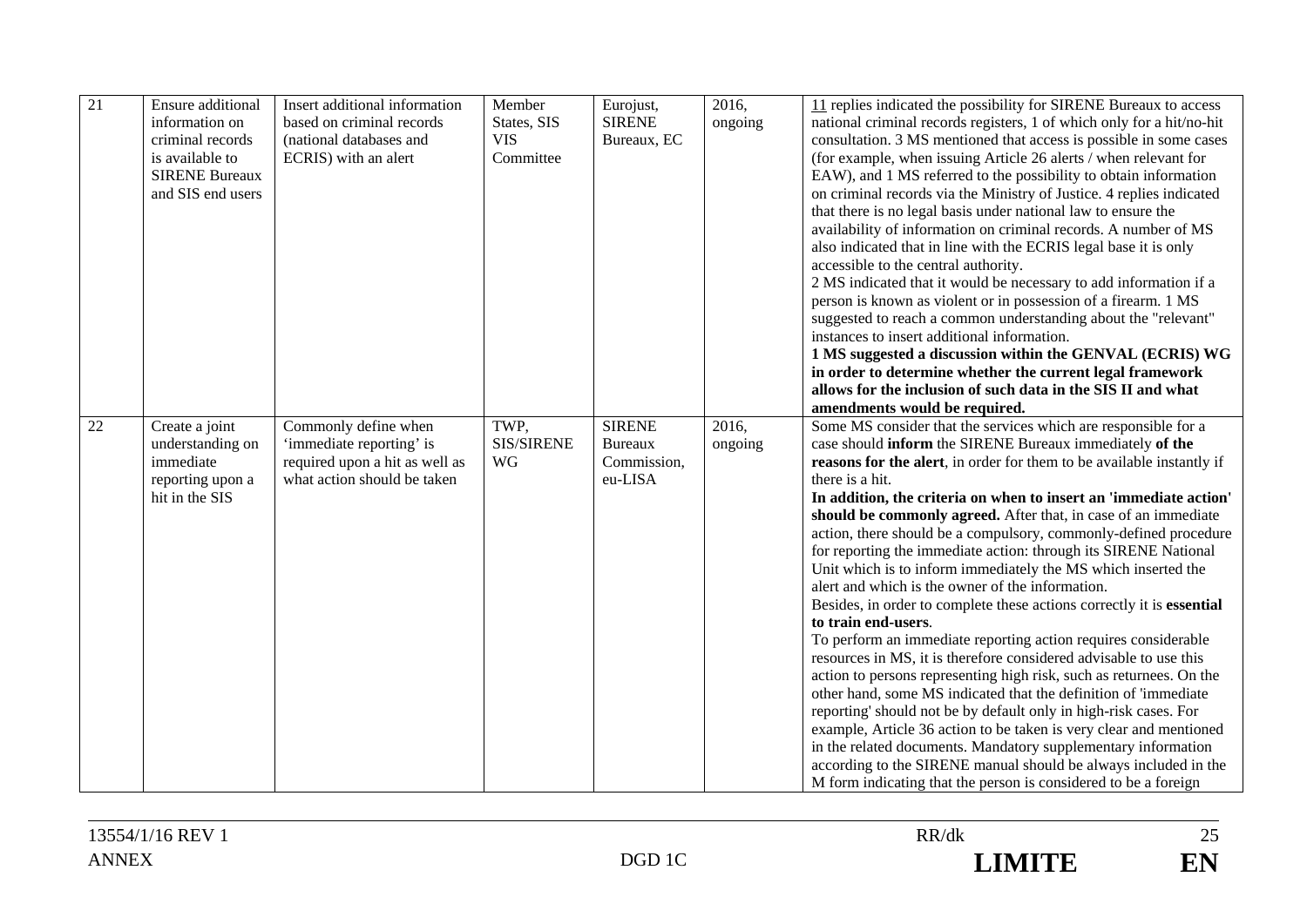|    |                                                                                                                                                                            |                             |                                                |                         |                                                                                        | terrorist fighter. One MS indicated that the SIRENE manual should<br>be amended to ensure the implementation of this Action.<br>One MS has already put in place technical changes in the national<br>databases, in order to highlight action to be taken for the Article<br>36(3) alerts, such as immediate reporting to the national SIRENE<br>Bureau. Following a hit, the end-user should urgently contact the<br>SIRENE Bureau and send the G form. In order to ensure<br>harmonised use and understanding of 'immediate reporting', a<br>procedure was disseminated at national level, specifying all cases in<br>which this option should be used.<br>There is an indication that this matter requires the input of the<br>TWP or LEWP.                                                                                                                                                                                                                                                                                                                                                                                                                                                                                                                                                                                                                                                                                                                                                                                                                                                                                        |
|----|----------------------------------------------------------------------------------------------------------------------------------------------------------------------------|-----------------------------|------------------------------------------------|-------------------------|----------------------------------------------------------------------------------------|--------------------------------------------------------------------------------------------------------------------------------------------------------------------------------------------------------------------------------------------------------------------------------------------------------------------------------------------------------------------------------------------------------------------------------------------------------------------------------------------------------------------------------------------------------------------------------------------------------------------------------------------------------------------------------------------------------------------------------------------------------------------------------------------------------------------------------------------------------------------------------------------------------------------------------------------------------------------------------------------------------------------------------------------------------------------------------------------------------------------------------------------------------------------------------------------------------------------------------------------------------------------------------------------------------------------------------------------------------------------------------------------------------------------------------------------------------------------------------------------------------------------------------------------------------------------------------------------------------------------------------------|
| 23 | Make possible<br>that SIS alerts can<br>call for<br>preliminary and<br>temporary holding<br>or detention<br>where sufficient<br>national legal<br>grounds are<br>available | Create a new type of action | Commission<br>(EC),<br>SIS/SIRENE<br><b>WG</b> | Member<br><b>States</b> | 2017-2018,<br>ongoing<br>(update SIS<br>$\mathbf{I}$<br>Regulation<br>and<br>Decision) | The SK Presidency has put forward an initiative with specific<br>questions to SIS/SIRENE WG (11088/16) aimed at identifying<br>problems, possible solutions and modalities related to the use of<br>Article 36 alerts and the creation of a new type of action facilitating<br>preliminary and temporary holding or detention in the context of<br>the fight against terrorism. MS were invited to provide their<br>contributions by 30 September 2016.<br>In their contributions, the majority of MS stated they were in favour<br>of introducing a new measure in the SIS II for specific situations in<br>relation to the fight against the terrorism. Preliminary holding in<br>legitimate circumstances is an established practice, which already<br>exists in the national law of MS. Bearing in mind the fact that such<br>a measure entails an interference with fundamental rights, the<br>performance and conditions of such a measure should be precisely<br>defined by the legal framework of SIS II. Moreover, the executing<br>MS, on the basis of the information provided, should be able to<br>decide whether to apply the measure pursuant to national law, as<br>depriving somebody of their liberty at the request of the law<br>enforcement authority of another country is a serious step. The<br>main concerns raised by MS relate to the lack of a clear definition<br>and specification of the possible new measure, so in case of its<br>adoption, precise rules should be determined. In order to make such<br>a new measure as efficient as possible, its application should be<br>harmonised in all MS. |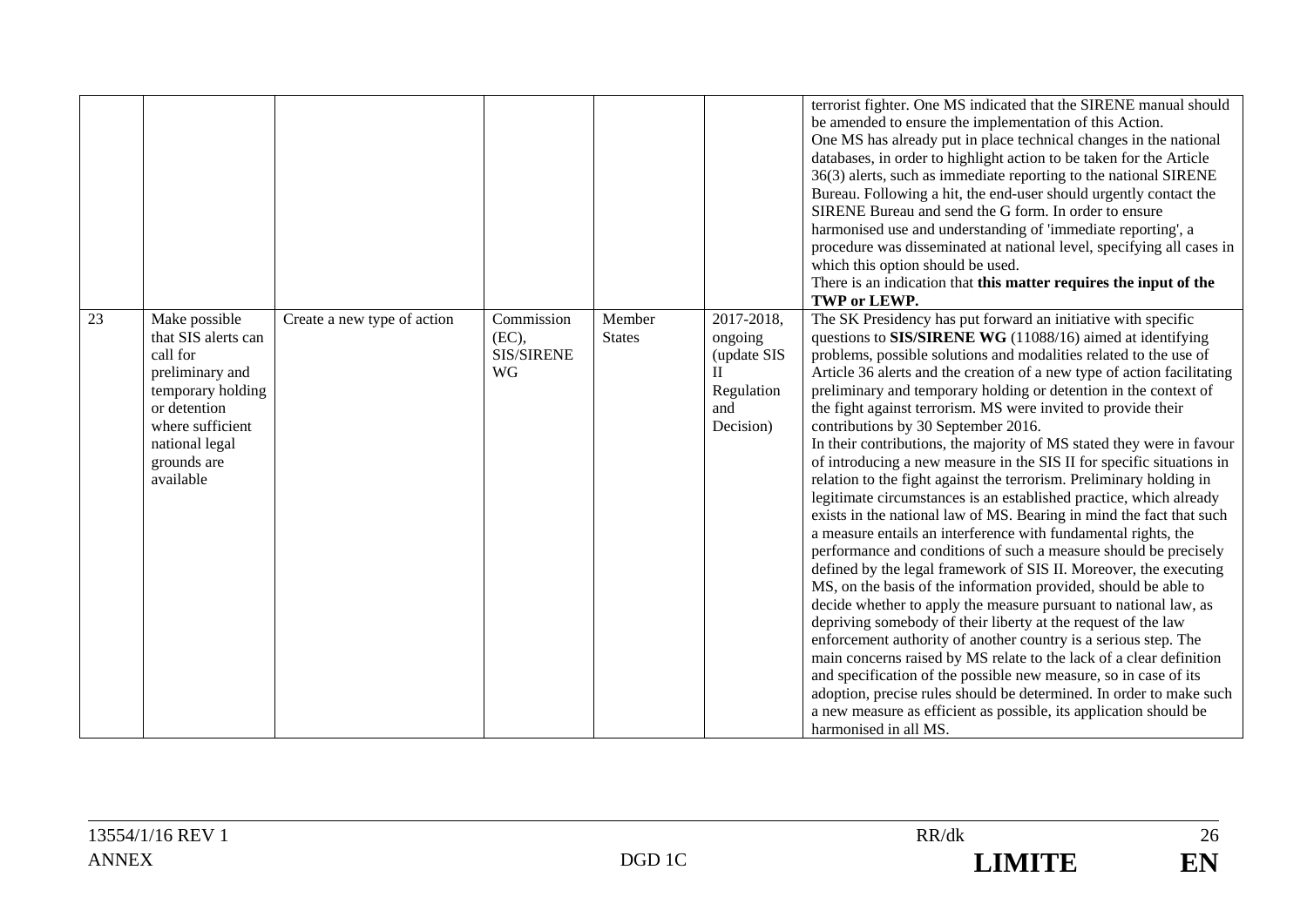| 24 | Ensure that end<br>users are<br>equipped to<br>conduct discreet<br>and (where<br>national legal<br>ground are<br>available) specific<br>checks | Strengthen effective discreet<br>and specific checks including<br>through training the trainers                                                                                             | EC, Member<br>States,<br>CEPOL, eu-<br><b>LISA</b>                      | <b>SIRENE</b><br><b>Bureaux</b> | 2016 (start),<br>ongoing | Some MS currently apply only discreet checks.<br>According to the information provided by CEPOL, in 2016 a<br>specialised course for SIRENE officers will be held, which<br>covers handling the alerts of Article 36 of Council Decision on SIS<br>II (discreet checks).<br>MS should further discuss their end-user training needs and<br>make proposals to CEPOL for the possible inclusion of specific<br>events in the annual work programme. These aspects may also be<br>included in any terrorism-related training provided by CEPOL.<br>One MS referred to the lack of legal basis for specific checks.                                                                                                                                                                                                                                                                                                                                                                                                                                                                                                                                                                                                                                                                                                                                                                                                                                                                                                                            |
|----|------------------------------------------------------------------------------------------------------------------------------------------------|---------------------------------------------------------------------------------------------------------------------------------------------------------------------------------------------|-------------------------------------------------------------------------|---------------------------------|--------------------------|--------------------------------------------------------------------------------------------------------------------------------------------------------------------------------------------------------------------------------------------------------------------------------------------------------------------------------------------------------------------------------------------------------------------------------------------------------------------------------------------------------------------------------------------------------------------------------------------------------------------------------------------------------------------------------------------------------------------------------------------------------------------------------------------------------------------------------------------------------------------------------------------------------------------------------------------------------------------------------------------------------------------------------------------------------------------------------------------------------------------------------------------------------------------------------------------------------------------------------------------------------------------------------------------------------------------------------------------------------------------------------------------------------------------------------------------------------------------------------------------------------------------------------------------|
| 25 | Systematic<br>feedback on hits<br>or requests for<br>immediate action<br>to national<br><b>SIRENE Bureaux</b><br>and the issuer of<br>an alert | Enable systematic reporting of<br>a hit in SIS to the national<br><b>SIRENE Bureaux of the</b><br>Member State where the hit<br>occurs as well as the Member<br>State that issued the alert | <b>SIS VIS</b><br>Committee,<br>EC, Europol,<br>Member<br><b>States</b> | <b>SIRENE</b><br>Bureaux        | 2017,<br>ongoing         | One MS indicated that to secure immediate reporting, a 'link'<br>between the end-user application and the SIRENE system will be<br>implemented in Q1-2017. When an end-user has a hit with<br>immediate reporting, the SIRENE will automatically be notified<br>and can immediately initiate a follow-up by contacting the end-user<br>(the 'Austrian solution', supported by a few MS).<br>Europol is improving its technical capabilities to enable a<br>systematic cross-matching of SIS alerts against Europol data. A<br>batch search mechanism is currently under development that is<br>planned to be available by the end of 2016. The planned legal<br>revision of the SIS framework should extend Europol's access<br>rights to alerts on missing persons and on persons refused entry or<br>stay in the Schengen territory and it should facilitate the<br>systematic cross-matching of biographic and in the future – once<br>AFIS for SISII is operational – biometric data against Europol<br>systems. Europol is willing to contribute to a business assessment<br>for establishing a consistent procedure to ensure the most effective<br>follow-up to SIS alerts, including by systematically sharing relevant<br>data with Europol and facilitating the exchange of all information<br>related to hits via SIENA.<br>According to eu-LISA, in early 2015, an evolution of SIS II alerts<br>on persons for discreet and specific checks ensures that immediate<br>action is taken towards the appropriate SIRENE bureaux. |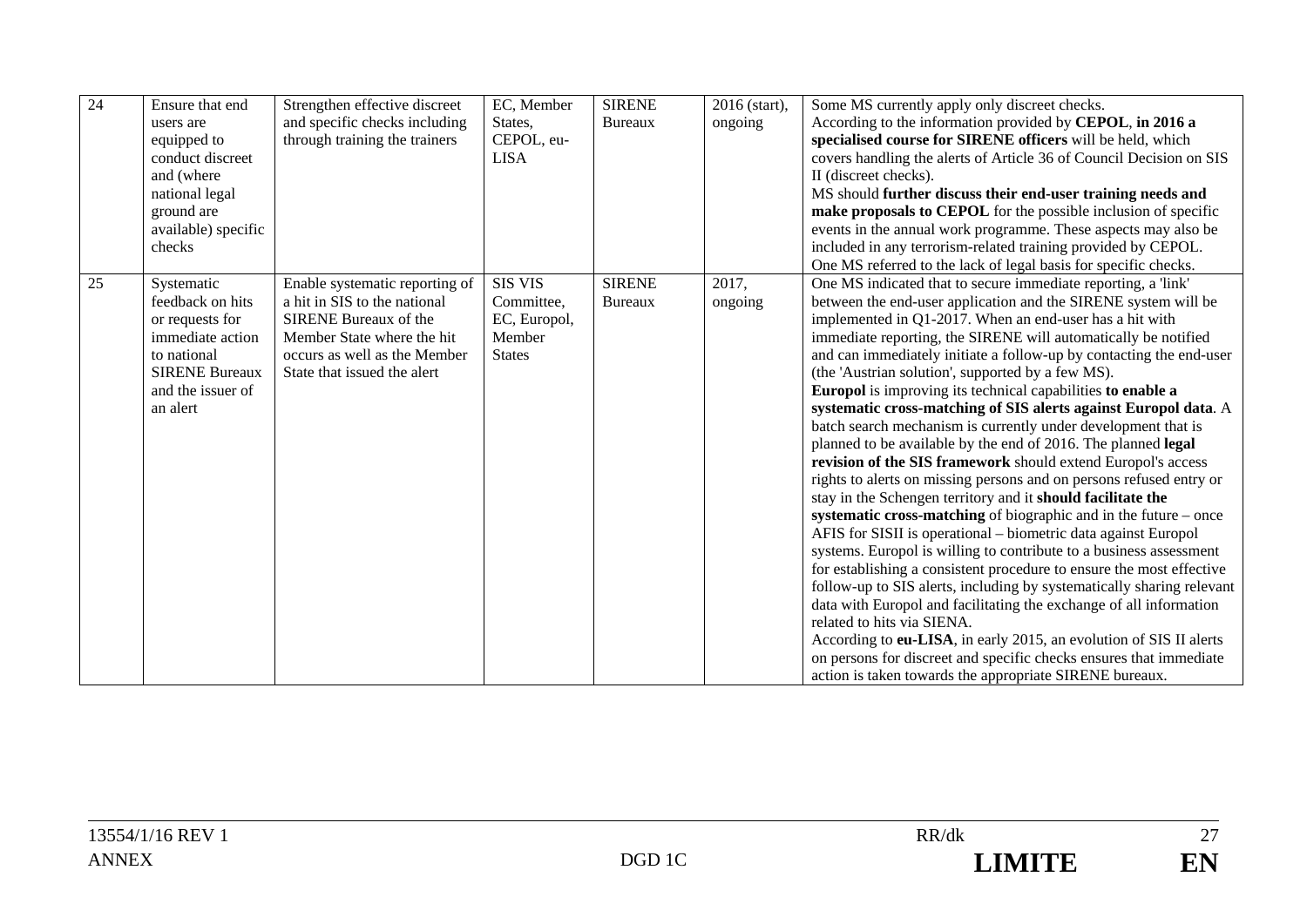| 26 | Ensure that<br>information of<br>extremist<br>speakers, who are<br>deemed to pose a<br>threat to public<br>order, is shared<br>between Member<br><b>States</b> | Make optimal use of SIS,<br>primarily through Article 24.3,<br>and in accordance with<br>national legislation, where<br>appropriate issue alerts for<br>third country nationals who<br>are not present on the territory<br>of MS | $EC, co-$<br>legislators,<br>follow-up<br>Member<br><b>States</b> | Member<br>States (e.g.<br><b>SIRENE</b><br>Bureaux)                        | 2017,<br>ongoing | 5 replies indicated that this possibility had already been used<br>(alerts, entry bans or expulsions), while 11 other MS indicated that<br>they did not have experience in this field, but were committed and<br>technically able to use this possibility (to issue alerts and share<br>relevant information with other MS). 1 MS which is not connected<br>to SIS disseminates relevant information via SIENA. Another MS<br>would support further work to share such information between<br>Schengen and non-Schengen partners.                                                                                                                                                                                        |
|----|----------------------------------------------------------------------------------------------------------------------------------------------------------------|----------------------------------------------------------------------------------------------------------------------------------------------------------------------------------------------------------------------------------|-------------------------------------------------------------------|----------------------------------------------------------------------------|------------------|--------------------------------------------------------------------------------------------------------------------------------------------------------------------------------------------------------------------------------------------------------------------------------------------------------------------------------------------------------------------------------------------------------------------------------------------------------------------------------------------------------------------------------------------------------------------------------------------------------------------------------------------------------------------------------------------------------------------------|
| 27 | Ensure that both<br>law enforcement<br>authorities and<br>security services<br>can quickly enter<br>alerts into the SIS                                        | Where necessary, change<br>national practice to ensure that<br>both law enforcement<br>authorities and security<br>services can insert alerts in the<br>SIS directly without<br>interference of judicial<br>authorities          | Member<br><b>States</b>                                           | Member<br>States'<br><b>SIRENE</b><br>Bureaux<br>TWP, SIS<br><b>SIRENE</b> | 2016,<br>ongoing | 16 MS confirmed that they have national practice in line with<br>this action, and the creation of Article 36 alerts does not require the<br>intervention of the judicial authorities. In MS where no direct<br>access is granted to the state security services to SIS, the police or<br>the SIRENE Bureaux enter the alerts in SIS on their behalf. In most<br>MS working arrangements are in place to ensure the effective use<br>of SIS by the state security services. 2 MS indicated that alerts<br>have to be authorised by judicial authorities. 1 MS indicated that<br>it is opposed to the entry of Article 26 alerts for the arrest for<br>extradition without at least a request by the judicial authorities. |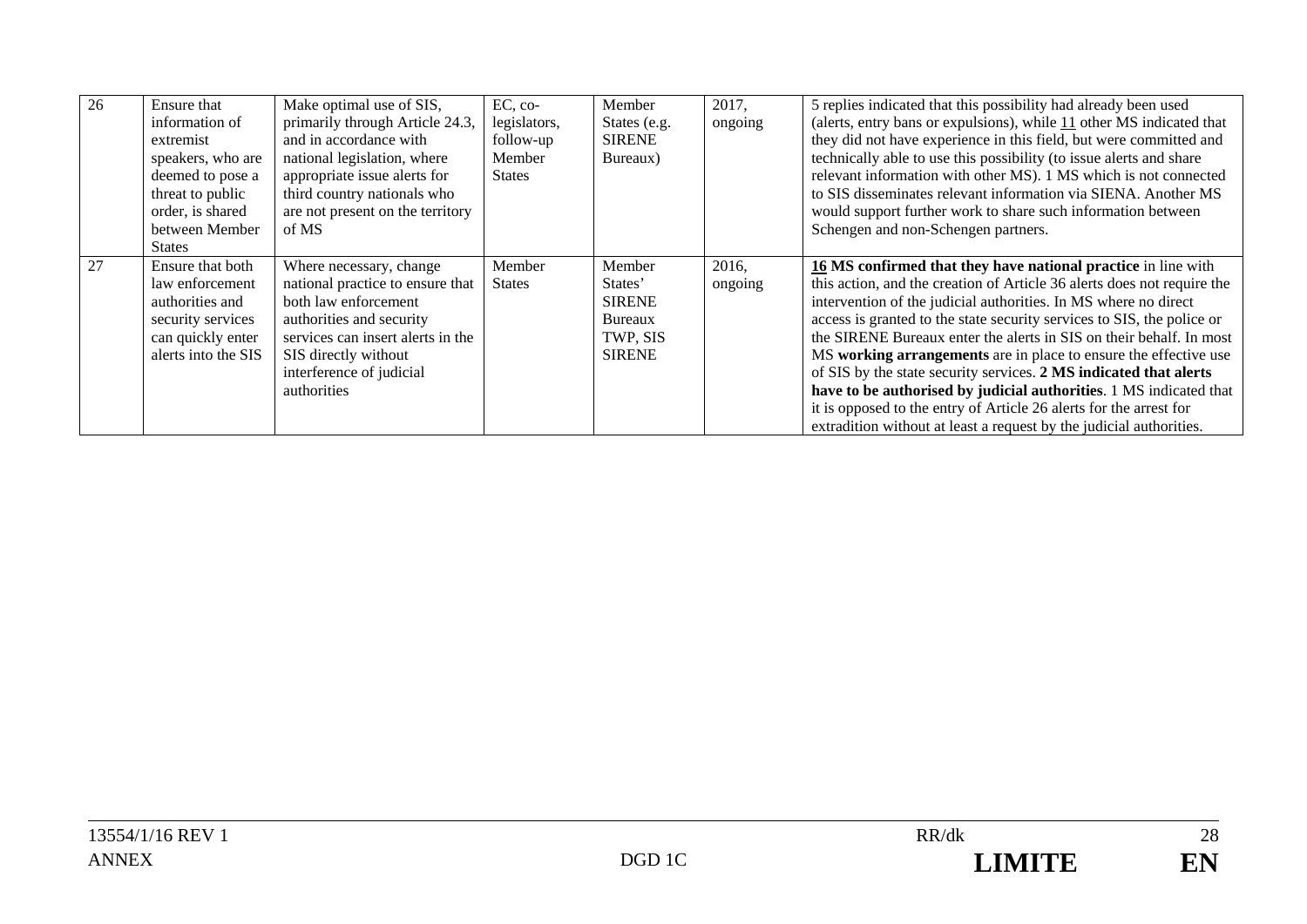#### **Stolen and Lost Travel Documents database**

| No. | Objective                                                                                                           | Action                                                                                                  | Primary<br>Responsible<br>Party/Parties        | <b>Stakeholders</b> | Timetable        | <b>Implementation</b>                                                                                                                                                                                                                                                                                                                                                                                                                                                                                                                                                                                                                                                                                                                                                           |
|-----|---------------------------------------------------------------------------------------------------------------------|---------------------------------------------------------------------------------------------------------|------------------------------------------------|---------------------|------------------|---------------------------------------------------------------------------------------------------------------------------------------------------------------------------------------------------------------------------------------------------------------------------------------------------------------------------------------------------------------------------------------------------------------------------------------------------------------------------------------------------------------------------------------------------------------------------------------------------------------------------------------------------------------------------------------------------------------------------------------------------------------------------------|
| 28  | Allow checks<br>against travel<br>documents that<br>have not yet<br>been declared<br>stolen, lost or<br>invalidated | Insert documents associated<br>to alerts on persons into the<br>Interpol TDAWN when<br>deemed necessary | Member States,<br>third countries,<br>Interpol | eu-LISA             | 2016,<br>ongoing | A number of MS underlined that documents referred to in Interpol<br>notices become part of TDAWN, and therefore when issuing such<br>notices at least 8 MS feed TDAWN. 1 MS mentioned that it does<br>insert documents into TDAWN, another MS initiated a procedure<br>in order to be able to do so. A few other replies indicated that<br>documents in TDAWN are accessible when cross-checking<br>Interpol's databases via FIND.<br>On the other hand, 6 MS indicated they were not using nor feeding<br>TDAWN due to various reasons - legal procedures, technical<br>complications or additional costs, while 1 of them mentioned that it<br>could be useful.<br>One MS suggested to harmonise the rules for accessing<br>international databases and the query procedures. |
| 29  | <b>Full</b><br>connectivity to<br>SLTD at<br>external border<br>crossings                                           | Make the SLTD nationally<br>available for automated and<br>systematic checks                            | <b>Member States</b>                           | Interpol            | 2017,<br>ongoing | $21$ MS indicated that this possibility was already or shortly will be<br>available, and a few among them mentioned that it was available<br>via the national single search interface (in some cases both via fixed<br>and mobile devices). A number of MS referred that this possibility<br>was not only available for border guards, but also for police. 1 MS<br>among those pointed out that it was not available for customs<br>authorities for automated checks (only for manual ones).                                                                                                                                                                                                                                                                                   |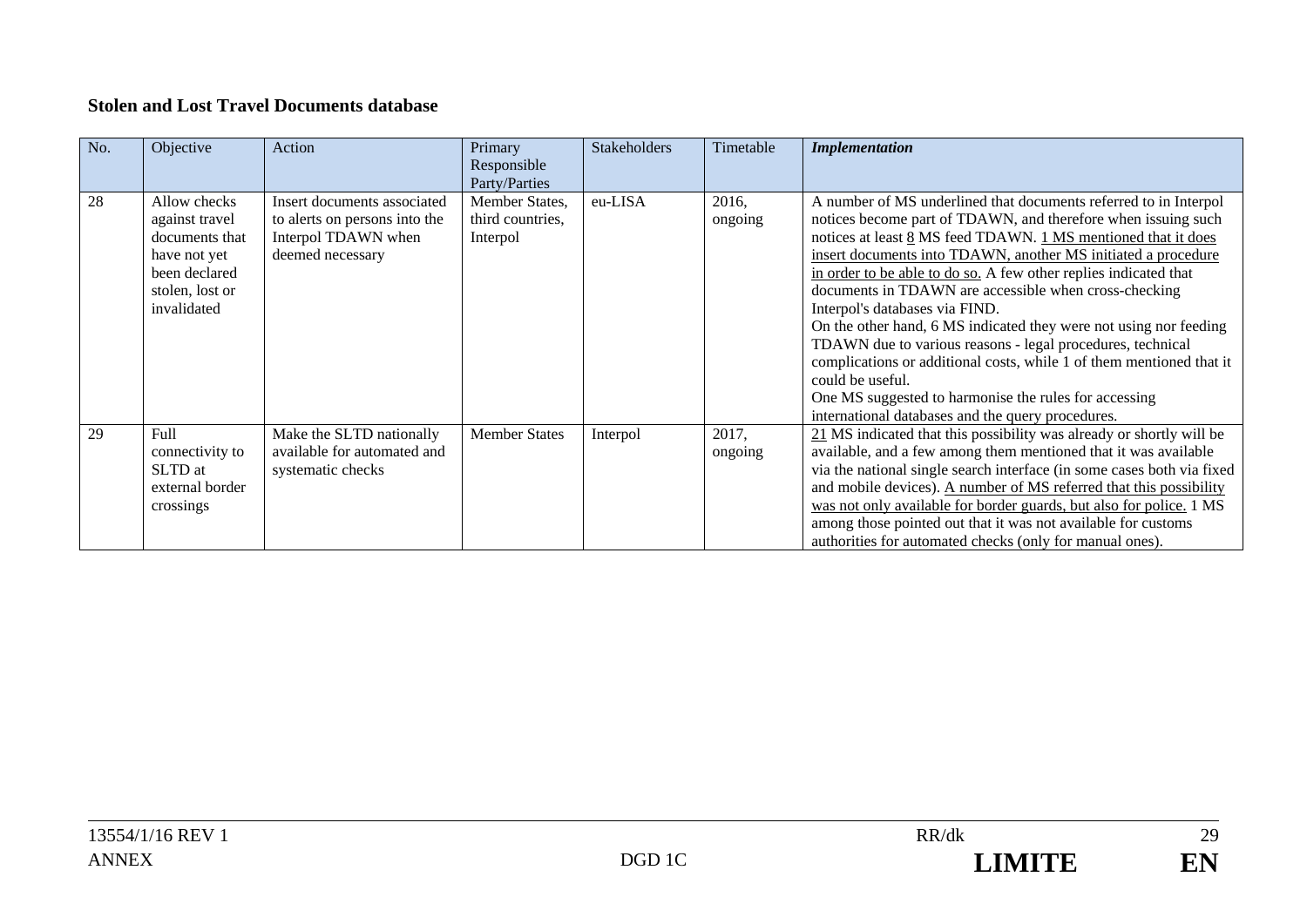# **Europol**

| No. | Objective                                                                                                                                                                       | Action                                                                                                                                                                                                                                                                               | Primary<br>Responsible<br>Party/Parties | Stakeholders                        | Timetable                                                                             | <b>Implementation</b>                                                                                                                                                                                                                                                                                                                                                                                                                                                                                                                                                                                                                           |
|-----|---------------------------------------------------------------------------------------------------------------------------------------------------------------------------------|--------------------------------------------------------------------------------------------------------------------------------------------------------------------------------------------------------------------------------------------------------------------------------------|-----------------------------------------|-------------------------------------|---------------------------------------------------------------------------------------|-------------------------------------------------------------------------------------------------------------------------------------------------------------------------------------------------------------------------------------------------------------------------------------------------------------------------------------------------------------------------------------------------------------------------------------------------------------------------------------------------------------------------------------------------------------------------------------------------------------------------------------------------|
| 30  | <b>Ensure that</b><br>information on<br>FTF is<br>consistently and<br>systematically<br>uploaded to<br>European systems<br>and platforms,<br>and synchronised<br>where possible | Implement a consistent<br>three-tier information<br>sharing approach regarding<br>FTF by making optimal<br>and consistent use of SIS,<br>the Europol Information<br>System (EIS) and the<br>relevant Focal Points at<br>Europol                                                      | Member States.<br>Europol               | <b>SIRENE</b><br>Bureaux<br>eu-LISA | 2017.<br>ongoing                                                                      | Two MS indicated that they had shared all relevant<br>information regarding FTF with Europol (EIS and relevant<br>FP).<br>Europol will continuously engage in assessing and<br>promoting the opportunities of implementing a consistent<br>three-tier information sharing approach regarding foreign<br>terrorist fighters.<br>On 4/10/2016 the EIS contained 13645 objects linked to<br>terrorism, which is an increase of 20% when compared with<br>end of Q2 2016.<br>7166 persons in EIS are linked to terrorism of which 6506 are<br>FF or are assumed to be FF or their supporters (labelled as<br>such by the contributors of the data). |
| 31  | Ensure better use<br>of existing secure<br>channels for<br>exchange of<br>information<br>regarding<br>terrorism and<br>terrorism related<br>activity                            | A) Make better use of<br>SIENA as a secure channel<br>for the exchange of law<br>enforcement information<br>regarding terrorism and<br>terrorism related activity,<br>B)<br>Consider<br>introducing a 24/7 regime<br>of work in order to<br>improve the effectiveness<br>of channels | Member States,<br>Europol               | <b>TWP</b>                          | A: 2016<br>B: 2017<br>(discus-sion)<br>- onward<br>(national)<br>impleme-<br>ntation) | As regards Action 31(A), Europol has upgraded SIENA to<br>the confidentiality level of EU CONFIDENTIAL/UE<br>CONFIDENTIEL in October 2016 (the accreditation has<br>been endorsed). This will serve in particular the counter-<br>terrorism units in the Member States. Europol is also working<br>on the further extension of the SIENA web services.<br>As regards Action $31(\underline{B})$ , the 24/7 regime at Europol has<br>taken effect. Ideally this would be mirrored by a 24/7<br>approach by all MS to ensure the effectiveness of the entire<br>chain at all times.<br>1 MS mentioned 24/7 availability of its CT SIENA.          |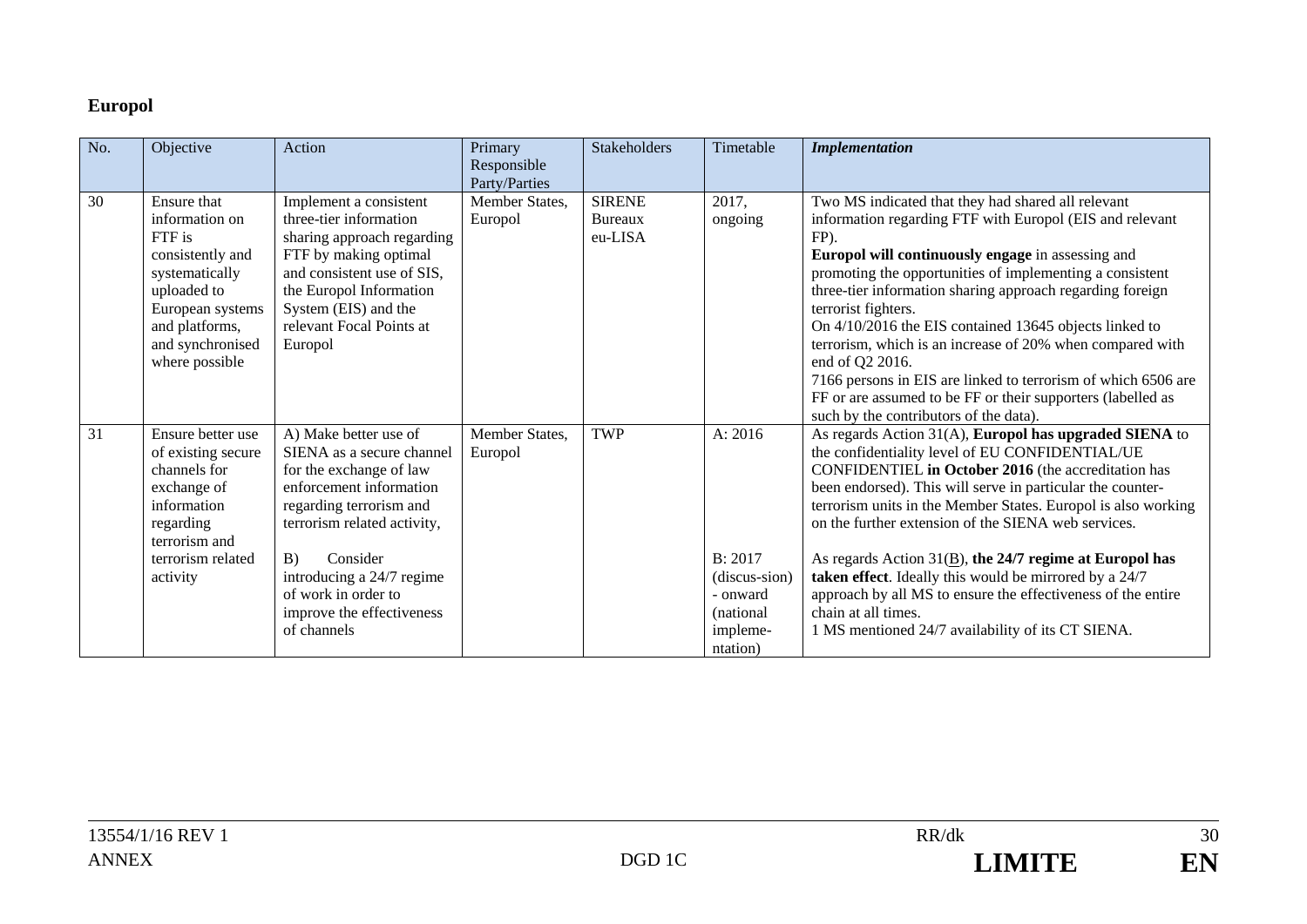# **Eurojust**

| No. | Objective                                                                                                                    | Action                                                                                                        | Primary<br>Responsible<br>Party/Parties | <b>Stakeholders</b>  | Timetable        | <b>Implementation</b>                                                                                                                                                                                                                                                   |
|-----|------------------------------------------------------------------------------------------------------------------------------|---------------------------------------------------------------------------------------------------------------|-----------------------------------------|----------------------|------------------|-------------------------------------------------------------------------------------------------------------------------------------------------------------------------------------------------------------------------------------------------------------------------|
| 32  | Ensure that<br>Member States are<br>informed on all<br>prosecutions and<br>convictions on<br>terrorist offences in<br>the EU | <b>Transmit to Eurojust</b><br>information on all<br>prosecutions and<br>convictions on terrorist<br>offences | Member States,<br>Eurojust              | <b>TWP</b>           | 2016,<br>ongoing | At the TWP meeting on 11 July 2016, Eurojust briefed the<br>delegates about counter-terrorism relevant elements of its<br>activity (in line with the note on the feeding of databases<br>9201/16). (See also Action 9 as regards information sharing<br>with Eurojust). |
| 33  | Ensure connection<br>of Eurojust to the<br>Focal Point Hydra<br>at Europol                                                   | Connect Eurojust to the<br>Focal Point Hydra at<br>Europol                                                    | Eurojust,<br>Europol                    | <b>Member States</b> | 2016, 2017       | According to Europol and Eurojust, the agreement to<br>associate Eurojust to Focal Point HYDRA within the AWF<br>Counter-terrorism was concluded in July 2016.                                                                                                          |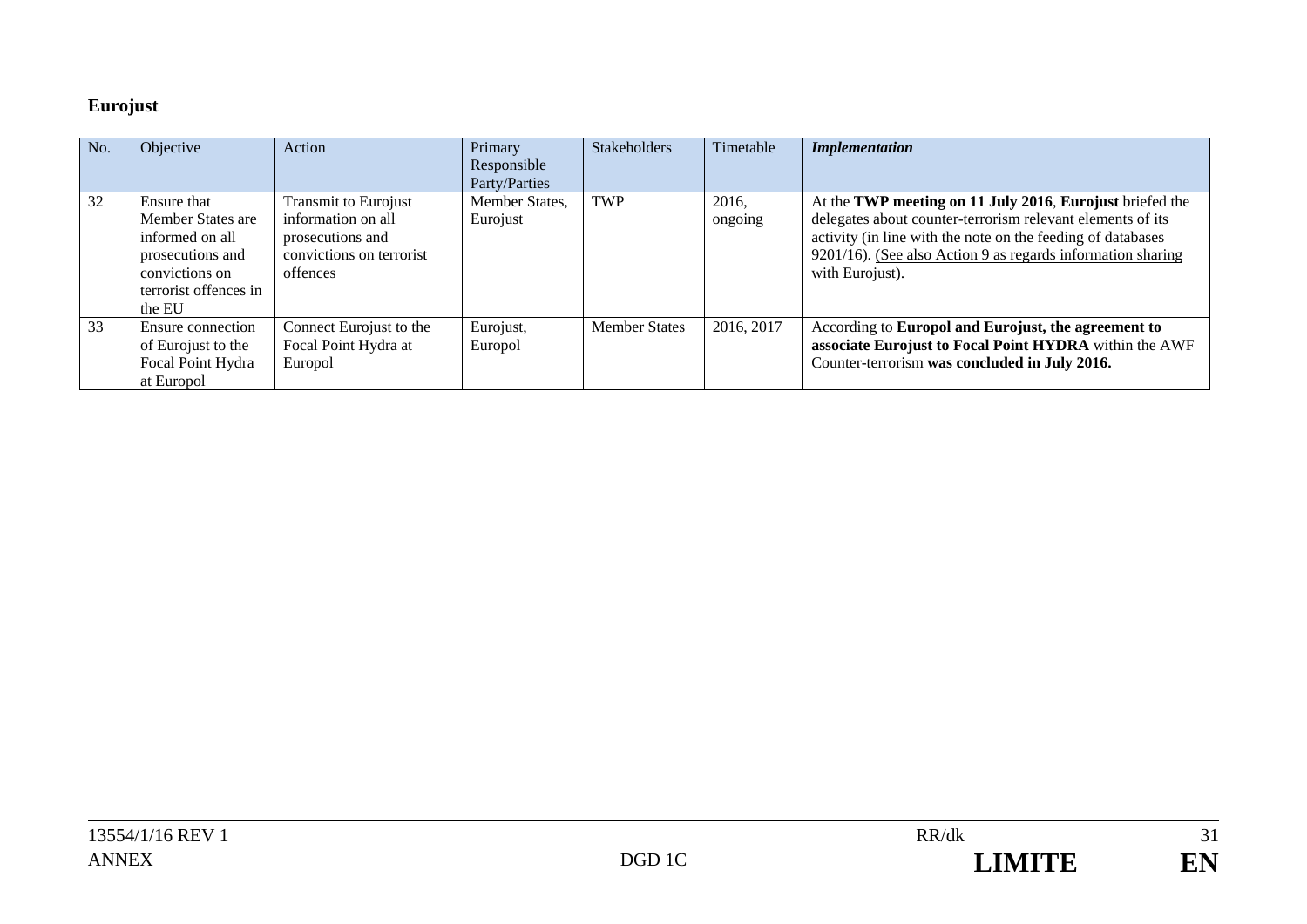# *Theme 2: Organise to protect: connect silos and expertise*

| No. | Objective                                                                                                                                                                                               | Action                                                                                                                                                                                                                   | Primary<br>Responsible<br>Party/Parties | Stakeholders | Timetable | <b>Implementation</b>                                                                                                                                                                                                                                                                                                                                                                                                                                                                                                                                                                                                                                                                                                                                                                                                                                                                                              |
|-----|---------------------------------------------------------------------------------------------------------------------------------------------------------------------------------------------------------|--------------------------------------------------------------------------------------------------------------------------------------------------------------------------------------------------------------------------|-----------------------------------------|--------------|-----------|--------------------------------------------------------------------------------------------------------------------------------------------------------------------------------------------------------------------------------------------------------------------------------------------------------------------------------------------------------------------------------------------------------------------------------------------------------------------------------------------------------------------------------------------------------------------------------------------------------------------------------------------------------------------------------------------------------------------------------------------------------------------------------------------------------------------------------------------------------------------------------------------------------------------|
| 34  | Nationally connect<br>counterterrorism<br>experts and other<br>services involved in<br>the detection of<br>travel movements<br>of persons involved<br>in terrorism and<br>terrorism related<br>activity | At national level $-$ if not<br>existing -, it is advisable to<br>create multidisciplinary<br>platforms on the detection<br>of travel movements of<br>persons involved in<br>terrorism and terrorism<br>related activity | <b>Member States</b>                    |              | 2016      | 24 replies indicated that multidisciplinary platforms were<br>already in place or that at least close cooperation,<br>coordination and information exchange (for example, via a<br>dedicated IT platform) was ensured at national level.<br>One MS indicated that its multidisciplinary operational<br>platform also discusses progress of the implementation of the<br>Actions in the Roadmap and reports to the national monitoring<br>cycle.                                                                                                                                                                                                                                                                                                                                                                                                                                                                    |
| 35  | Ensure that national<br>good practices<br>regarding<br>cooperation with<br>third countries on<br>counterterrorism<br>are shared between<br><b>Member States</b>                                         | Share good practices on<br>cooperation with third<br>partners in relation to<br>counterterrorism among<br>MS and third country<br>partners                                                                               | Member States,<br><b>TWP</b>            | EC           | 2017      | At the TWP on 3 October 2016 the Presidency invited MS to<br>provide information about sharing good practices by sending<br>contributions by 17 October 2016.<br>Three MS indicated that they were sharing their experience<br>with the Western Balkans countries within WBCTi (Western<br>Balkans Counter Terrorism Initiative), 1 MS referred to<br>sharing good practices at RAN conferences and TWP. 1 MS<br>indicated it was one of the project partners in a regional<br>project on First Line Practitioners Dealing With Radicalism<br>and Extremism for sharing best practices on CT with Western<br>Balkans. Another MS participates in the Group of National<br>Focal Points for countering radicalisation and violent<br>extremism leading to terrorism and foreign fighters in<br>Southeast Europe, which was established on 15/10/2015 in the<br>framework of the Regional Cooperation Council (RCC). |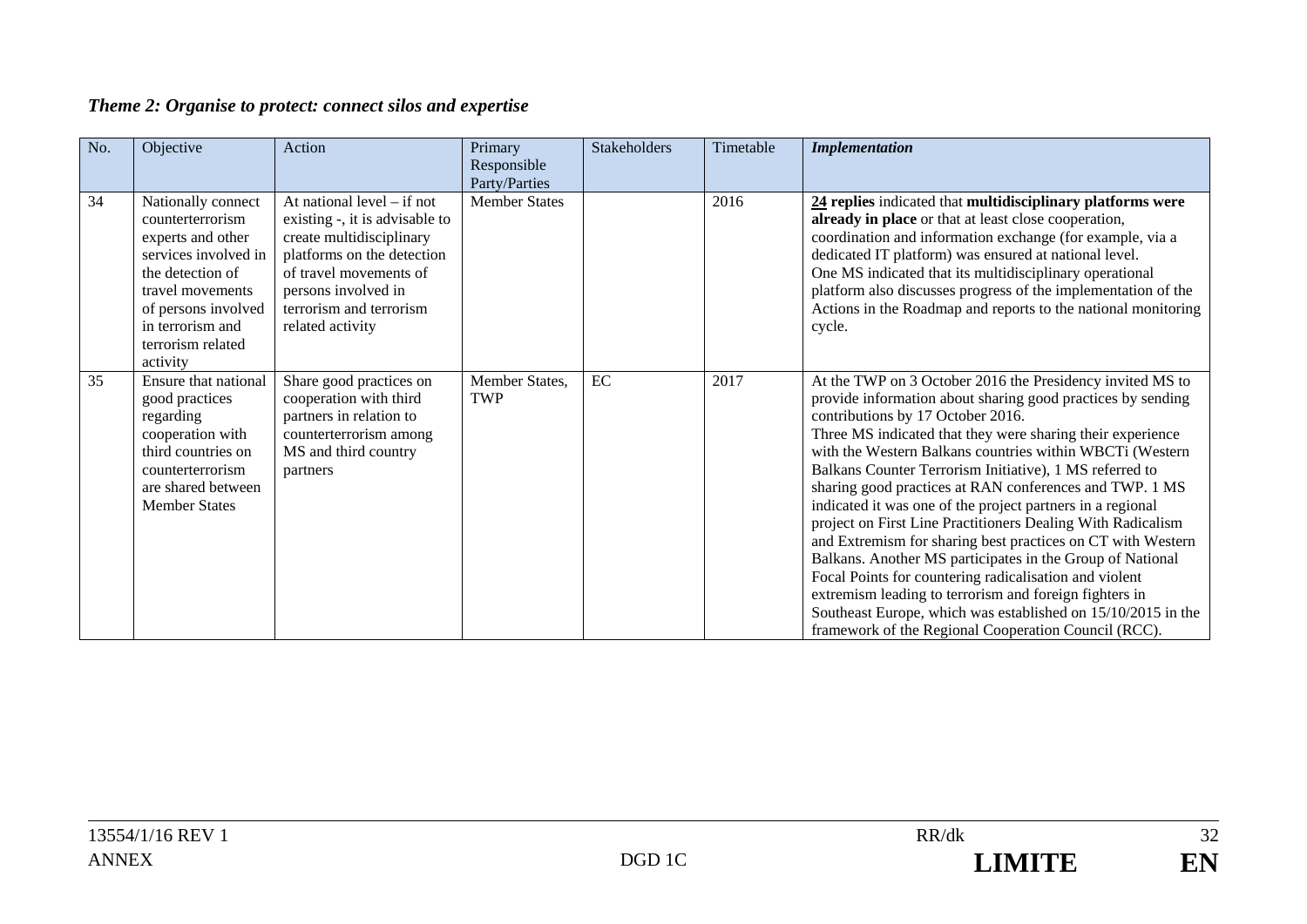| 36 | Ensure common       | Create joint and<br>multidisciplinary training | Member States, | SIS/SIRENE,<br>TWP, SIS VIS | 2017 | According to information provided by CEPOL, it assessed<br>training activities proposed for 2017 and SIS use has been |
|----|---------------------|------------------------------------------------|----------------|-----------------------------|------|-----------------------------------------------------------------------------------------------------------------------|
|    | understanding       |                                                | CEPOL,         |                             |      |                                                                                                                       |
|    | between end users,  | for CT, border and law                         | Frontex        | Committee                   |      | included in the following activities mainly in the area of                                                            |
|    | regarding the       | enforcement experts in                         |                |                             |      | CT, migration and firearms:                                                                                           |
|    | detection of travel | cooperation with existing                      |                |                             |      | 2/2017: Organised crime facilitating illegal immigration;                                                             |
|    | movements of        | expert groups such as                          |                |                             |      | 3/2017: Combating facilitation of illegal immigration - EU                                                            |
|    | persons involved in | SIS/SIRENE, regarding                          |                |                             |      | external border policy;                                                                                               |
|    | terrorism and       | the detection of travel                        |                |                             |      | 5/2017: Hotspots – regional focus on migration;                                                                       |
|    | terrorism related   | movements of persons                           |                |                             |      | 28/2017: Firearms – Strategic aspects in law enforcement;                                                             |
|    | activity            | involved in terrorism and                      |                |                             |      | 29/2017: Firearms – Cross-border investigations;                                                                      |
|    |                     | terrorism related activity                     |                |                             |      | 30/2017: Tackling firearms trafficking at the EU external                                                             |
|    |                     |                                                |                |                             |      | borders:                                                                                                              |
|    |                     |                                                |                |                             |      | 33/2017: Identify and discover foreign fighters.                                                                      |
|    |                     |                                                |                |                             |      | CEPOL training is open for all law enforcement agencies.                                                              |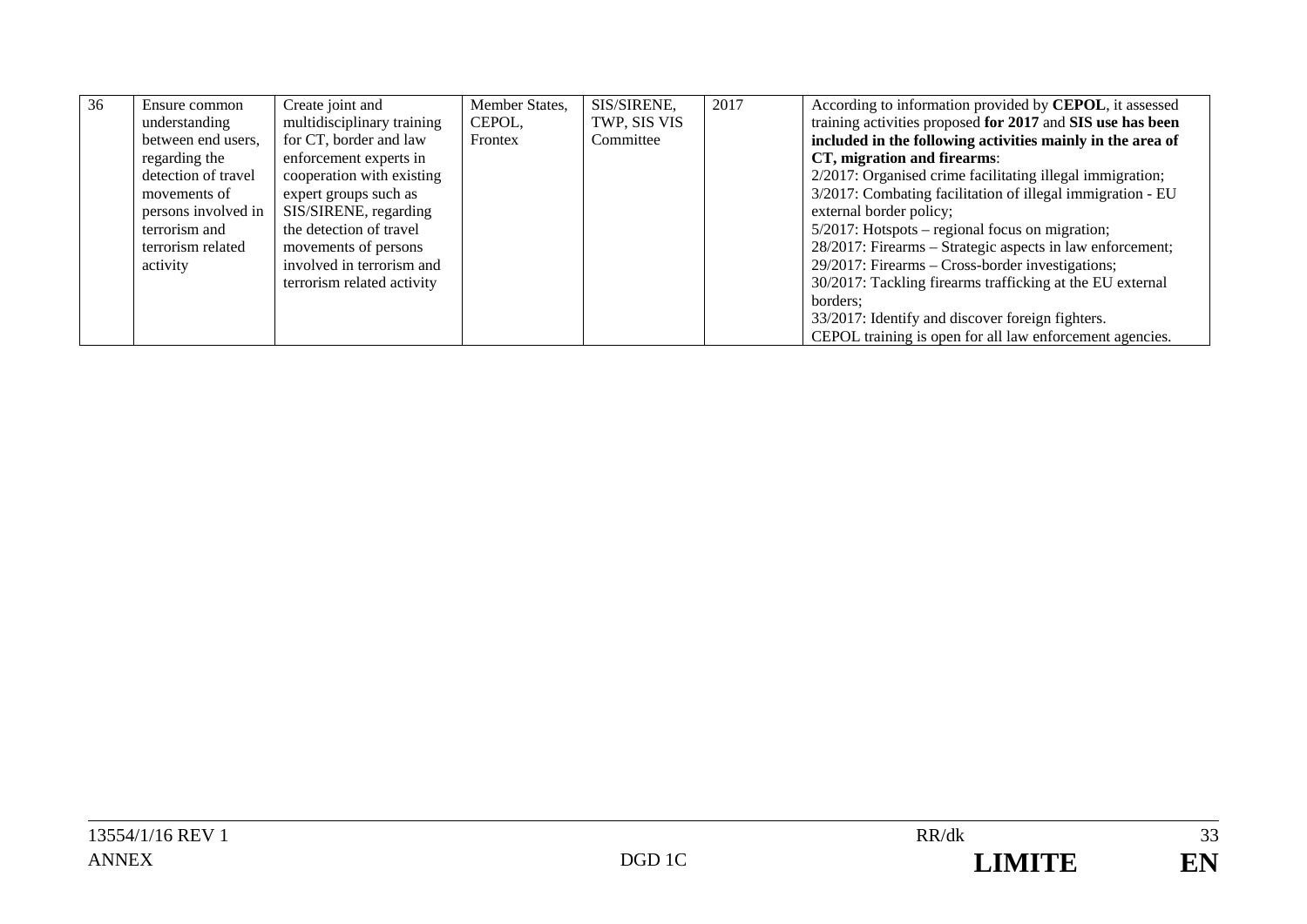# *Theme 3: National detection capabilities by PIUs*

*(…)* 

| No. | Objective                                                                                       | Action                                                | Primary<br>Responsible<br>Party/Parties                  | <b>Stakeholders</b>                             | Timetable | <b>Implementation</b>                                                                                                                                                                                                                                                                                                                                                                                                                                                                                                                                                                                                                                                                                                                       |
|-----|-------------------------------------------------------------------------------------------------|-------------------------------------------------------|----------------------------------------------------------|-------------------------------------------------|-----------|---------------------------------------------------------------------------------------------------------------------------------------------------------------------------------------------------------------------------------------------------------------------------------------------------------------------------------------------------------------------------------------------------------------------------------------------------------------------------------------------------------------------------------------------------------------------------------------------------------------------------------------------------------------------------------------------------------------------------------------------|
| 37  | Ensure compatible<br>national<br>implementation of<br>the PNR-directive in<br>the Member States | Initiate operational PNR<br>informal working group    | Presidency,<br><b>Member States</b><br>and<br>Commission | PIUs in Member<br>States,<br>DAPIX.<br>Europol. | 2016      | The informal working group on the implementation of the<br>PNR Directive (IWG PNR), chaired by NL, has started its<br>activities at its first meeting on 14/09/2016 in Budapest. More<br>information would be provided at the forthcoming DAPIX<br>meetings.<br>The activities of the IWG PNR should be consistent and not<br>overlap with neither the Commission's efforts nor those of<br>other initiatives to support the implementation of the PNR<br>Directive. Furthermore, at the DAPIX meeting on 18/10/2016<br>a large group of MS requested that the issues identified by<br>IWG PNR be discussed in DAPIX with all Member States and<br>other possible stakeholders involved.<br>Europol will contribute to the work of IWG PNR. |
| 38  | Use national<br>practice of Member<br>States in the<br>construction of new<br>PIU <sub>s</sub>  | Offer technical assistance<br>in construction of PIUs | <b>Member States</b>                                     | <b>DAPIX</b>                                    | 2016      | This will be organised via the IWG PNR.                                                                                                                                                                                                                                                                                                                                                                                                                                                                                                                                                                                                                                                                                                     |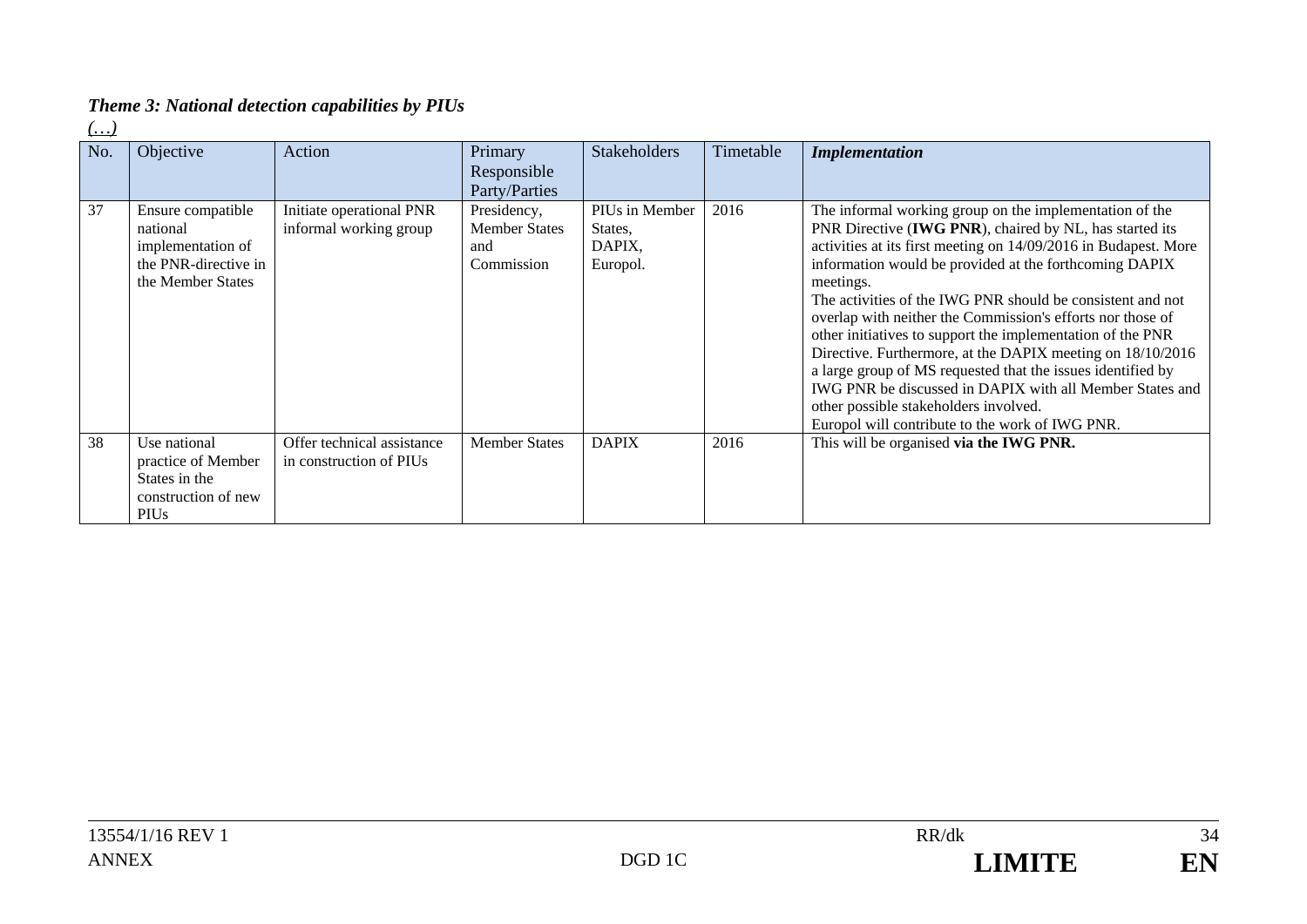| 39 | Agreement on how<br>information is<br>shared between<br>PIUs and with third<br>countries where<br>possible | Ensure interoperability and<br>share information on<br>suspects and anomalous<br>travel patterns and<br>targeting rules | Member States.<br>Commission<br>/Europol, | <b>DAPIX</b> | 2018 | <b>Europol is offering support</b> to the EU level discussions<br>regarding the interoperability of MS PIUs.<br>In the framework of the PNR DEP project (ISF funded, HU<br>led pilot project on PNR data exchange), the first version of<br>the feasibility study on PNR data exchange will be available<br>in November 2016 and will be discussed at the next PNR DEP<br>expert meeting in December 2016. DAPIX is regularly<br>informed about the intermediate results of the project.<br>In addition, the Commission on 27 October 2016 published a<br>call for proposals aimed at funding projects, through the ISF-<br>Police Programme, dealing with the exchange of PNR data<br>between MS. |
|----|------------------------------------------------------------------------------------------------------------|-------------------------------------------------------------------------------------------------------------------------|-------------------------------------------|--------------|------|----------------------------------------------------------------------------------------------------------------------------------------------------------------------------------------------------------------------------------------------------------------------------------------------------------------------------------------------------------------------------------------------------------------------------------------------------------------------------------------------------------------------------------------------------------------------------------------------------------------------------------------------------------------------------------------------------|
| 40 | Make full use of<br>Europol databases to<br>support PIUs                                                   | Define Europol support of<br>PIU practices, cooperation,<br>and activities                                              | Member States,<br>Europol,                | EC, DAPIX    | 2017 | Europol will, in consultation with the Member States and the<br>PIUs, collect the requirements to <b>prepare a proposal</b> on how<br>it can support the national PIUs in the most effective way,<br>including in relation to information sharing and development<br>of targeting rules (both national and supra-national).<br><b></b>                                                                                                                                                                                                                                                                                                                                                             |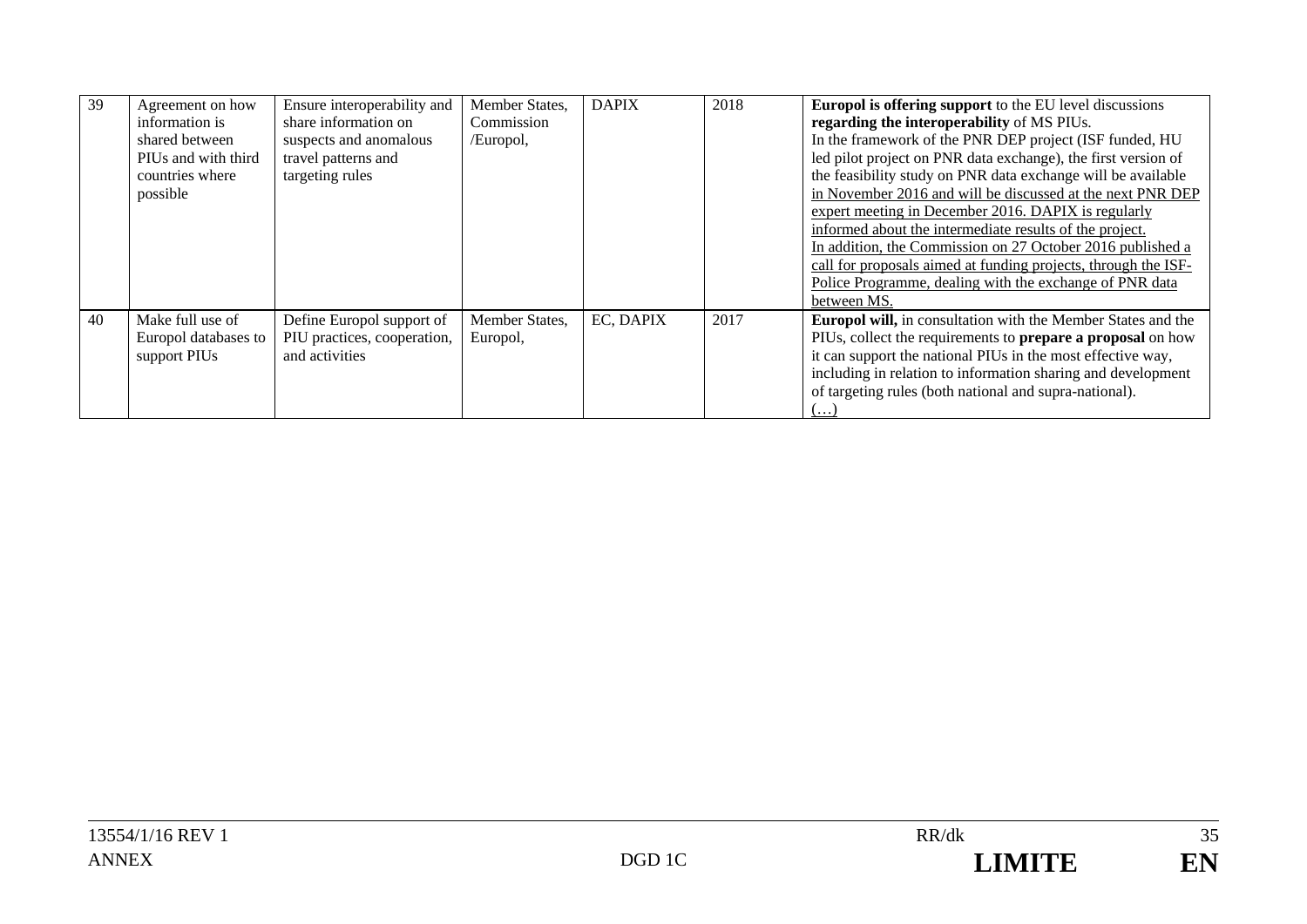### **CHAPTER 4: BORDER MANAGEMENT AND MIGRATION**

| No. | Objective                              | <b>Action</b>                                             | <b>Primary</b>               | <b>Stakeholders</b> | <b>Timetable</b> | <b>Monitoring</b> | Implementation                                                                                  |
|-----|----------------------------------------|-----------------------------------------------------------|------------------------------|---------------------|------------------|-------------------|-------------------------------------------------------------------------------------------------|
|     |                                        |                                                           | <b>Responsible</b>           |                     |                  | mechanism         |                                                                                                 |
|     |                                        |                                                           | <b>Party/Parties</b>         |                     |                  |                   |                                                                                                 |
| 41  | Registering entry                      | Examine the need and                                      | COM, High                    | Commission,         | End 2016         | SCIFA/            | The option of registering the travel movements                                                  |
|     | and exit at the EU                     | added value of registering                                | Level Expert                 | Member States,      |                  | COSI/WG           | of persons enjoying free movement of persons                                                    |
|     | external borders of                    | travel movements of                                       | Group                        | eu LISA, EDPS,      |                  | Frontiers         | was considered within the Working Party on                                                      |
|     | Persons enjoying                       | persons enjoying Free                                     |                              | Frontex             |                  |                   | Frontiers in the context of the ongoing                                                         |
|     | free movement.                         | Movement of Persons,                                      |                              |                     |                  |                   | discussions held on the Commission's proposal                                                   |
|     |                                        | including an assessment of                                |                              |                     |                  |                   | for a Regulation establishing an Entry/Exit                                                     |
|     |                                        | impact, costs,                                            |                              |                     |                  |                   | System. Broadening the scope of the EES<br>proposal to persons enjoying free movement of        |
|     |                                        | proportionality of the                                    |                              |                     |                  |                   | persons has not met with the support of a                                                       |
|     |                                        | different possible solutions<br>(including broadening the |                              |                     |                  |                   | sufficient majority of MS. The invitation to                                                    |
|     |                                        | scope of EES)                                             |                              |                     |                  |                   | explore the necessity, technical and operational                                                |
|     |                                        |                                                           |                              |                     |                  |                   | feasibility and proportionality of registration of                                              |
|     |                                        | Council request financial                                 |                              |                     |                  |                   | travel movements of persons enjoying free                                                       |
|     |                                        | support: ISF                                              |                              |                     |                  |                   | movement of persons has nevertheless been                                                       |
|     |                                        |                                                           |                              |                     |                  |                   | made to the HLEG. Discussions on options, for                                                   |
|     |                                        |                                                           |                              |                     |                  |                   | instance to use existing tools and instruments                                                  |
|     |                                        |                                                           |                              |                     |                  |                   | (e.g. SIS and PNR), to register travel movements                                                |
|     |                                        |                                                           |                              |                     |                  |                   | of these categories of persons have started and                                                 |
|     |                                        |                                                           |                              |                     |                  |                   | will continue within the HLEG. Depending on                                                     |
|     |                                        |                                                           |                              |                     |                  |                   | the outcome of these discussions, legislative                                                   |
|     |                                        |                                                           |                              |                     |                  |                   | amendments to existing instruments or                                                           |
|     |                                        |                                                           |                              |                     |                  |                   | suggestions for new legislative proposals could                                                 |
|     |                                        |                                                           |                              |                     |                  |                   | be recommended by the experts.                                                                  |
| 42  | Registering entry                      | Negotiations on the legal                                 | Member States,<br>Commission | eu-LISA             | December 2016    | SCIFA/<br>COSI/WP | Discussions leading to the establishment of an                                                  |
|     | and exit at the EU<br>external borders | proposals on Smart<br>Borders, EU Entry and               | and EP                       |                     |                  | Frontiers         | Entry/Exit System are ongoing in the Working<br>Party on Frontiers. The European Council in its |
|     | and admitted for a                     | Exit and amendment of the                                 |                              |                     |                  |                   | conclusions of 20-21 October 2016 called on the                                                 |
|     | short stay and                         | SBC in the Frontiers                                      |                              |                     |                  |                   | Council to establish its position before the end of                                             |
|     | refusals of entry of                   | <b>Working Party</b>                                      |                              |                     |                  |                   | the year and the Presidency is working to meet                                                  |
|     | third country                          | Council request financial                                 |                              |                     |                  |                   | this objective. The EP has not yet established its                                              |
|     | nationals including                    | support: ISF, COM                                         |                              |                     |                  |                   | position, but is also expected to have the position                                             |
|     | contributing to                        | <b>Budget</b>                                             |                              |                     |                  |                   | before the end of the year.                                                                     |
|     | return.                                |                                                           |                              |                     |                  |                   |                                                                                                 |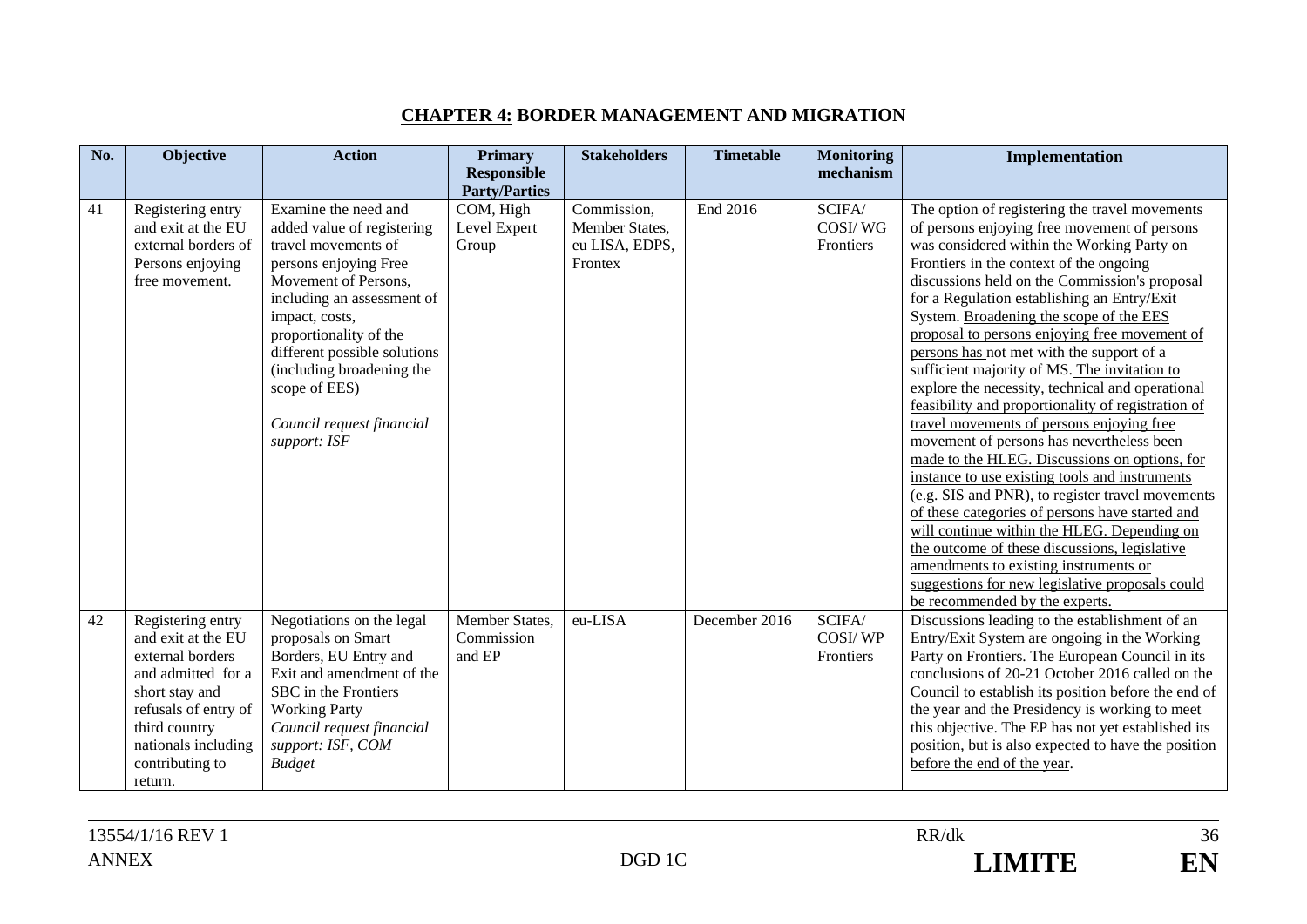| 43 | Close the<br>information gap on<br>pre-arrival data for<br>travellers not<br>generating API,<br>PNR or visa data | Feasibility study and<br>policy study of an EU<br>Travel Information and<br><b>Authorisation System</b><br>Council request financial<br>support: ISF, COM<br><b>Budget</b>                                                                                                                                                                                                                                                                                                                                                                                                                                                                                                                                                                                  | Commission                               | Commission,<br>Member States,<br>eu-LISA, EDPS,<br>Frontex | October 2016 | SCIFA/<br>WG<br>Frontiers<br>and VISA | The Commission is currently working with a<br>view to submitting a proposal regarding the<br>establishment of an EU system for travel<br>authorisation for visa exempt third country<br>nationals. The Commission launched the<br>feasibility study on the necessity, technical<br>feasibility and proportionality of establishing a<br>European travel information and authorisation<br>system (ETIAS). The study will be completed<br>and become available together with the<br>Commission proposal to be adopted in<br>November 2016.                                                                                                                                                                                                                                                                                                                                                                                                                                                                                                                                                                                                                                                                                                                                                  |
|----|------------------------------------------------------------------------------------------------------------------|-------------------------------------------------------------------------------------------------------------------------------------------------------------------------------------------------------------------------------------------------------------------------------------------------------------------------------------------------------------------------------------------------------------------------------------------------------------------------------------------------------------------------------------------------------------------------------------------------------------------------------------------------------------------------------------------------------------------------------------------------------------|------------------------------------------|------------------------------------------------------------|--------------|---------------------------------------|-------------------------------------------------------------------------------------------------------------------------------------------------------------------------------------------------------------------------------------------------------------------------------------------------------------------------------------------------------------------------------------------------------------------------------------------------------------------------------------------------------------------------------------------------------------------------------------------------------------------------------------------------------------------------------------------------------------------------------------------------------------------------------------------------------------------------------------------------------------------------------------------------------------------------------------------------------------------------------------------------------------------------------------------------------------------------------------------------------------------------------------------------------------------------------------------------------------------------------------------------------------------------------------------|
| 44 | Enhancing of the<br>security check in<br>hotspots                                                                | In order to improve both<br>the timing and execution<br>of each security check,<br>each step should be clearly<br>defined in the SOPs of the<br>hotspot and relocation<br>workflow. Access should<br>be provided to the relevant<br>databases SIS, EU VIS,<br>Eurodac, Interpol<br>databases & Europol<br>databases, in particular to<br>facilitate information<br>exchange on security<br>concerns in relocation<br>cases including exchange<br>of fingerprints before<br>relocation. For relocation,<br>a questionnaire should be<br>launched in order to<br>establish when a relocation<br>file meets the right<br>standards. In case of a<br>rejected relocation file<br>because of security<br>concerns, this information<br>should be shared with all | EU agencies $\&$<br>host MS (EL &<br>IT) | Member States,<br>Commission                               | Immediate    | SCIFA/<br>COSI/WG<br>Asylum           | According to the information provided by the<br>Commission, all persons arriving in the hotspots<br>go through a series of security checks upon<br>their arrival, and any candidates for relocation go<br>through additional checks by the services of the<br>receiving Member State.<br>Frontex considers that the whole chain of<br>managing irregular arrivals of migrants should be<br>coordinated up until the registration facility in<br>order to strengthen border security. It begins with<br>the detection and possible interception at sea,<br>coordinated disembarkation at shore,<br>transportation to the registration facility and ends<br>with the proper and complete registration of the<br>migrant.<br>Obligatory security checks are carried out in<br>every hotspot, according to specific procedures:<br>• Upon arrival in hotspots in Greece, everybody<br>goes through a thorough search of their<br>belongings (by the police); a nationality<br>screening interview (by Frontex); a full<br>identification and registration process including<br>systematic fingerprinting and checks against all<br>relevant international, EU and national databases<br>(by national authorities with the support of<br>Frontex).<br>• Upon arrival in the hotspots in Italy, |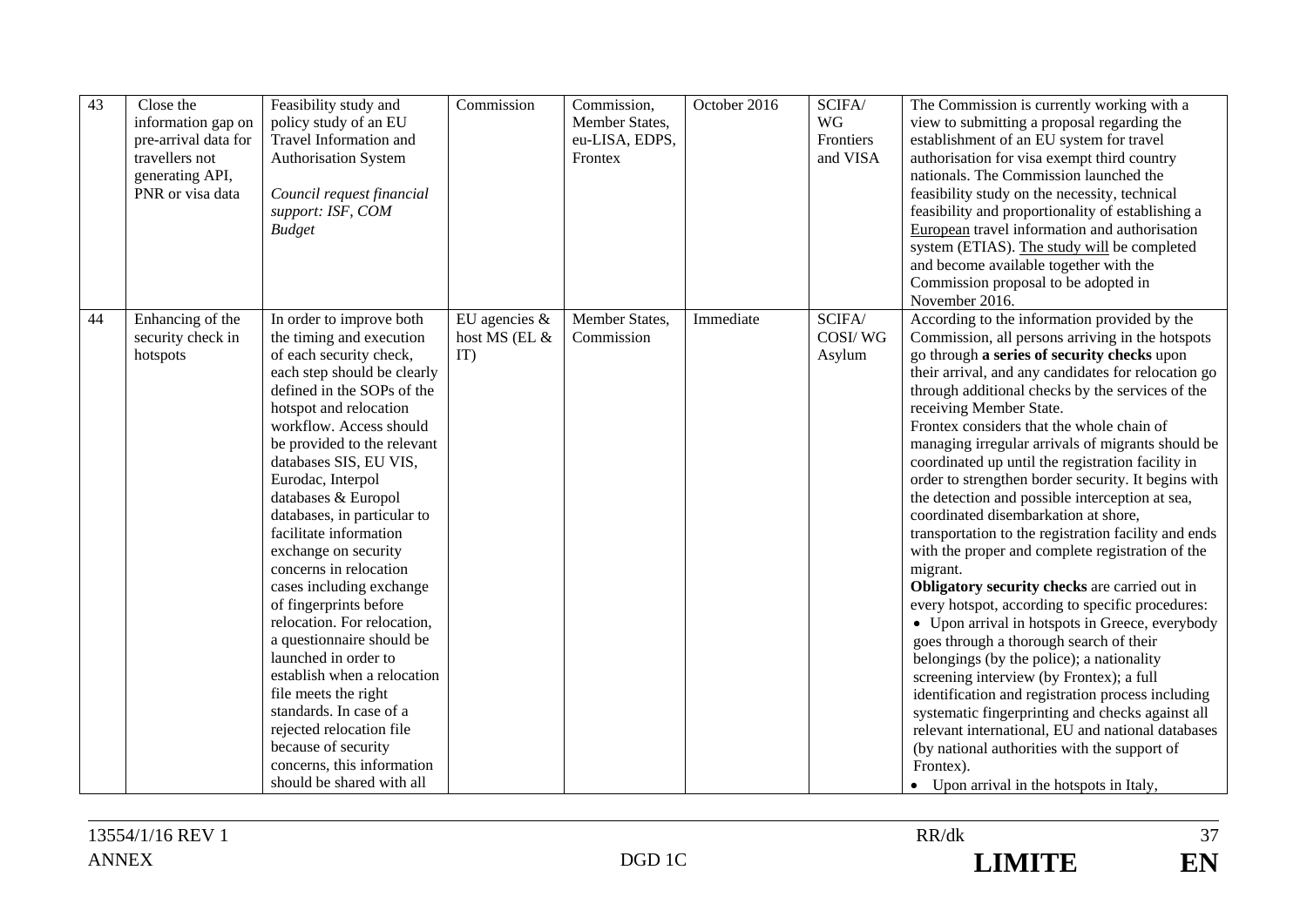| MS.                       |  | everybody goes through a thorough search of               |
|---------------------------|--|-----------------------------------------------------------|
|                           |  | their belongings (by the police, with Frontex and         |
| Council request financial |  | Europol possibly attending as observers); a               |
| support: ISF, AMF         |  | nationality screening interview (by the police            |
|                           |  | supported by Frontex); a pre-identification and           |
|                           |  | registration process including systematic                 |
|                           |  | fingerprinting and checks against all relevant            |
|                           |  | international, EU and national databases. Italian         |
|                           |  | Standard Operating Procedures (SOPs) in                   |
|                           |  | hotspots detail the security-check process <sup>6</sup> . |
|                           |  | Europol officers carry out, upon request from             |
|                           |  | national authorities, further secondary security          |
|                           |  | checks, the main goal of which is to detect               |
|                           |  | terrorist threats and identify those individuals          |
|                           |  | who pose such a threat. These activities are              |
|                           |  | carried out in real time by Europol officers and          |
|                           |  | increasingly by Europol Guest Officers in both            |
|                           |  | Greece and Italy and are primarily focused on             |
|                           |  | supporting the host Member State's                        |
|                           |  | investigations into organised criminal groups and         |
|                           |  | terrorism. The checks are done instantly through          |
|                           |  | the secured 'mobile offices' by cross-checking            |
|                           |  | data against Europol databases. Europol treats            |
|                           |  | the data as a regular Member State contribution           |
|                           |  | with handling code H1 and thus may send                   |
|                           |  | relevant information to other interested Member           |
|                           |  | States. This process has a significant potential:         |
|                           |  | what initially may look like a minor case can             |
|                           |  | evolve into/be linked to a large scale cross-             |
|                           |  | border investigation. Europol will store the data         |
|                           |  | for 6 months while Member State will remain the           |
|                           |  | owner of the data. Unless the data generates a hit,       |
|                           |  | the data will be automatically deleted after 6            |
|                           |  | months from the database.                                 |
|                           |  | The main means of identifying migrants upon               |
|                           |  | arrival is <b>fingerprinting</b> . As regards access to   |
|                           |  | relevant databases:                                       |

http://www.libertaciviliimmigrazione.dlci.interno.gov.it/sites/default/files/allegati/hotspots\_sops\_-\_english\_version.pdf

**6**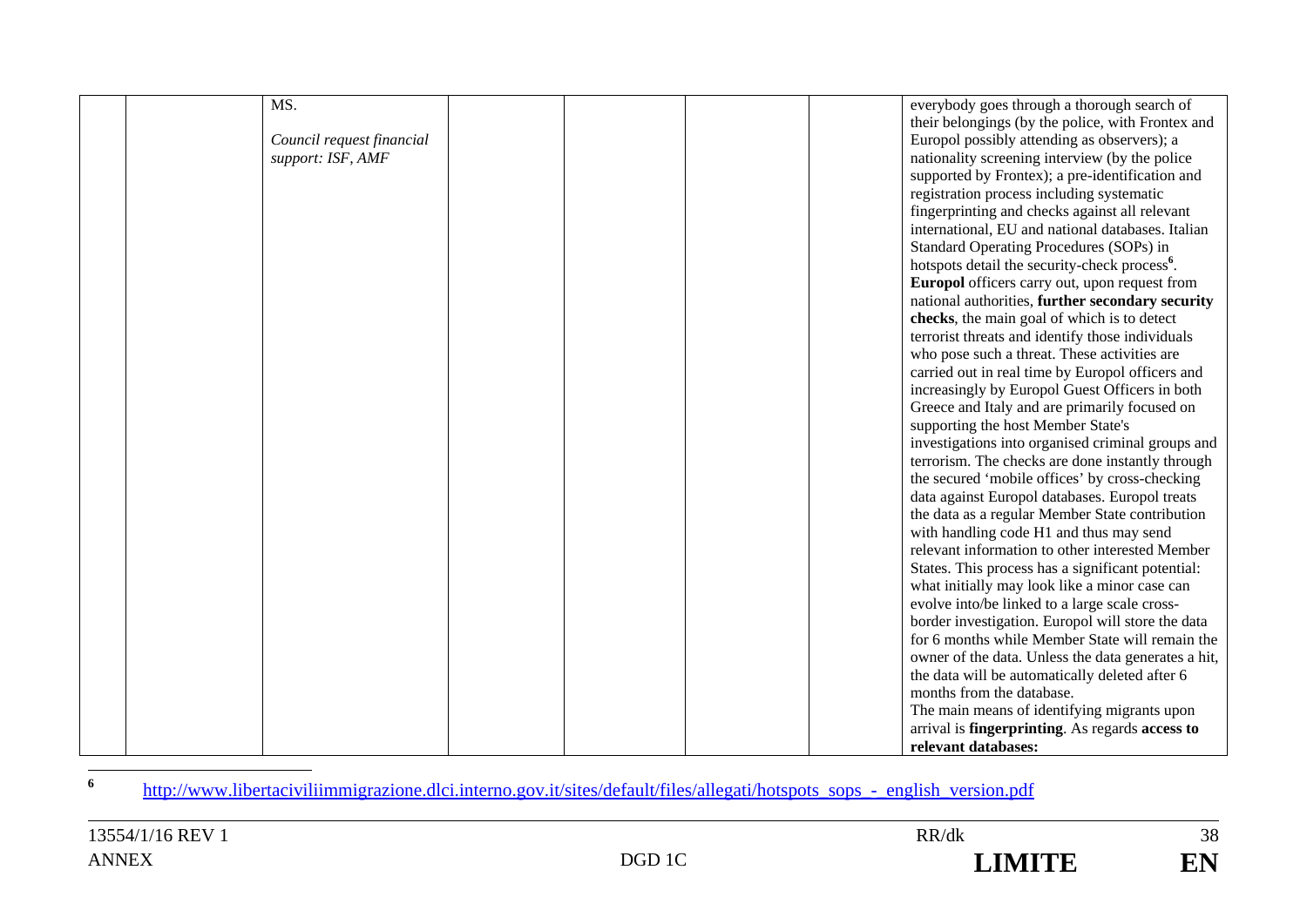|  |  |  | • In Greece, fingerprints are transmitted to        |
|--|--|--|-----------------------------------------------------|
|  |  |  | Eurodac and checks are carried out on the           |
|  |  |  | national fingerprints criminal record database.     |
|  |  |  | Via 'Police on Line' (POL), different databases     |
|  |  |  | are accessible and checked by one click from the    |
|  |  |  | server in Athens and interoperability ensured       |
|  |  |  | with relevant European and international            |
|  |  |  | databases (e.g. SIS-II, VIS, Europol and            |
|  |  |  | Interpol);                                          |
|  |  |  | • In Italy, systematic fingerprinting checks are    |
|  |  |  | performed against Eurodac and the national          |
|  |  |  | AFIS fingerprints criminal record database. Both    |
|  |  |  | the SIS-II and Interpol databases are accessible    |
|  |  |  | in all hotspots through the SDI (Sistema di         |
|  |  |  | indagine) which is the query interface of the SII   |
|  |  |  | data base (Sistema informativo interforze).         |
|  |  |  | • It should be noted that the Member State          |
|  |  |  | guest officers deployed in the hotspots as part of  |
|  |  |  | EASO or Frontex calls do not have direct access     |
|  |  |  | to these databases, which can be accessed only      |
|  |  |  | by national police authorities. It should also be   |
|  |  |  | noted that only the designated National Access      |
|  |  |  | Point for Eurodac can access the Central System.    |
|  |  |  | Agencies and Member States' experts working         |
|  |  |  | under the auspices of the Agencies mandate may      |
|  |  |  | take and transmit fingerprints to Eurodac on        |
|  |  |  | behalf of Greece or Italy, but cannot directly      |
|  |  |  | access Eurodac themselves.                          |
|  |  |  | As regards relocation, Member States retain the     |
|  |  |  | right to refuse to relocate person where an         |
|  |  |  | applicant poses a danger to their national security |
|  |  |  | or public order. The reasons why a relocation       |
|  |  |  | case has been rejected should be shared directly    |
|  |  |  | with the Member State of relocation or the          |
|  |  |  | authorities in Greece and Italy as appropriate      |
|  |  |  | (whilst, on data protection grounds, it is not      |
|  |  |  | necessary to inform all other Member States).       |
|  |  |  | Where there is a serious security concern about     |
|  |  |  | an individual, an alert should be recorded in SIS   |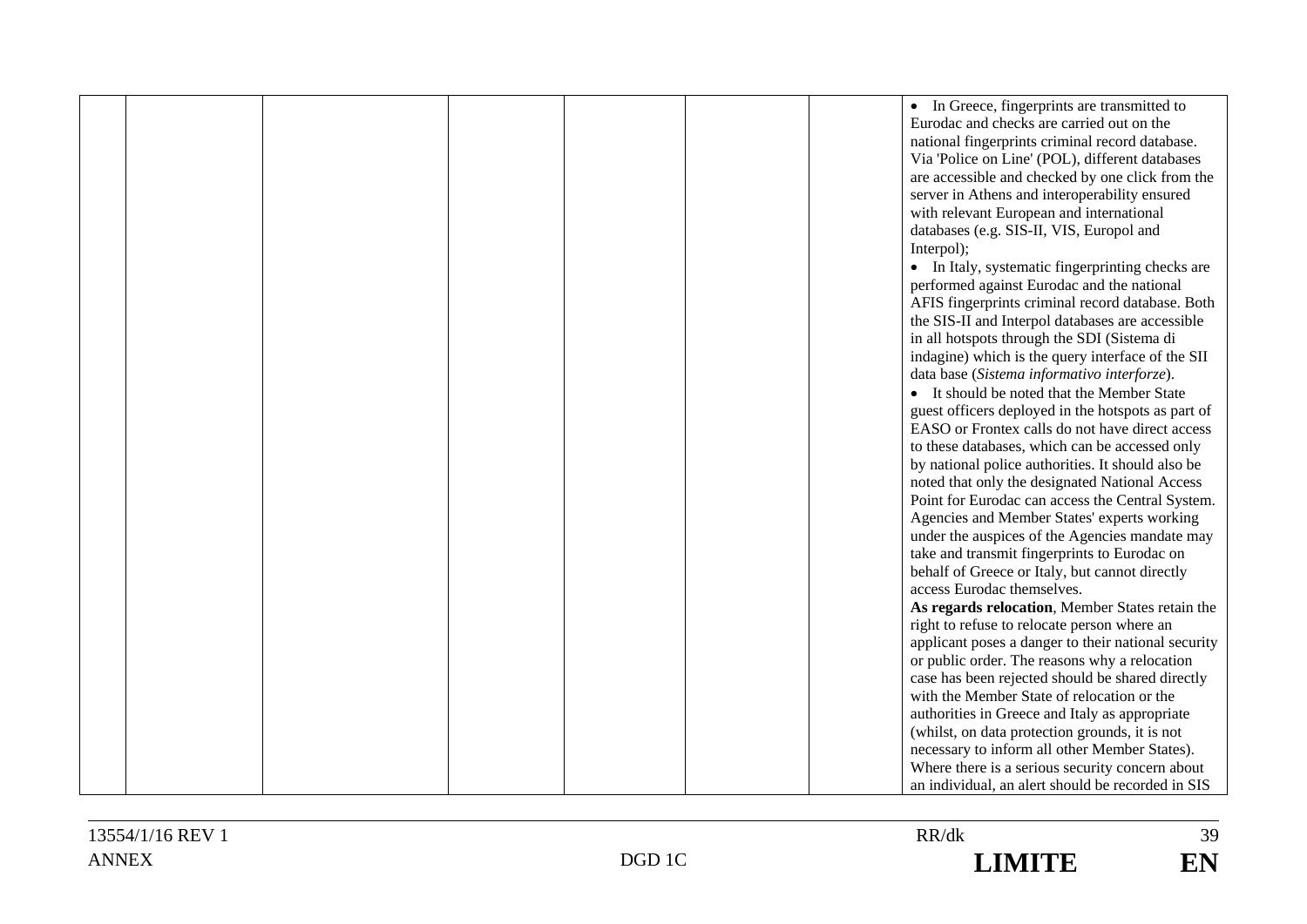|    |                                                                                                                           |                                                                                                                                                                                   |                                             |                                                                      |           |                       | II. The Commission is open to developing a<br>questionnaire on the right standards for a security<br>check for a relocation file if Member States deem<br>this necessary.                                                                                                                                                                                                                                                                                                                                                                                                                                                                                                                                                                                                                                                                                                            |
|----|---------------------------------------------------------------------------------------------------------------------------|-----------------------------------------------------------------------------------------------------------------------------------------------------------------------------------|---------------------------------------------|----------------------------------------------------------------------|-----------|-----------------------|--------------------------------------------------------------------------------------------------------------------------------------------------------------------------------------------------------------------------------------------------------------------------------------------------------------------------------------------------------------------------------------------------------------------------------------------------------------------------------------------------------------------------------------------------------------------------------------------------------------------------------------------------------------------------------------------------------------------------------------------------------------------------------------------------------------------------------------------------------------------------------------|
| 45 | Enhance<br>operational<br>cooperation of EU<br>MS on migrant<br>smuggling through<br>their activities in<br>the hotspots. | All agencies need to<br>continue to make the<br>necessary resources<br>available, including for<br>translation and<br>interpretation<br>Council request financial<br>support: n/a | Frontex,<br>Europol,<br>Eurojust $(\ldots)$ | <b>Member States</b>                                                 | Immediate | SCIFA/<br><b>COSI</b> | It is recalled that agencies do not directly make<br>their own resources available but organise<br>operational activities by deploying the resources<br>made available by Member States. Agencies<br>work in close cooperation with national<br>authorities, which remain primarily responsible<br>for all law enforcement actions on the ground. In<br>the hotspots and with regard to the relocation<br>procedure, additional efforts by all Member<br>States are required. There are still significant<br>shortfalls in experts provided by Member States<br>replying to calls from agencies.                                                                                                                                                                                                                                                                                     |
| 46 | Increase of the use<br>of API data for<br>border<br>management                                                            | Establish systematic cross-<br>checking of API data<br>against SIS and Interpol<br><b>SLTD</b> database<br>Council request financial<br>support: ISF                              | <b>Member States</b>                        | Commission,<br>eu-LISA,<br>Frontex and<br>other relevant<br>agencies | End 2017  | COSI                  | The possibility for Member States of establishing<br>such systematic cross-check of data as a way to<br>contribute to the acceleration of the required<br>controls during the border crossing process is<br>comprised in the Council general approach<br>regarding the Commission proposal for the<br>amendment of Regulation (EU) 2016/399 as<br>regards the reinforcement of checks against<br>relevant databases at external borders (systematic<br>checks). This issue is part of the ongoing<br>negotiations with the European Parliament and<br>there seem to be no divergence between the two<br>co-legislators regarding the relevant wording.<br>In the meantime it is recalled that it is up to the<br>Member States to put in place the necessary<br>national measures allowing for the check of the<br>national API system with other relevant<br>databases and systems. |
| 47 | Strengthen the<br>information<br>position of EU MS<br>on border                                                           | Assessment of the need to<br>revise the legal basis of<br>processing of API data                                                                                                  | Commission                                  | Member States,<br>Frontex                                            | 2017      | SCIFA/WG<br>Frontiers | The definition of PNR data in the 2016 PNR<br>Directive comprises API data. Once the PNR<br>Directive is implemented, Member States will<br>therefore have the possibility to use API data not                                                                                                                                                                                                                                                                                                                                                                                                                                                                                                                                                                                                                                                                                       |
|    |                                                                                                                           |                                                                                                                                                                                   |                                             |                                                                      |           |                       |                                                                                                                                                                                                                                                                                                                                                                                                                                                                                                                                                                                                                                                                                                                                                                                                                                                                                      |

 $40\,$ EN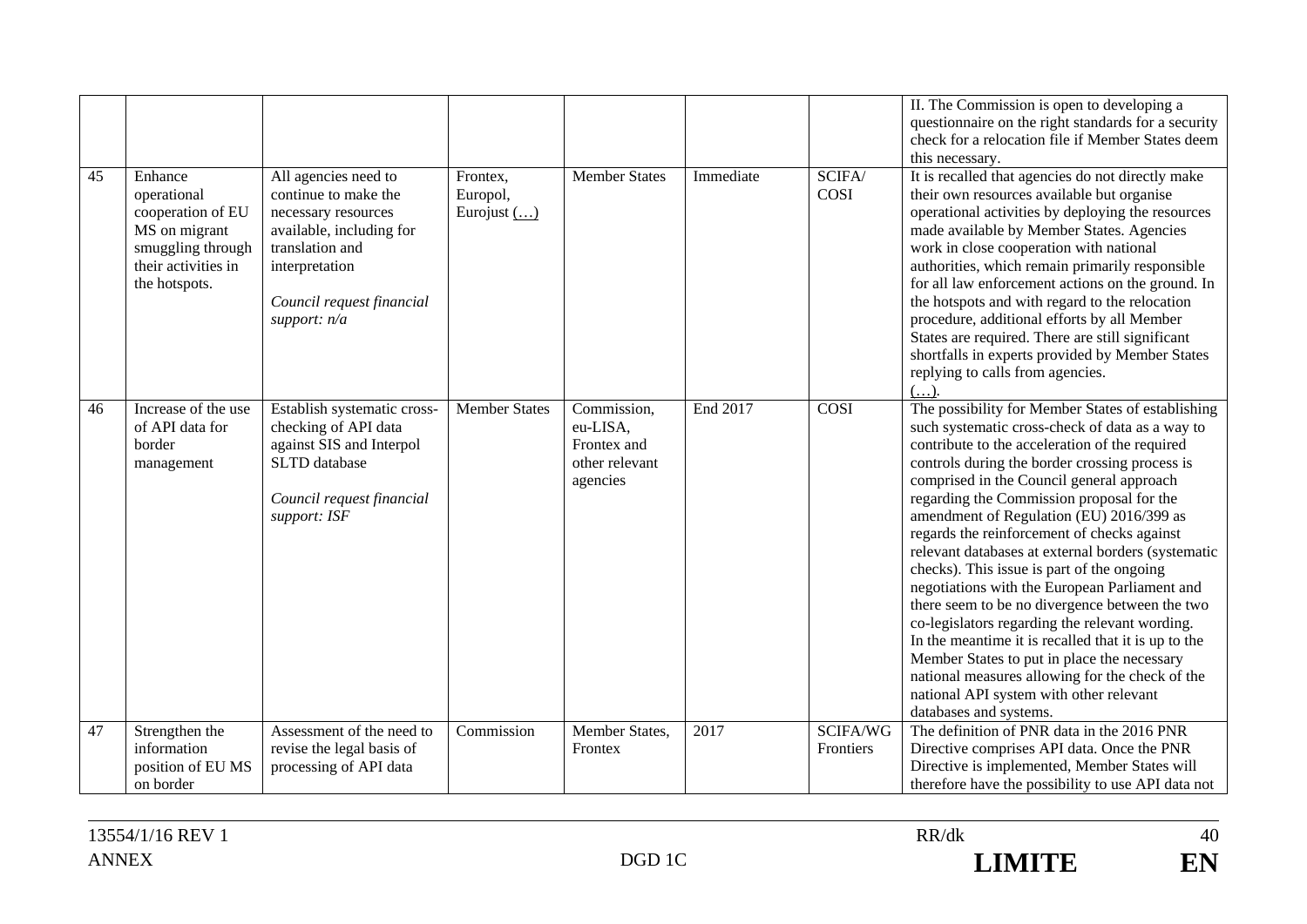| management(and   | Council request financial |  |  | only for border control purposes (as is already     |
|------------------|---------------------------|--|--|-----------------------------------------------------|
| combating        | support: $n/a$            |  |  | the case under the API Directive) but also for      |
| terrorism and    |                           |  |  | purposes of criminal investigations. () The         |
| organised crime) |                           |  |  | 2004 API Directive, however, only covers            |
|                  |                           |  |  | incoming extra-EU flights. Therefore,               |
|                  |                           |  |  | concerning the flights leaving the EU (and also     |
|                  |                           |  |  | intra-EU flights), there is currently no obligation |
|                  |                           |  |  | for air carriers under the API Directive to collect |
|                  |                           |  |  | and transfer API data to MS. As the PNR             |
|                  |                           |  |  | Directive does not establish any obligation for     |
|                  |                           |  |  | carriers to collect additional data than the ones   |
|                  |                           |  |  | collected in the normal course of their business,   |
|                  |                           |  |  | there is still a gap concerning the collection of   |
|                  |                           |  |  | API data which will not filled by the               |
|                  |                           |  |  | implementation of the PNR Directive.                |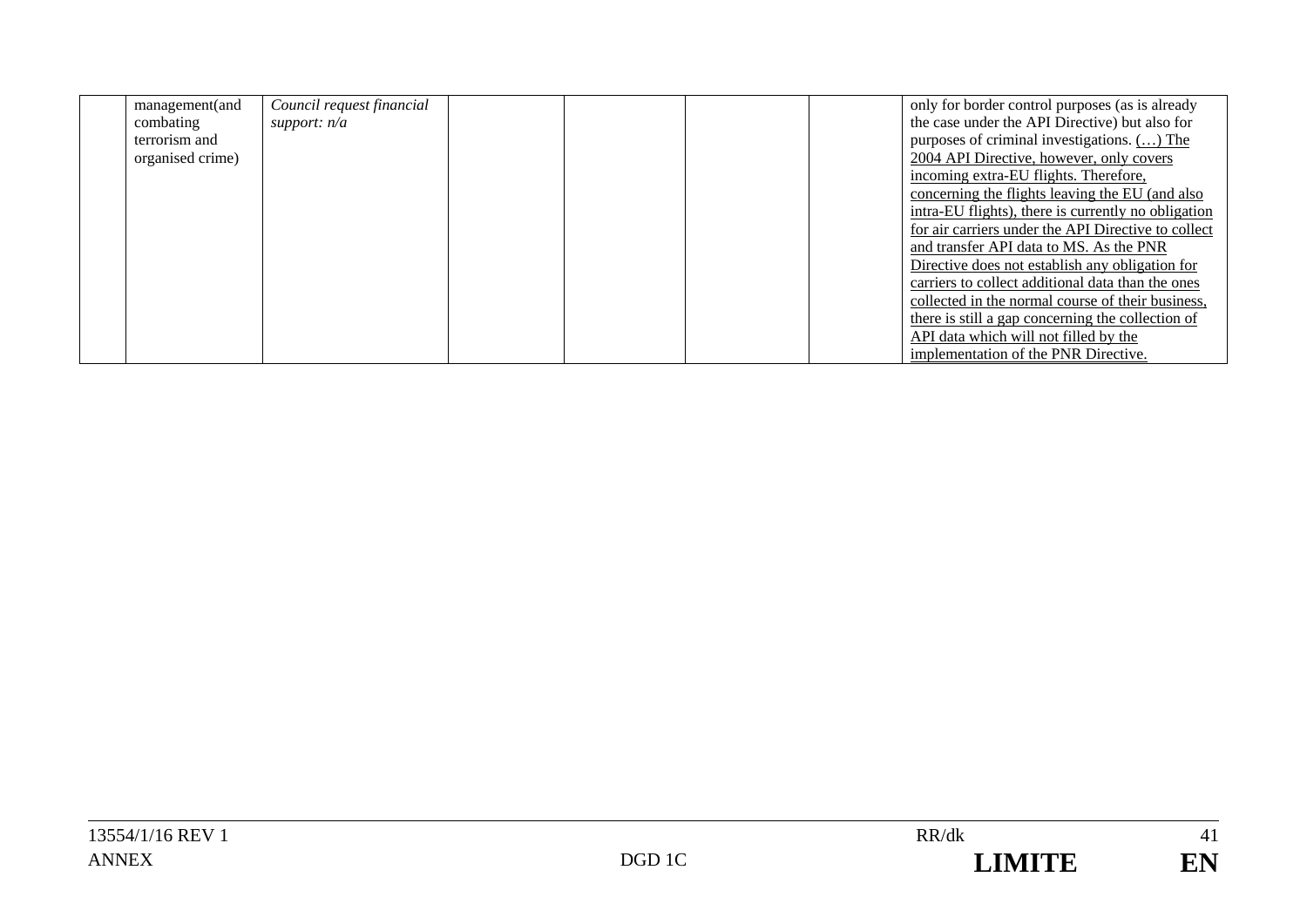| 48 | Enhancing the      | Examination further       | Commission | eu-LISA        | before end 2016; | SCIFA/WG    | The roll-out of the VIS worldwide, including at     |
|----|--------------------|---------------------------|------------|----------------|------------------|-------------|-----------------------------------------------------|
|    | functionalities of | improvement's of the VIS  |            | Member States, |                  | <b>VISA</b> | the external border crossing points, was            |
|    | the VIS.           | with a possible need for  |            | Europol        |                  |             | completed in February 2016.                         |
|    |                    | amending the legal base   |            |                |                  |             | As regards possible improvements of the VIS,        |
|    |                    |                           |            |                |                  |             |                                                     |
|    |                    |                           |            |                |                  |             | the Commission will present on 27 October 2016      |
|    |                    | Council request financial |            |                |                  |             | at the VISA Working Party the main findings of      |
|    |                    | support: $n/a$            |            |                |                  |             | its report on the VIS evaluation and the next       |
|    |                    |                           |            |                |                  |             | steps to be taken.                                  |
|    |                    |                           |            |                |                  |             | On that occasion, it would be useful to consider a  |
|    |                    |                           |            |                |                  |             | possible adaptation of the VIS in order to allow    |
|    |                    |                           |            |                |                  |             | the system to accept more than one nationality.     |
|    |                    |                           |            |                |                  |             | In fact, some terrorists or international criminals |
|    |                    |                           |            |                |                  |             | may use different nationalities, but VIS accepts    |
|    |                    |                           |            |                |                  |             | only one value in the field "nationality". This     |
|    |                    |                           |            |                |                  |             | could lead to hindering investigations.             |
|    |                    |                           |            |                |                  |             | Furthermore, on the basis of eu-LISA statistics, it |
|    |                    |                           |            |                |                  |             | appears that only a low number of visas are         |
|    |                    |                           |            |                |                  |             | systematically checked against the VIS at the EU    |
|    |                    |                           |            |                |                  |             | external borders. Therefore, the SK Presidency      |
|    |                    |                           |            |                |                  |             | decided in July 2016 to send a questionnaire to     |
|    |                    |                           |            |                |                  |             | delegations regarding the use of VIS at the         |
|    |                    |                           |            |                |                  |             | border crossing points with a view to identifying   |
|    |                    |                           |            |                |                  |             | in particular the reasons why fingerprints are not  |
|    |                    |                           |            |                |                  |             | always checked against the VIS. The replies to      |
|    |                    |                           |            |                |                  |             | the questionnaire (13382/16 -compilation of the     |
|    |                    |                           |            |                |                  |             | replies and 13386/16 -summary of the replies)       |
|    |                    |                           |            |                |                  |             | will be presented on 26 October 2016 at the         |
|    |                    |                           |            |                |                  |             | Frontiers WP and on 27 October 2016 at the Visa     |
|    |                    |                           |            |                |                  |             | WP. Furthermore, on 14 October 2016 the             |
|    |                    |                           |            |                |                  |             | Commission issued a report to the Council and to    |
|    |                    |                           |            |                |                  |             | the EP on the implementation of the VIS             |
|    |                    |                           |            |                |                  |             | Regulation $(13530/16 + ADD 1 + ADD 2)$ .           |